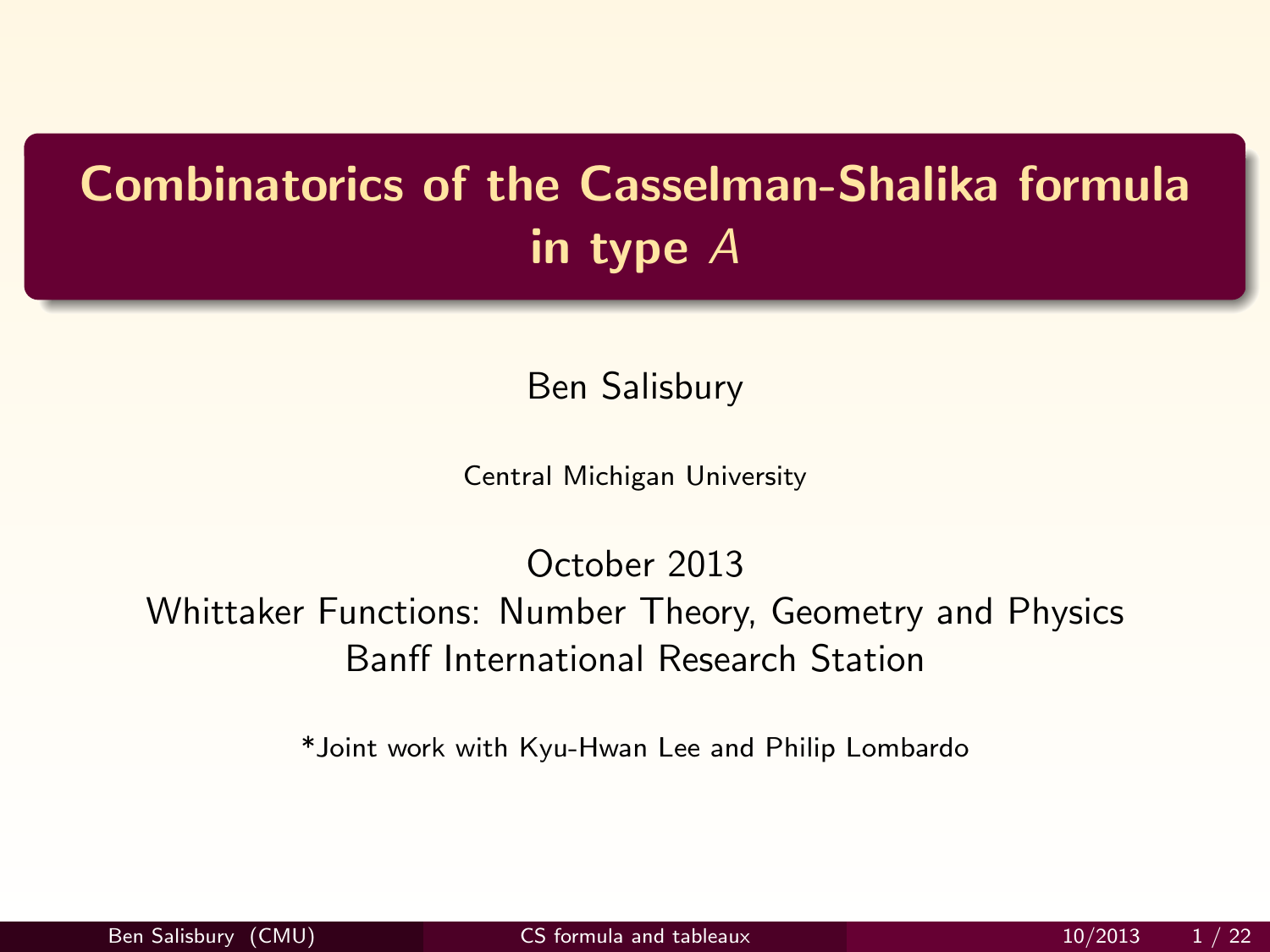#### Theorem (Casselman-Shalika formula)

If  $|z^\alpha| < 1$  for  $\alpha \in \Delta^+$  and  $\lambda = (\lambda_1 \geq \lambda_2 \geq \cdots \geq \lambda_{n+1})$  is a dominant weight for  $GL_{r+1}(\mathbb{C})$ , then

$$
W(t_\lambda):=\int_{N(F)}f_{\mathbf{z}}^{\circ}(w_0nt_\lambda)\psi(n)\,dn=\delta^{1/2}(t_\lambda)\chi_{\lambda}(\mathbf{z})\prod_{\alpha\in\Delta^+}(1-q^{-1}\mathbf{z}^{\alpha}),
$$

where  $t_\lambda = {\rm diag}(\varpi^{\lambda_1},\ldots,\varpi^{\lambda_{r+1}})$ ,  $\varpi$  is a uniformizer in  ${\mathfrak o}$ , and  $\Delta$  is the root system of  $GL_{r+1}(\mathbb{C})$ .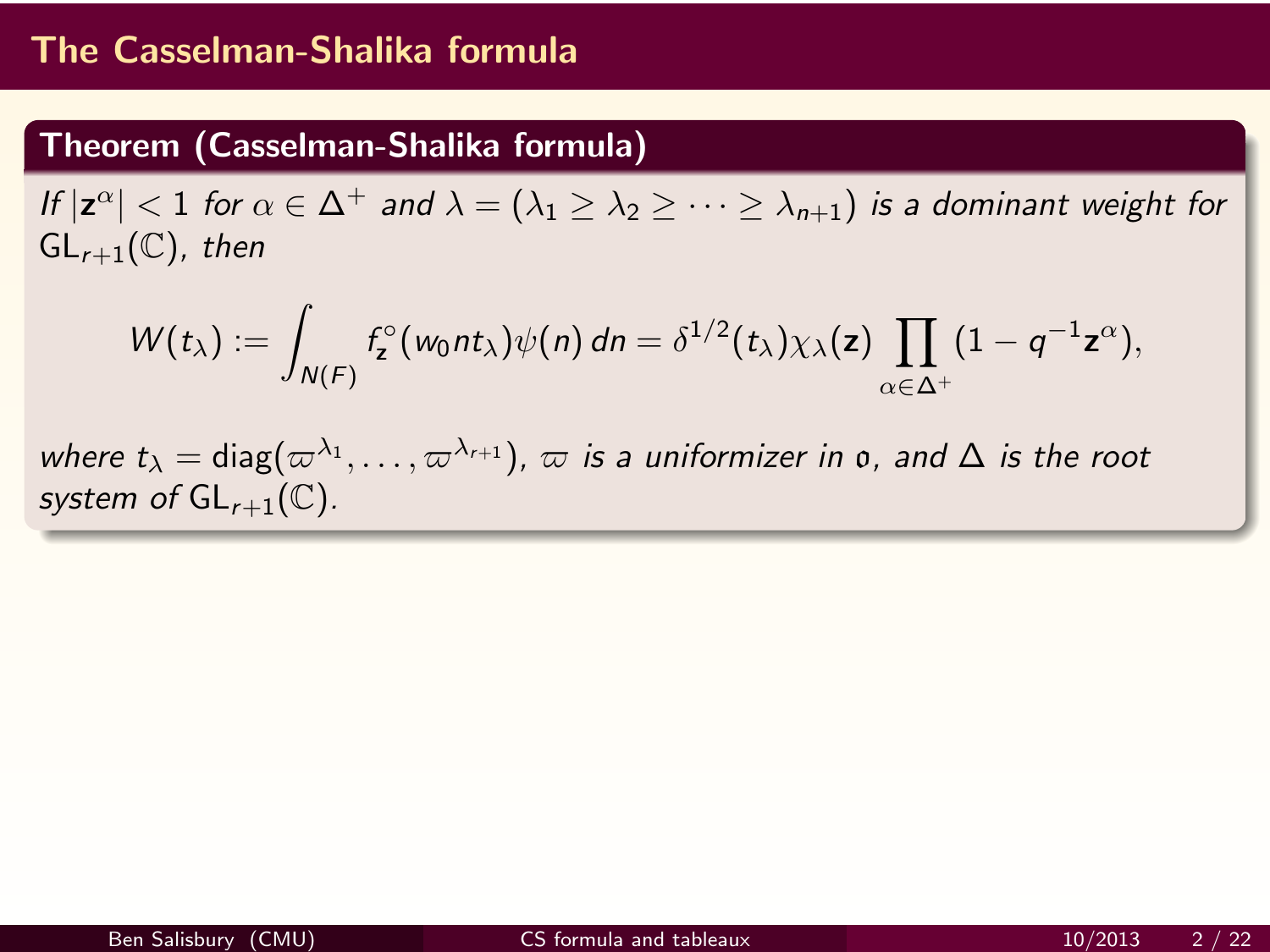#### Theorem (Casselman-Shalika formula)

If  $|z^\alpha| < 1$  for  $\alpha \in \Delta^+$  and  $\lambda = (\lambda_1 \geq \lambda_2 \geq \cdots \geq \lambda_{n+1})$  is a dominant weight for  $GL_{r+1}(\mathbb{C})$ , then

$$
W(t_\lambda):=\int_{N(F)}f_{\mathbf{z}}^{\circ}(w_0nt_\lambda)\psi(n)\,dn=\delta^{1/2}(t_\lambda)\chi_{\lambda}(\mathbf{z})\prod_{\alpha\in\Delta^+}(1-q^{-1}\mathbf{z}^{\alpha}),
$$

where  $t_\lambda = {\rm diag}(\varpi^{\lambda_1},\ldots,\varpi^{\lambda_{r+1}})$ ,  $\varpi$  is a uniformizer in  ${\mathfrak o}$ , and  $\Delta$  is the root system of  $GL_{r+1}(\mathbb{C})$ .

- ► The term  $\prod_{\alpha\in\Delta^+}(1-q^{-1}{\sf z}^\alpha)\chi_\lambda({\sf z})$  is a  $q$ -deformation of a Weyl character for the irreducible highest weight representation  $V(\lambda + \rho)$ .
- $\triangleright$  Expresses the value of the spherical Whittaker function in terms of a Weyl character.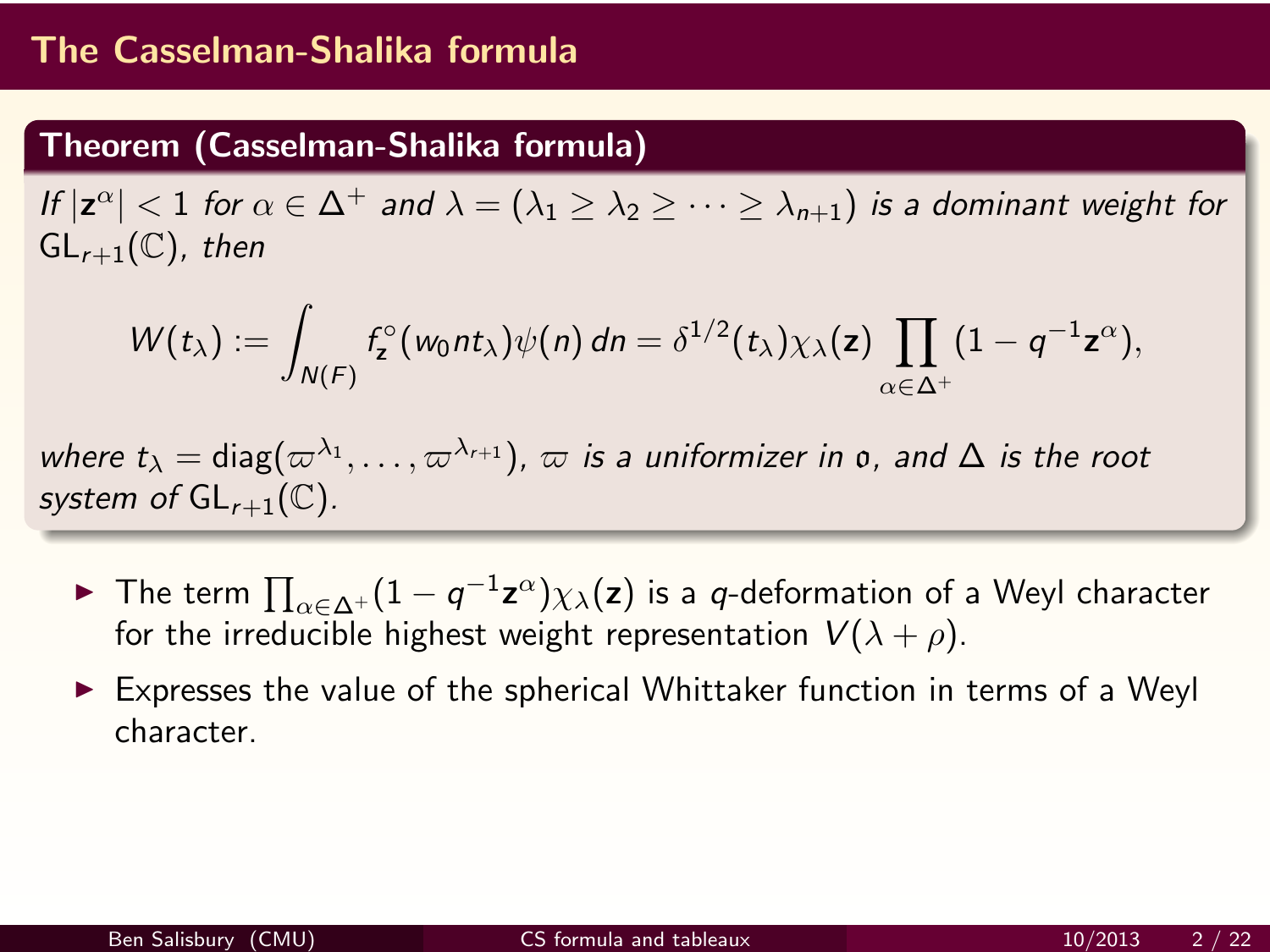#### Theorem (Casselman-Shalika formula)

If  $|z^\alpha| < 1$  for  $\alpha \in \Delta^+$  and  $\lambda = (\lambda_1 \geq \lambda_2 \geq \cdots \geq \lambda_{n+1})$  is a dominant weight for  $GL_{r+1}(\mathbb{C})$ , then

$$
W(t_\lambda):=\int_{N(F)}f_{\mathbf{z}}^{\circ}(w_0nt_\lambda)\psi(n)\,dn=\delta^{1/2}(t_\lambda)\chi_{\lambda}(\mathbf{z})\prod_{\alpha\in\Delta^+}(1-q^{-1}\mathbf{z}^{\alpha}),
$$

where  $t_\lambda = {\rm diag}(\varpi^{\lambda_1},\ldots,\varpi^{\lambda_{r+1}})$ ,  $\varpi$  is a uniformizer in  ${\mathfrak o}$ , and  $\Delta$  is the root system of  $GL_{r+1}(\mathbb{C})$ .

- ► The term  $\prod_{\alpha\in\Delta^+}(1-q^{-1}{\sf z}^\alpha)\chi_\lambda({\sf z})$  is a  $q$ -deformation of a Weyl character for the irreducible highest weight representation  $V(\lambda + \rho)$ .
- $\triangleright$  Expresses the value of the spherical Whittaker function in terms of a Weyl character.

#### Goal

Express the product as a sum over the crystal  $\mathcal{B}(\lambda + \rho)$  realized as the set of semistandard Young tableaux.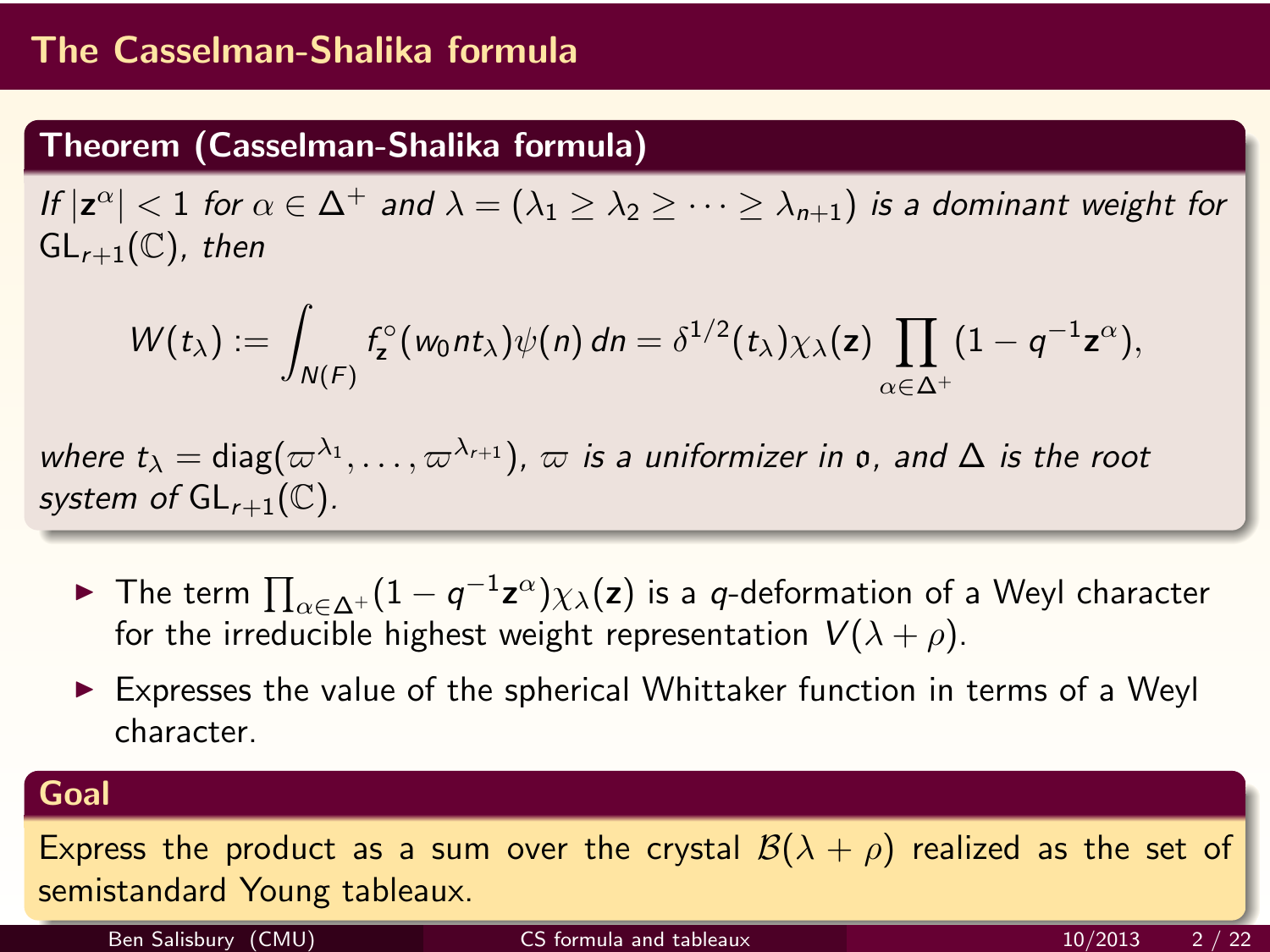For a given reduced word  $\mathbf{i} = (i_1, i_2, \dots, i_N)$  for the longest element  $w_0$  of the Weyl group, define the BZL path of  $b \in \mathcal{B}(\lambda + \rho)$  as follows. Inductively, let

$$
a_1 = \max\{k : \widetilde{e}_{i_1}^k b \neq 0\}, \quad a_j = \max\{k : \widetilde{e}_{i_j}^k \widetilde{e}_{i_{j-1}}^{a_{j-1}} \cdots \widetilde{e}_{i_2}^{a_2} \widetilde{e}_{i_1}^{a_1} b \neq 0\}
$$

for  $j = 1, \ldots, N$ . Then we define  $\psi_i(b) = (a_1, \ldots, a_N)$ .

These are also known as string parameterizations or i-Kashiwara data.

P. Littelmann proved that such a path terminates at the highest weight vector  $b_{\lambda+\rho} \in \mathcal{B}(\lambda+\rho)$ .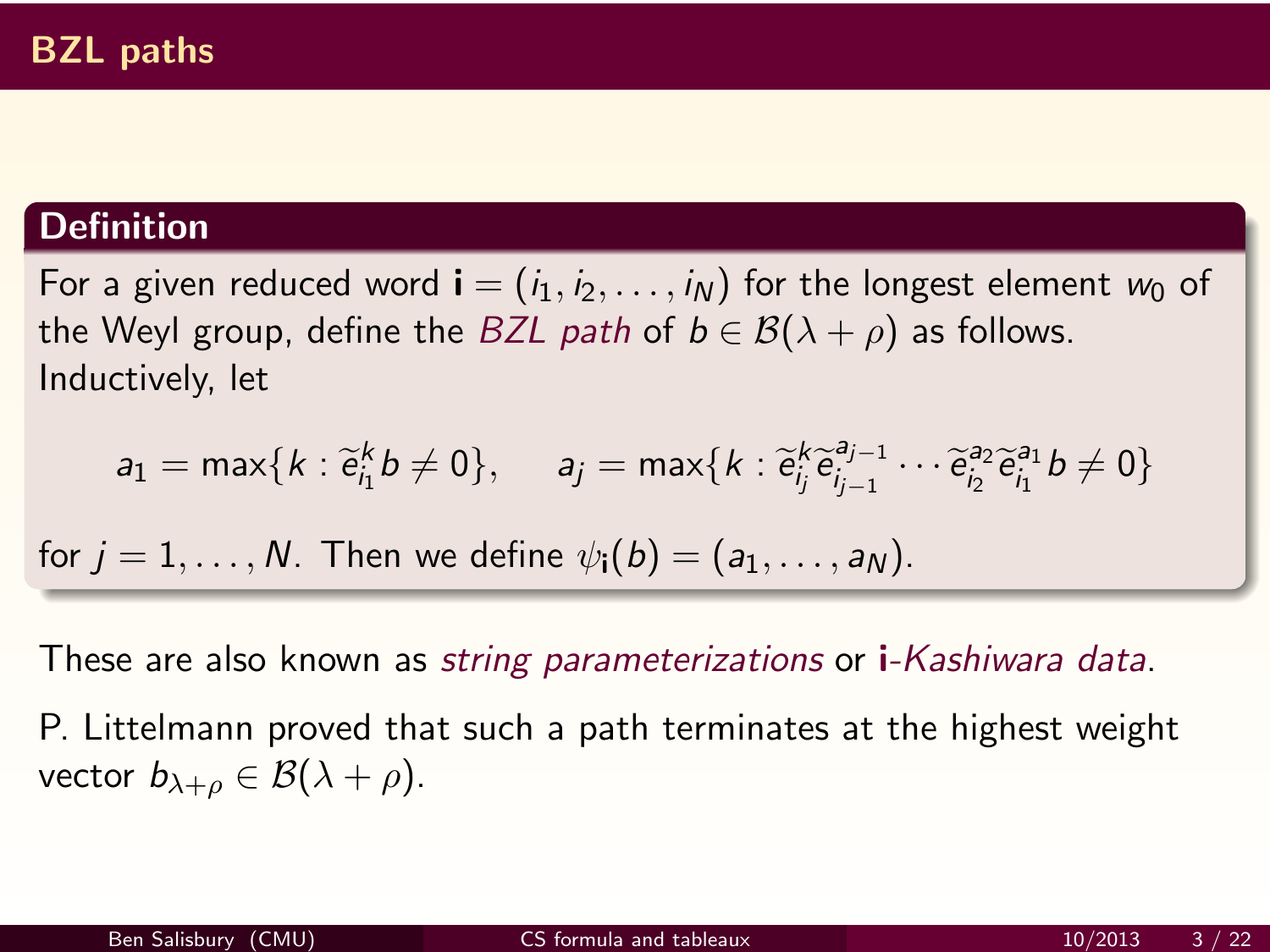## $r = 2$ ,  $i = (1, 2, 1)$ ,  $\lambda + \rho \gg 0$

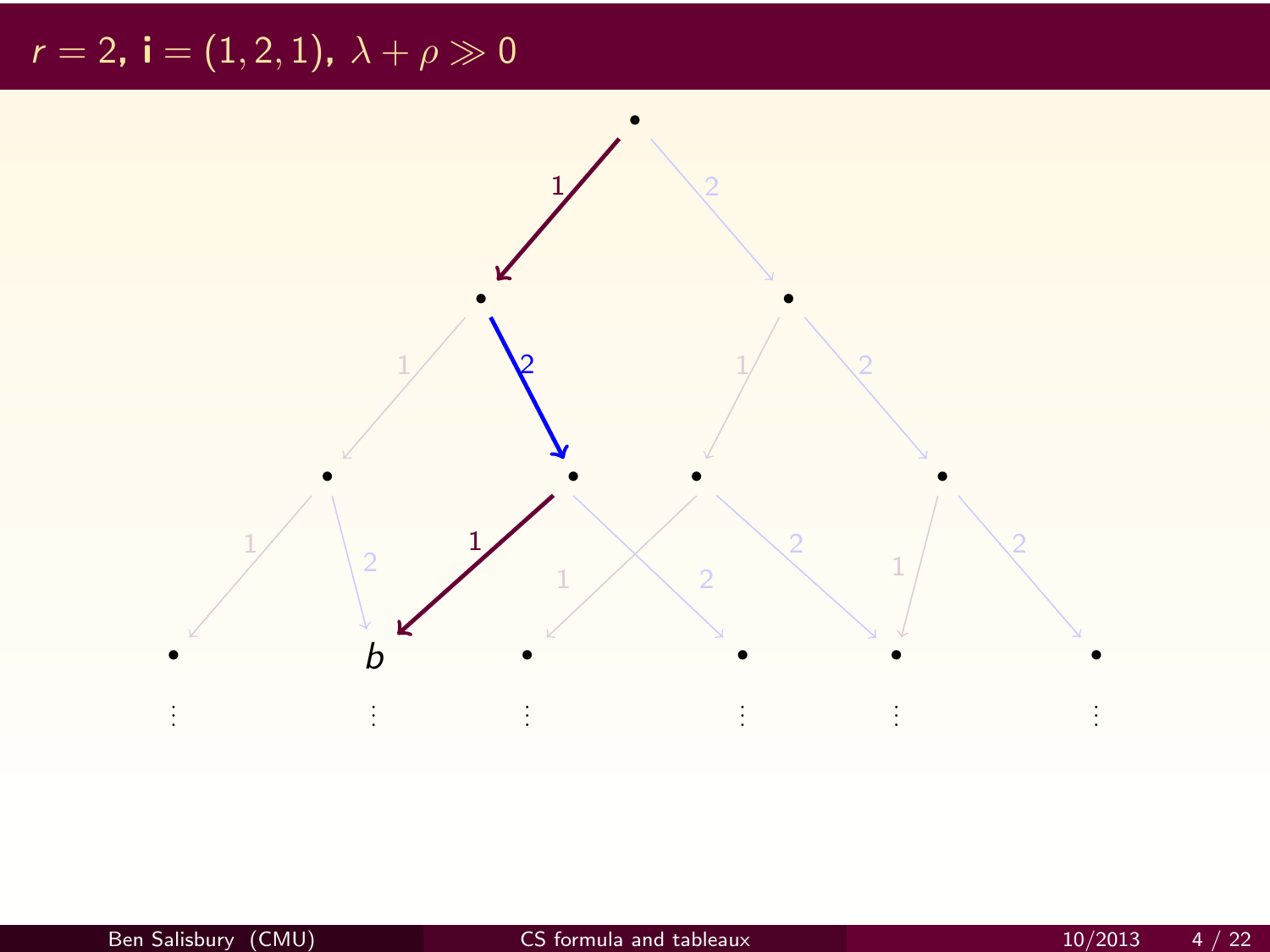## $r = 2$ ,  $i = (1, 2, 1)$ ,  $\lambda + \rho \gg 0$



## $\psi_i(b) = (1; 1, 1)$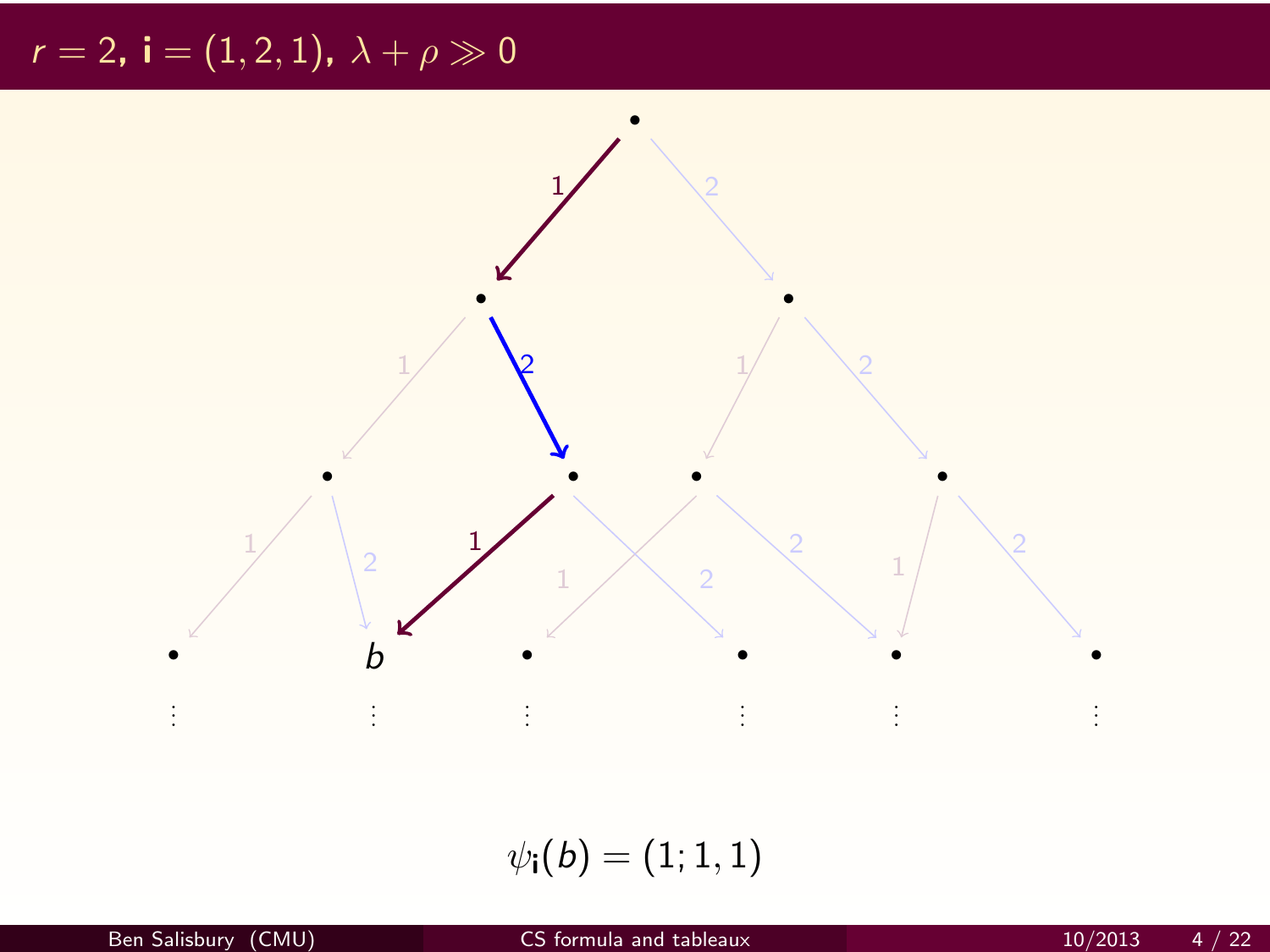## $r = 2$ ,  $i = (2, 1, 2)$ ,  $\lambda + \rho \gg 0$

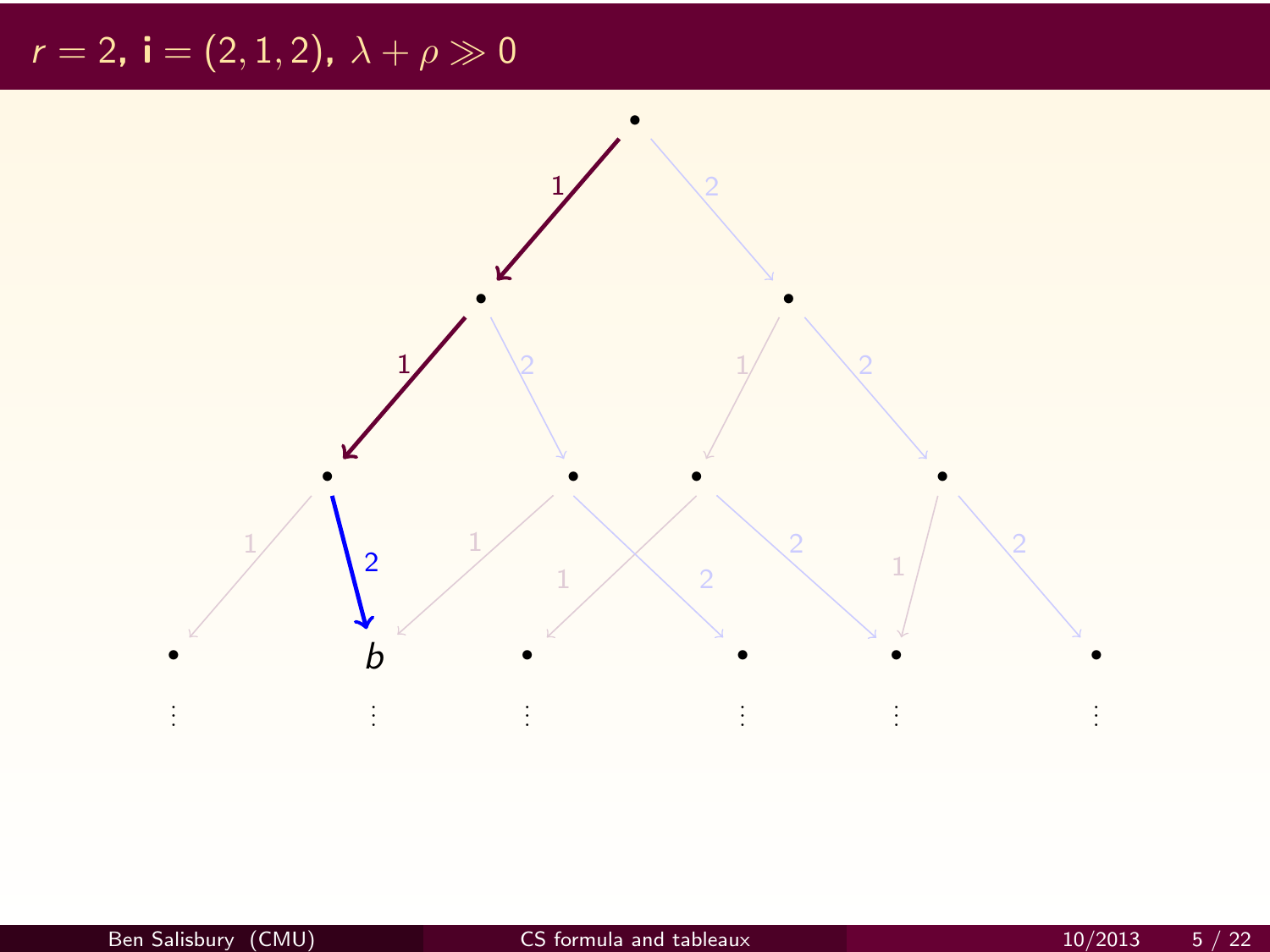## $r = 2$ ,  $i = (2, 1, 2)$ ,  $\lambda + \rho \gg 0$



## $\psi_i(b) = (1, 2, 0)$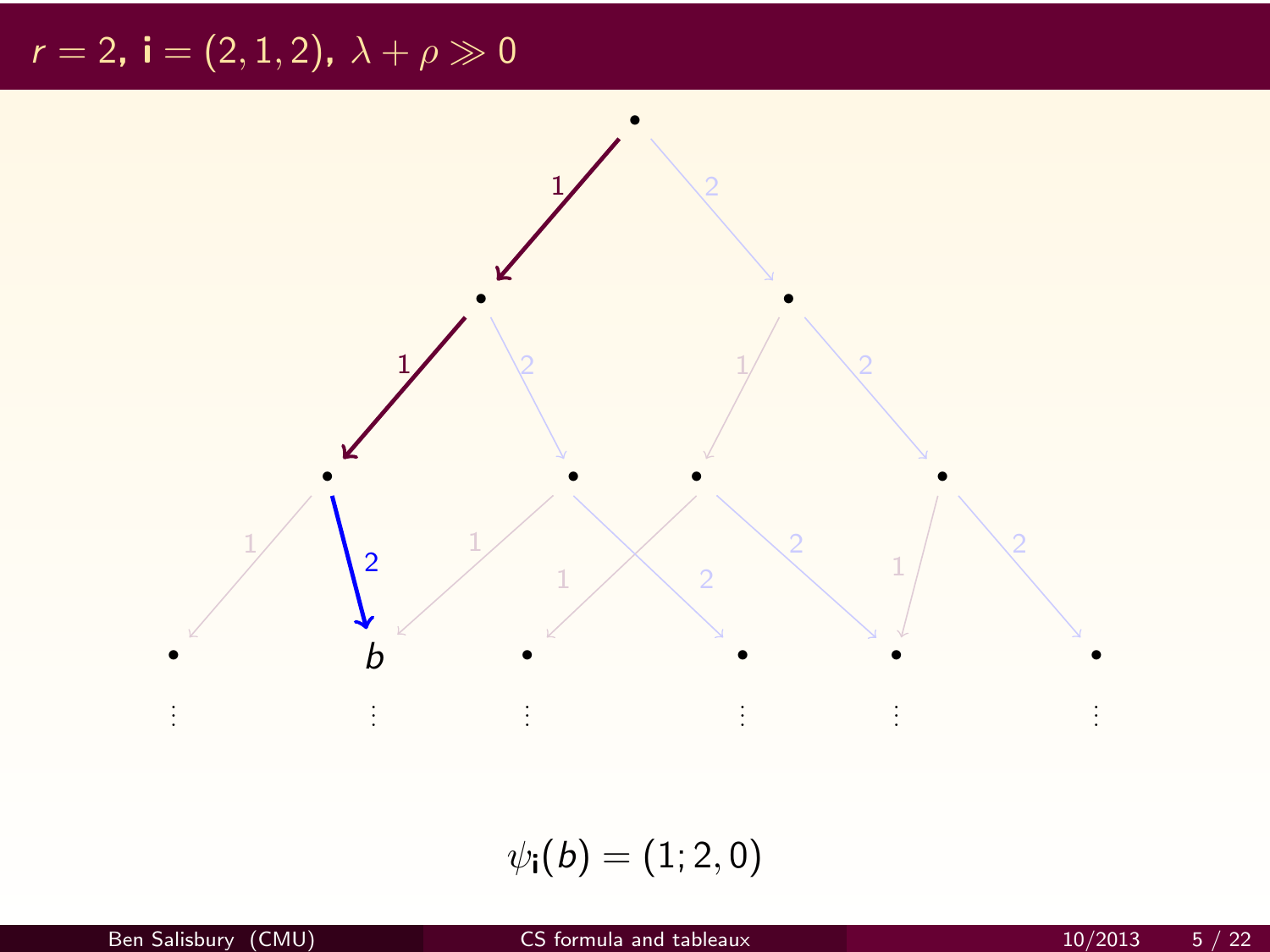## The circling and boxing rules

Write the BZL paths in triangles of the following form:

$$
\psi_1(b) = \begin{array}{ccccc}\n a_1 & a_{1,1} & a_{1,1} & a_{2,2} & a_{2,3} & a_{2,1} & a_{2,2} \\
 a_4 & a_5 & a_6 & = & a_{3,1} & a_{3,2} & a_{3,3} & a_{3,3} & a_{3,3} & a_{3,3} & a_{3,3} & a_{3,3} & a_{3,3} & a_{3,3} & a_{3,3} & a_{3,3} & a_{3,3} & a_{3,3} & a_{3,3} & a_{3,3} & a_{3,3} & a_{3,3} & a_{3,3} & a_{3,3} & a_{3,3} & a_{3,3} & a_{3,3} & a_{3,3} & a_{3,3} & a_{3,3} & a_{3,3} & a_{3,3} & a_{3,3} & a_{3,3} & a_{3,3} & a_{3,3} & a_{3,3} & a_{3,3} & a_{3,3} & a_{3,3} & a_{3,3} & a_{3,3} & a_{3,3} & a_{3,3} & a_{3,3} & a_{3,3} & a_{3,3} & a_{3,3} & a_{3,3} & a_{3,3} & a_{3,3} & a_{3,3} & a_{3,3} & a_{3,3} & a_{3,3} & a_{3,3} & a_{3,3} & a_{3,3} & a_{3,3} & a_{3,3} & a_{3,3} & a_{3,3} & a_{3,3} & a_{3,3} & a_{3,3} & a_{3,3} & a_{3,3} & a_{3,3} & a_{3,3} & a_{3,3} & a_{3,3} & a_{3,3} & a_{3,3} & a_{3,3} & a_{3,3} & a_{3,3} & a_{3,3} & a_{3,3} & a_{3,3} & a_{3,3} & a_{3,3} & a_{3,3} & a_{3,3} & a_{3,3} & a_{3,3} & a_{3,3} & a_{3,3} & a_{3,3} & a_{3,3} & a_{3,3} & a_{3,3} & a_{3,3} & a_{3,3} & a_{3,3} & a_{3,3} & a_{3,3} & a_{3,3} & a_{3,3} & a_{3,3} & a_{3,3} & a_{3,3} & a_{3,3
$$

This triangular array looks more natural if we use Littelmann's result that

 $a_{1,1} > 0$ ;  $a_{2,1} > a_{2,2} > 0$ ;  $a_{3,1} > a_{3,2} > a_{3,3} > 0$ ; ...

Entries outside the triangle are understood to be 0.

.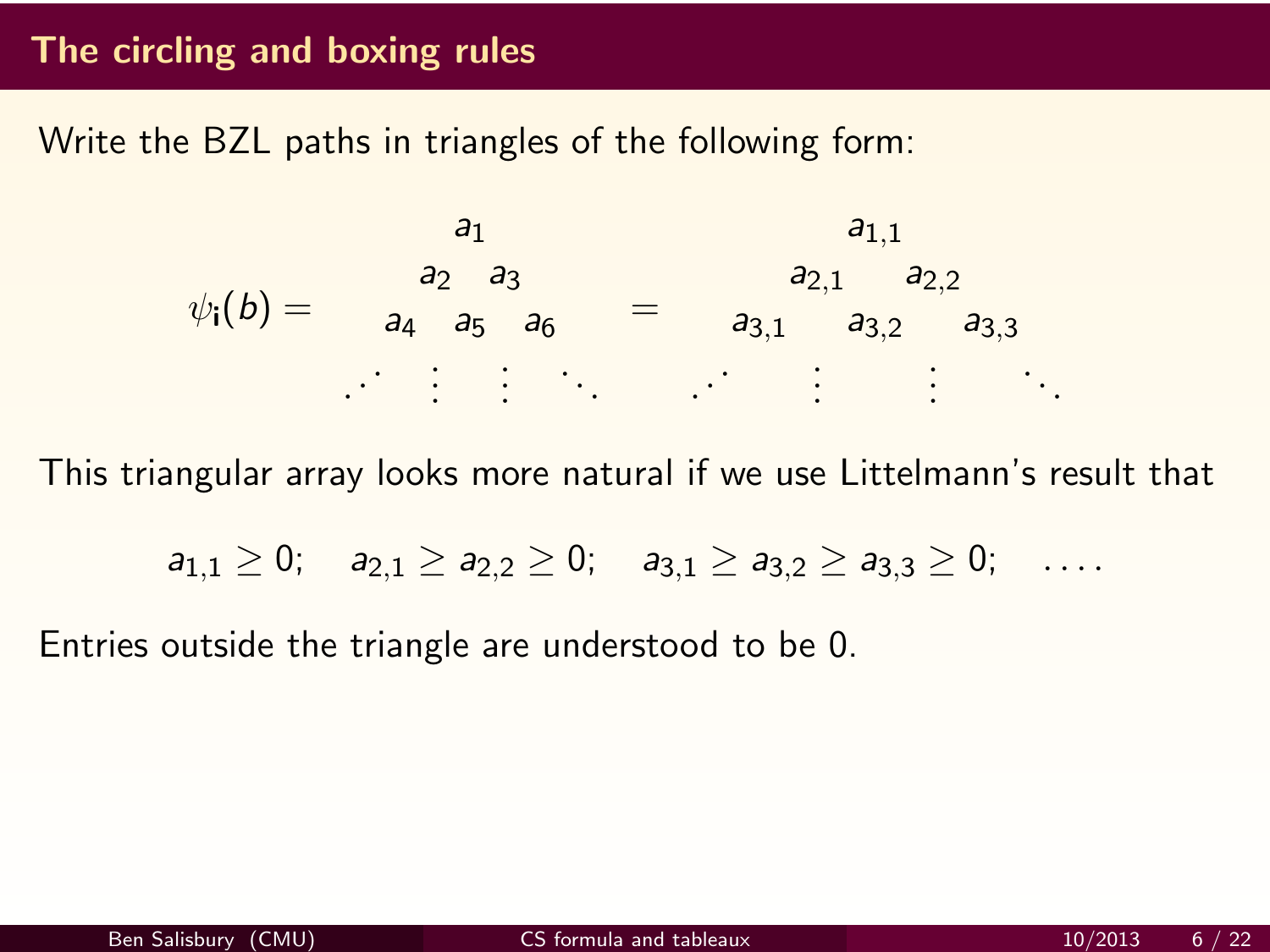### The circling and boxing rules

Write the BZL paths in triangles of the following form:

$$
\psi_{\mathbf{i}}(b) = \begin{array}{ccccc}\n a_1 & a_{1,1} & a_{1,1} & a_{2,2} & a_{2,1} & a_{2,2} & a_{2,1} & a_{2,2} & a_{2,1} & a_{2,2} & a_{2,1} & a_{2,2} & a_{2,3} & a_{2,3} & a_{2,3} & a_{2,3} & a_{2,3} & a_{2,3} & a_{2,3} & a_{2,3} & a_{2,3} & a_{2,3} & a_{2,3} & a_{2,3} & a_{2,3} & a_{2,3} & a_{2,3} & a_{2,3} & a_{2,3} & a_{2,3} & a_{2,3} & a_{2,3} & a_{2,3} & a_{2,3} & a_{2,3} & a_{2,3} & a_{2,3} & a_{2,3} & a_{2,3} & a_{2,3} & a_{2,3} & a_{2,3} & a_{2,3} & a_{2,3} & a_{2,3} & a_{2,3} & a_{2,3} & a_{2,3} & a_{2,3} & a_{2,3} & a_{2,3} & a_{2,3} & a_{2,3} & a_{2,3} & a_{2,3} & a_{2,3} & a_{2,3} & a_{2,3} & a_{2,3} & a_{2,3} & a_{2,3} & a_{2,3} & a_{2,3} & a_{2,3} & a_{2,3} & a_{2,3} & a_{2,3} & a_{2,3} & a_{2,3} & a_{2,3} & a_{2,3} & a_{2,3} & a_{2,3} & a_{2,3} & a_{2,3} & a_{2,3} & a_{2,3} & a_{2,3} & a_{2,3} & a_{2,3} & a_{2,3} & a_{2,3} & a_{2,3} & a_{2,3} & a_{2,3} & a_{2,3} & a_{2,3} & a_{2,3} & a_{2,3} & a_{2,3} & a_{2,3} & a_{2,3} & a_{2,3} & a_{2,3} & a_{2,3} & a_{2,3} & a_{2,3} & a_{2,3} & a_{2,3} & a_{2,3} & a_{2,3} & a_{2,3} & a_{2,3} & a_{2,3} & a_{2,3} & a_{2,3} &
$$

This triangular array looks more natural if we use Littelmann's result that

$$
a_{1,1} \ge 0
$$
;  $a_{2,1} \ge a_{2,2} \ge 0$ ;  $a_{3,1} \ge a_{3,2} \ge a_{3,3} \ge 0$ ; ...

Entries outside the triangle are understood to be 0.

## Definition (Brubaker-Bump-Friedberg, 2011; Bump-Nakasuji, 2010)

If the entry 
$$
a_{j,\ell-1} = a_{j,\ell}
$$
, then we circle  $a_{j,\ell-1}$ .

$$
\text{If } \widetilde{f}_{ij} \widetilde{e}_{i_{j-1}}^{a_{j-1}} \cdots \widetilde{e}_{i_1}^{a_1} b = 0, \text{ then } box \ a_j.
$$

. .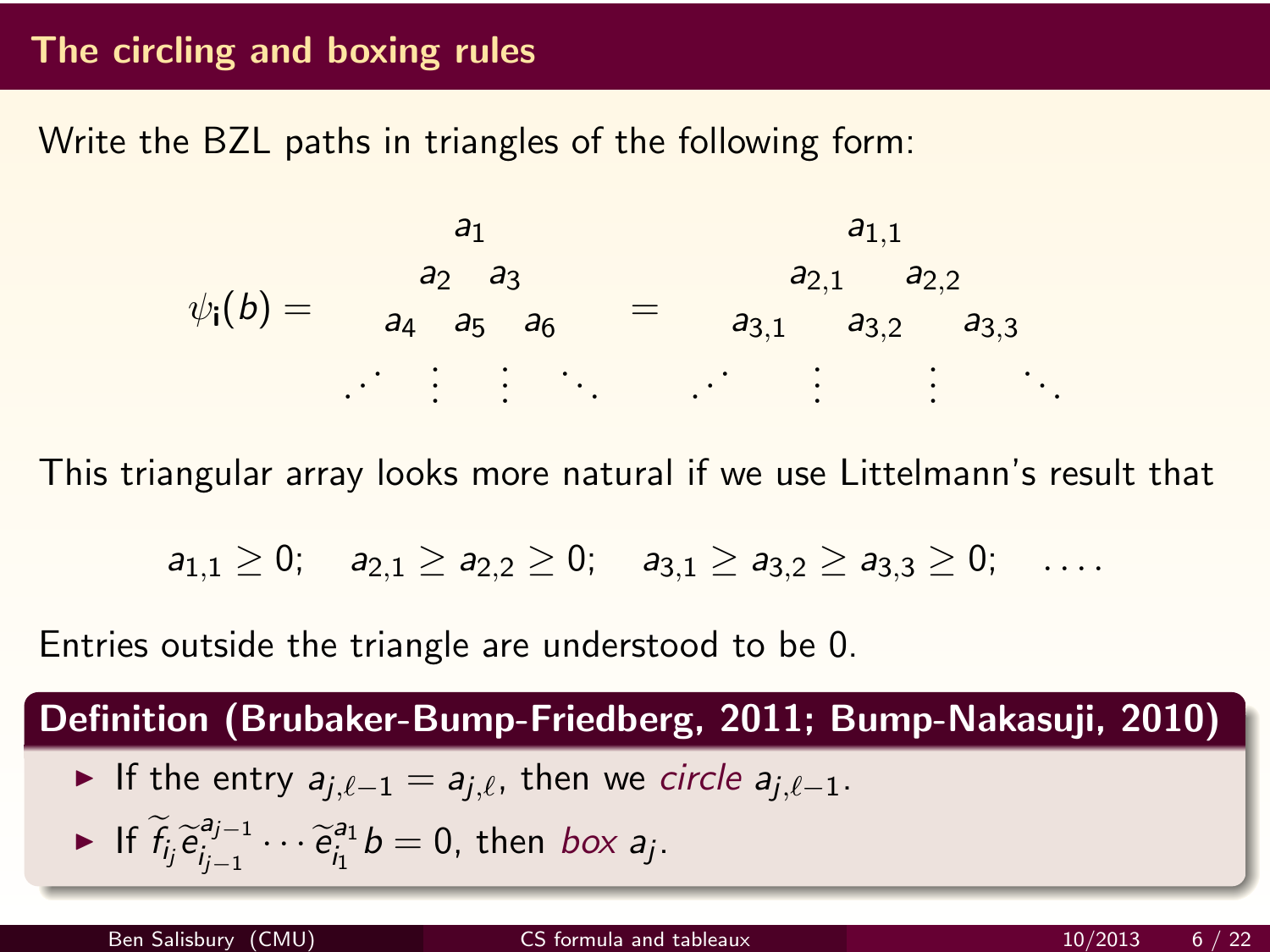## BZL paths and the Casselman-Shalika formula

Theorem (Bump-Nakasuji; Brubaker-Bump-Friedberg; Tokuyama)

 $If i = (1, 2, 1, 3, 2, 1, \ldots, r, r - 1, \ldots, 2, 1), then$ 

$$
\chi_{\lambda}(\mathbf{z}) \prod_{\alpha \in \Delta^{+}} (1 - q^{-1} \mathbf{z}^{\alpha}) = \sum_{b \in \mathcal{B}(\lambda + \rho)} G_{\mathbf{i}}(b) q^{-\langle w_{0}(wt(b) - \lambda - \rho), \rho \rangle} \mathbf{z}^{w_{0}(wt(b) - \rho)}
$$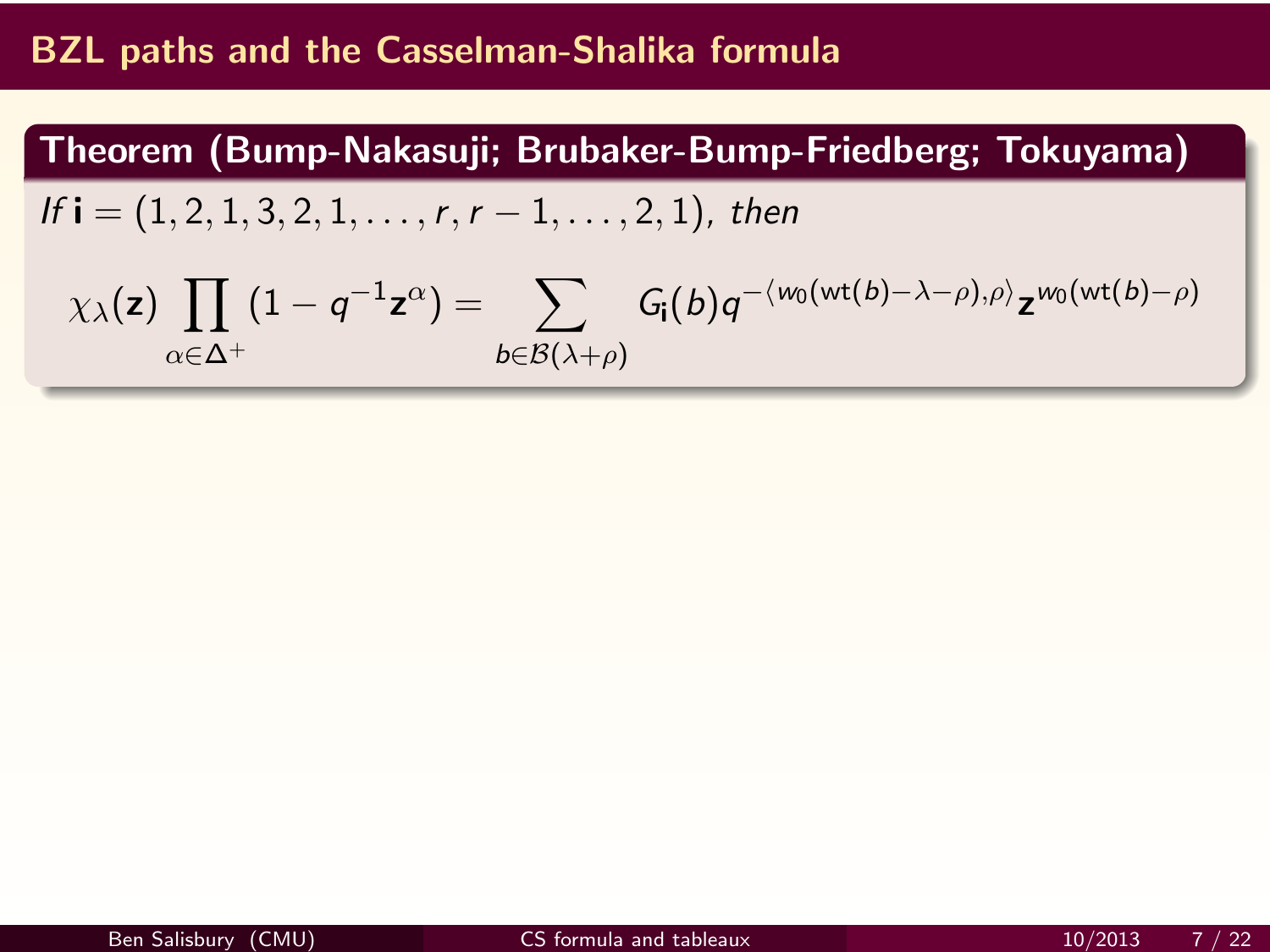## BZL paths and the Casselman-Shalika formula

Theorem (Bump-Nakasuji; Brubaker-Bump-Friedberg; Tokuyama)

If 
$$
i = (1, 2, 1, 3, 2, 1, \ldots, r, r - 1, \ldots, 2, 1)
$$
, then

$$
\chi_{\lambda}(\mathsf{z})\prod_{\alpha\in\Delta^+}(1-q^{-1}\mathsf{z}^{\alpha})=\sum_{b\in\mathcal{B}(\lambda+\rho)}G_{\mathsf{i}}(b)q^{-\langle w_0(w\mathsf{t}(b)-\lambda-\rho),\rho\rangle}\mathsf{z}^{w_0(w\mathsf{t}(b)-\rho)}
$$

Applying the longest element  $w_0$  to both sides gives

$$
\mathsf{z}^\rho\chi_\lambda(\mathsf{z})\prod_{\alpha\in\Delta^+}(1-q^{-1}\mathsf{z}^{-\alpha})=\sum_{b\in\mathcal{B}(\lambda+\rho)}\mathsf{G}_{\mathsf{i}}(b)q^{\langle \mathsf{wt}(b)-\lambda-\rho,\rho\rangle}\mathsf{z}^{\mathsf{wt}(b)}
$$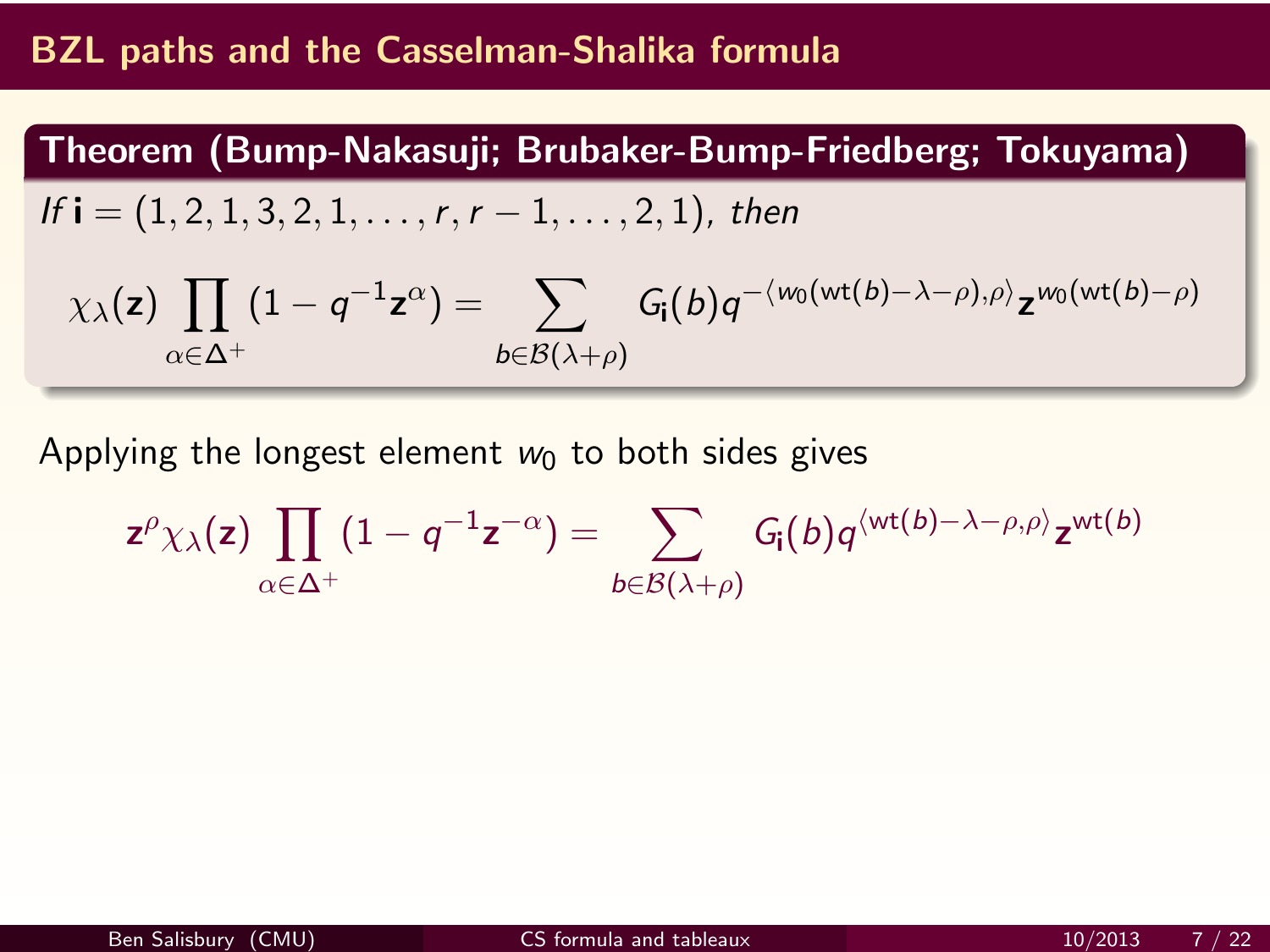## BZL paths and the Casselman-Shalika formula

Theorem (Bump-Nakasuji; Brubaker-Bump-Friedberg; Tokuyama)

If 
$$
i = (1, 2, 1, 3, 2, 1, \ldots, r, r - 1, \ldots, 2, 1)
$$
, then

$$
\chi_{\lambda}(\mathbf{z}) \prod_{\alpha \in \Delta^{+}} (1 - q^{-1} \mathbf{z}^{\alpha}) = \sum_{b \in \mathcal{B}(\lambda + \rho)} G_{\mathbf{i}}(b) q^{-\langle w_{0}(wt(b) - \lambda - \rho), \rho \rangle} \mathbf{z}^{w_{0}(wt(b) - \rho)}
$$

Applying the longest element  $w_0$  to both sides gives

$$
\mathsf{z}^\rho\chi_\lambda(\mathsf{z})\prod_{\alpha\in\Delta^+}(1-q^{-1}\mathsf{z}^{-\alpha})=\sum_{b\in\mathcal{B}(\lambda+\rho)}\mathsf{G}_{\mathsf{i}}(b)q^{\langle \mathsf{wt}(b)-\lambda-\rho,\rho\rangle}\mathsf{z}^{\mathsf{wt}(b)}
$$

Essentially, the right-hand side has the form

$$
\sum_{b\in \mathcal{B}(\lambda+\rho)} (-q^{-1})^{\#\text{boxes}}(1-q^{-1})^{\#\text{neither circled nor boxed}}{\mathsf{z}^{\sf{wt}(b)}}.
$$

However, b with an entry in  $\psi_i(b)$  which is both circled and boxed yields a coefficient of 0.

Ben Salisbury (CMU) [CS formula and tableaux](#page-0-0) 10/2013 10/2013 7 / 22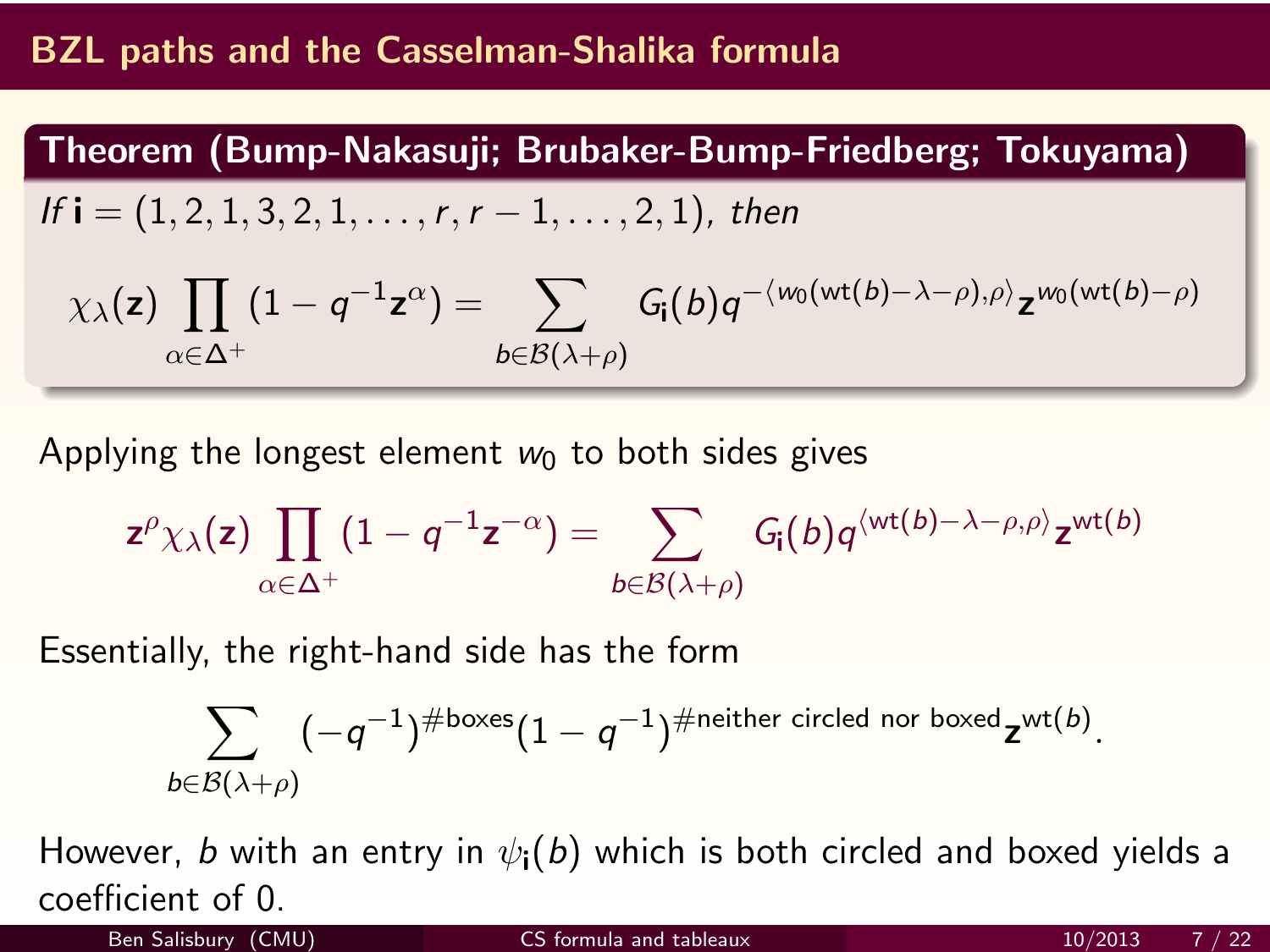#### Theorem (M. Kashiwara and T. Nakashima, 1994)

The vertices of the highest weight  $\mathfrak{sl}_{r+1}$ -crystal  $\mathcal{B}(\lambda + \rho)$  are in bijection with the semistandard Young tableaux of shape  $\lambda + \rho$  over the alphabet  $\{1, \ldots, r + 1\}$ .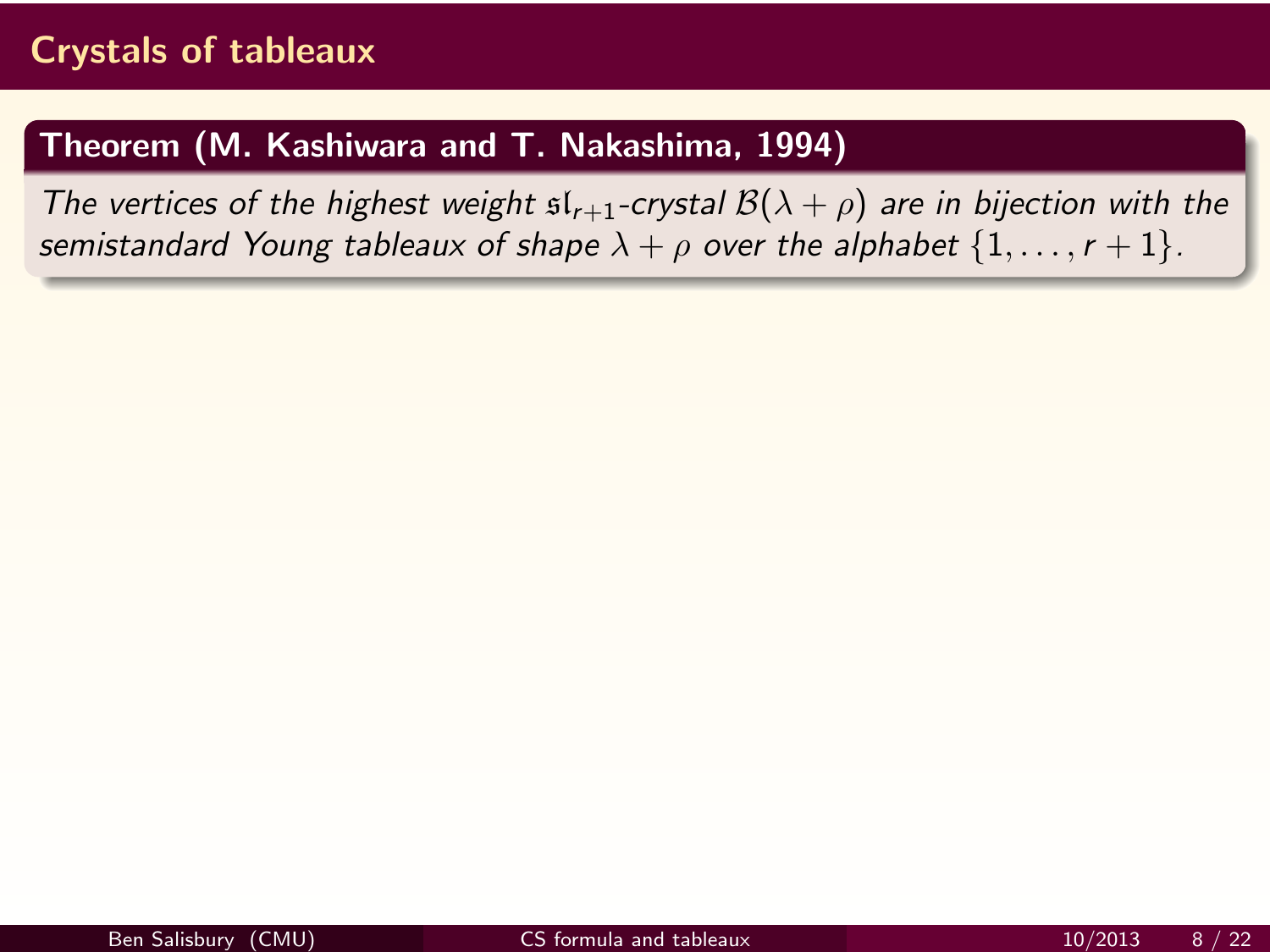#### Theorem (M. Kashiwara and T. Nakashima, 1994)

The vertices of the highest weight  $\mathfrak{sl}_{r+1}$ -crystal  $\mathcal{B}(\lambda + \rho)$  are in bijection with the semistandard Young tableaux of shape  $\lambda + \rho$  over the alphabet  $\{1, \ldots, r + 1\}$ .

#### Example

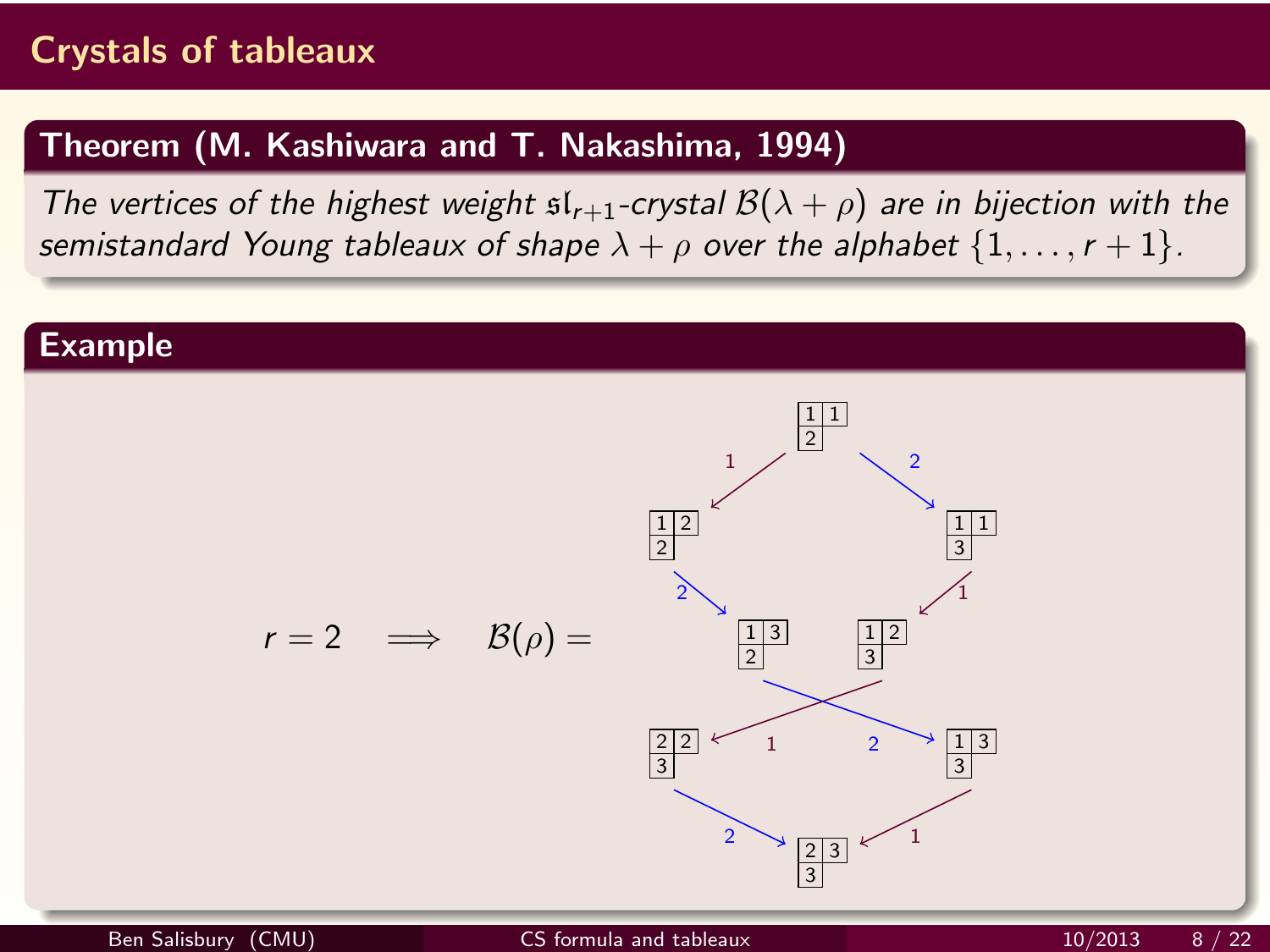Let  $T \in \mathcal{B}(\lambda + \rho)$  be a tableau. Define  $a_{i,j}$  to be the number of  $(j + 1)$ -colored boxes in rows 1 through *i* for  $1 \le i \le j \le r$ , and define

$$
\mathbf{a}_{1,1} \quad \mathbf{a}_{1,2} \quad \cdots \quad \mathbf{a}_{1,r} \\ \mathbf{a}_{2,2} \quad \cdots \quad \mathbf{a}_{2,r} \\ \vdots \\ \mathbf{a}_{r,r}
$$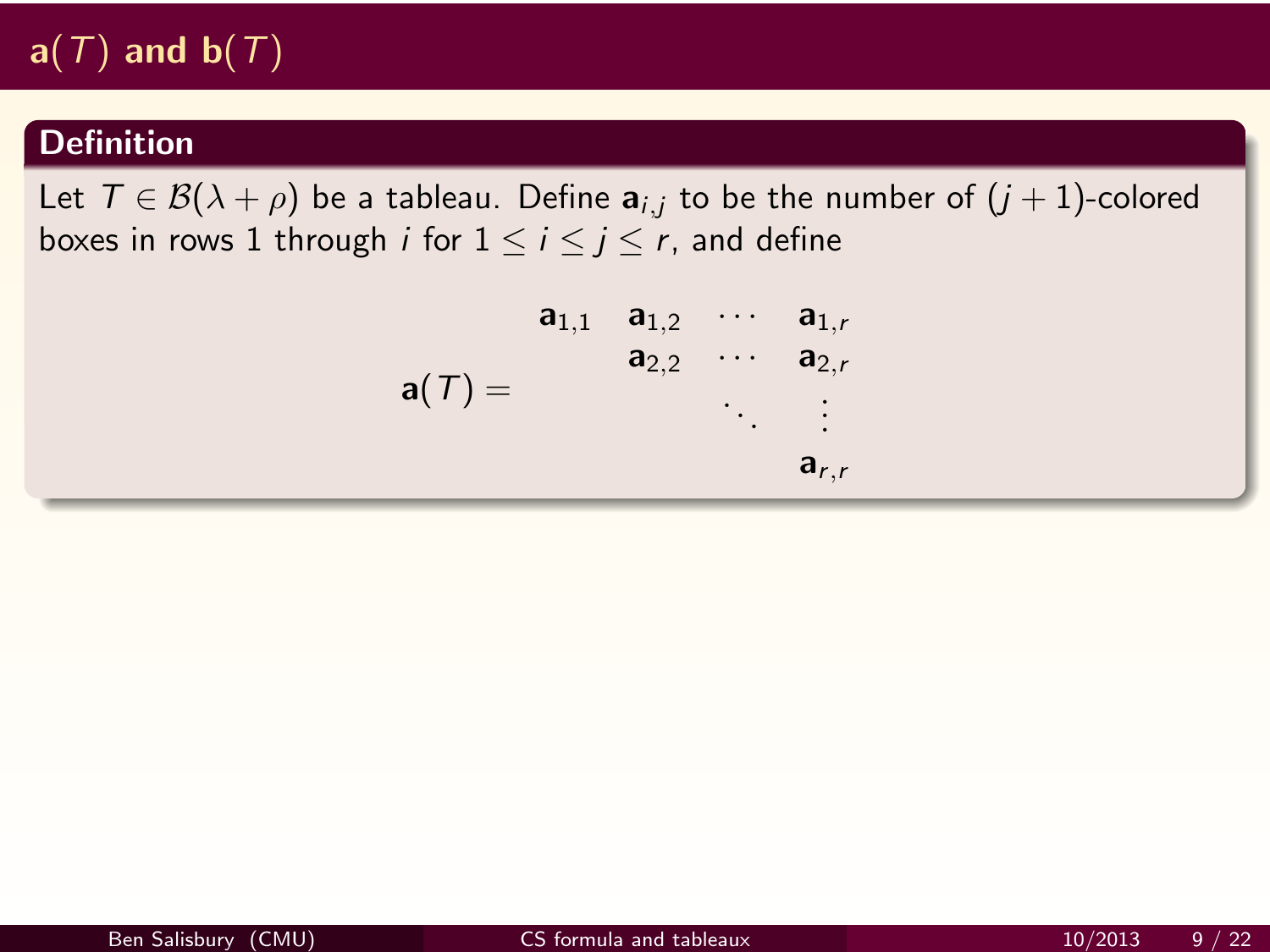Let  $\mathcal{T} \in \mathcal{B}(\lambda + \rho)$  be a tableau. Define  $\mathbf{a}_{i,j}$  to be the number of  $(j + 1)$ -colored boxes in rows 1 through *i* for  $1 \le i \le j \le r$ , and define

> $a(T) =$  $a_{1,1}$   $a_{1,2}$   $\cdots$   $a_{1,r}$  $a_{2,2} \cdots a_{2,r}$  $\mathbb{R}^{\mathbb{Z}^{\times 1}}$  $a_{r,r}$

#### Definition

Let  $\mathcal{T} \in \mathcal{B}(\lambda + \rho)$  be a tableau. The number  $\mathbf{b}_{i,j}$  is defined to be the number of boxes in the *i*th row which have color greater or equal to  $j + 1$  for  $1 \le i \le j \le r$ . Set

$$
\mathbf{b}_{1,1} \quad \mathbf{b}_{1,2} \quad \cdots \quad \mathbf{b}_{1,r} \\ \mathbf{b}_{2,2} \quad \cdots \quad \mathbf{b}_{2,r} \\ \vdots \\ \mathbf{b}_{r,r} \quad \mathbf{b}_{r,r}
$$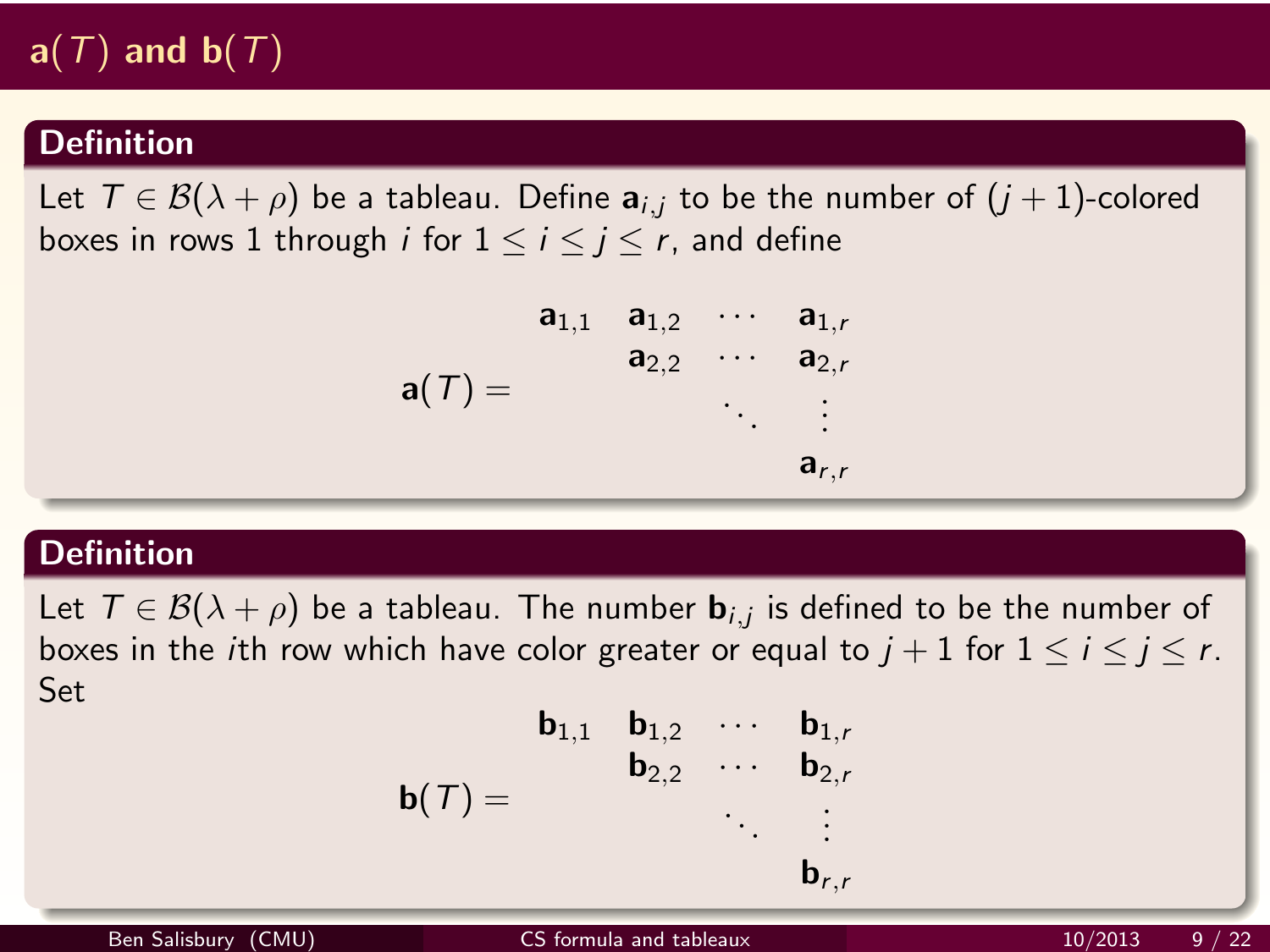For  $\lambda \in P^+$ , write  $\lambda + \rho$  as

$$
\lambda + \rho = (\ell_1 > \ell_2 > \cdots > \ell_r > \ell_{r+1} = 0),
$$

and define  $\theta_i = \ell_i - \ell_{i+1}$  for  $i = 1, \ldots, r$ . Let  $\theta = (\theta_1, \ldots, \theta_r)$ .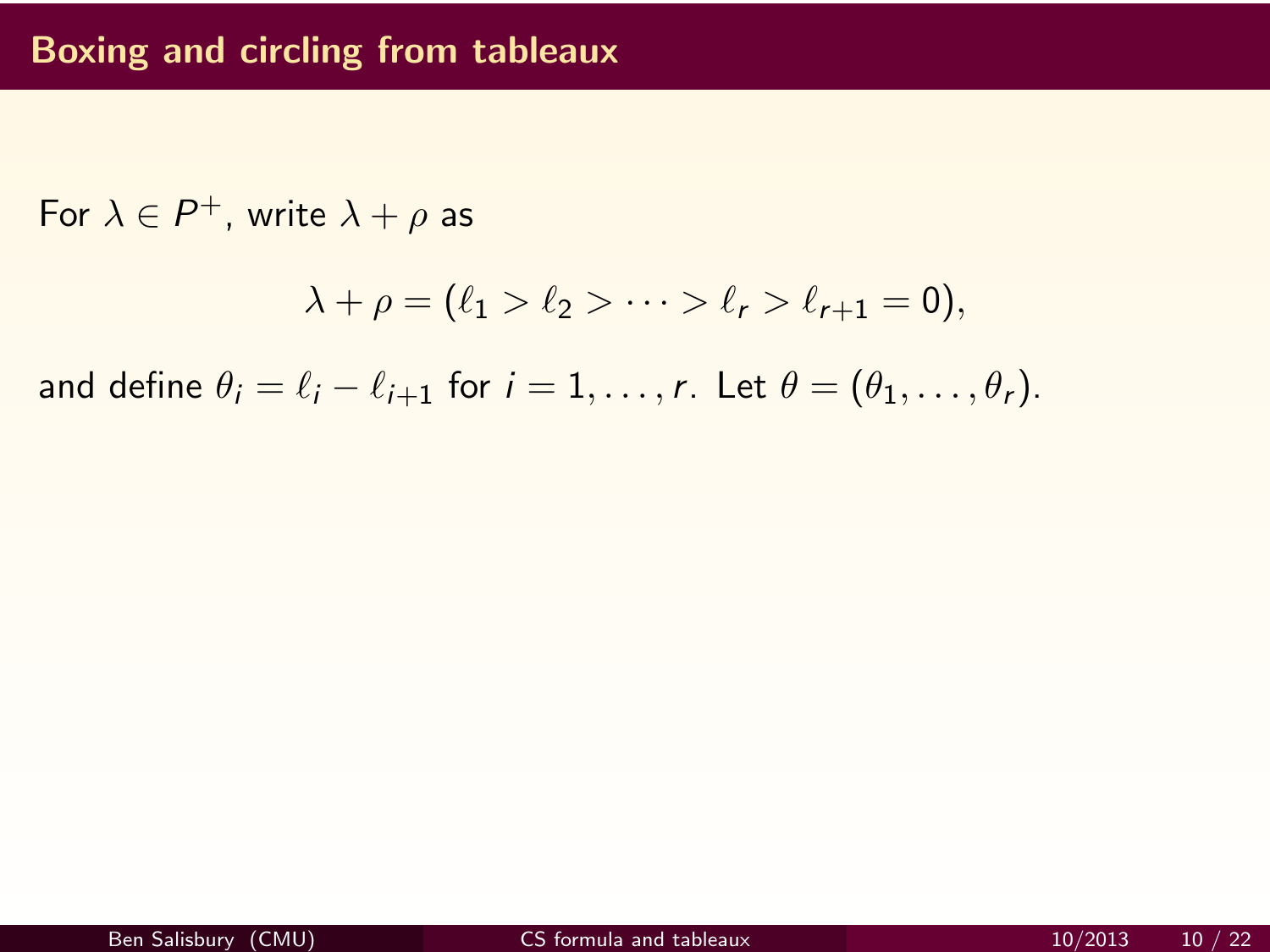For  $\lambda \in P^+$ , write  $\lambda + \rho$  as  $\lambda + \rho = (\ell_1 > \ell_2 > \cdots > \ell_r > \ell_{r+1} = 0),$ and define  $\theta_i = \ell_i - \ell_{i+1}$  for  $i = 1, \ldots, r$ . Let  $\theta = (\theta_1, \ldots, \theta_r)$ . Attach  $\theta$  to the array  $\mathbf{b}(\mathcal{T})$ :

$$
\mathbf{b}_{1,1} \quad \mathbf{b}_{1,2} \quad \cdots \quad \mathbf{b}_{1,r} \quad (\theta_1)
$$
\n
$$
(\mathbf{b}(T), \theta) = \begin{array}{cccc} \mathbf{b}_{1,1} & \mathbf{b}_{1,2} & \cdots & \mathbf{b}_{1,r} & (\theta_1) \\ \mathbf{b}_{2,2} & \cdots & \mathbf{b}_{2,r} & (\theta_2) \\ & \ddots & \vdots & \\ & & \mathbf{b}_{r,r} & (\theta_r) \end{array}
$$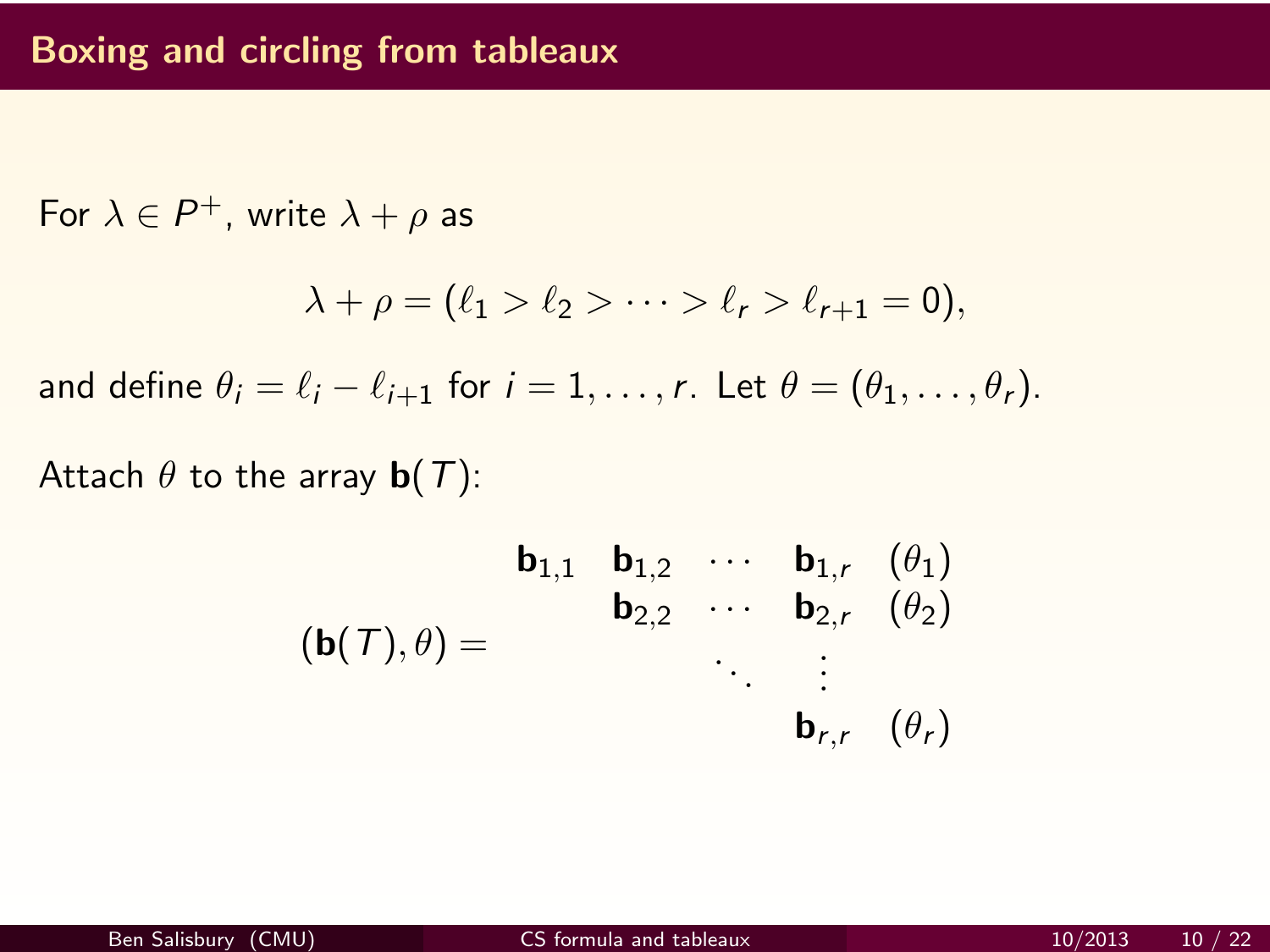Box 
$$
\mathbf{a}_{i,j}
$$
 if  $\mathbf{b}_{i,j} = \theta_i + \mathbf{b}_{i+1,j+1}$ . Circle  $\mathbf{a}_{i,j}$  if  $\mathbf{a}_{i,j} = \mathbf{a}_{i-1,j}$ .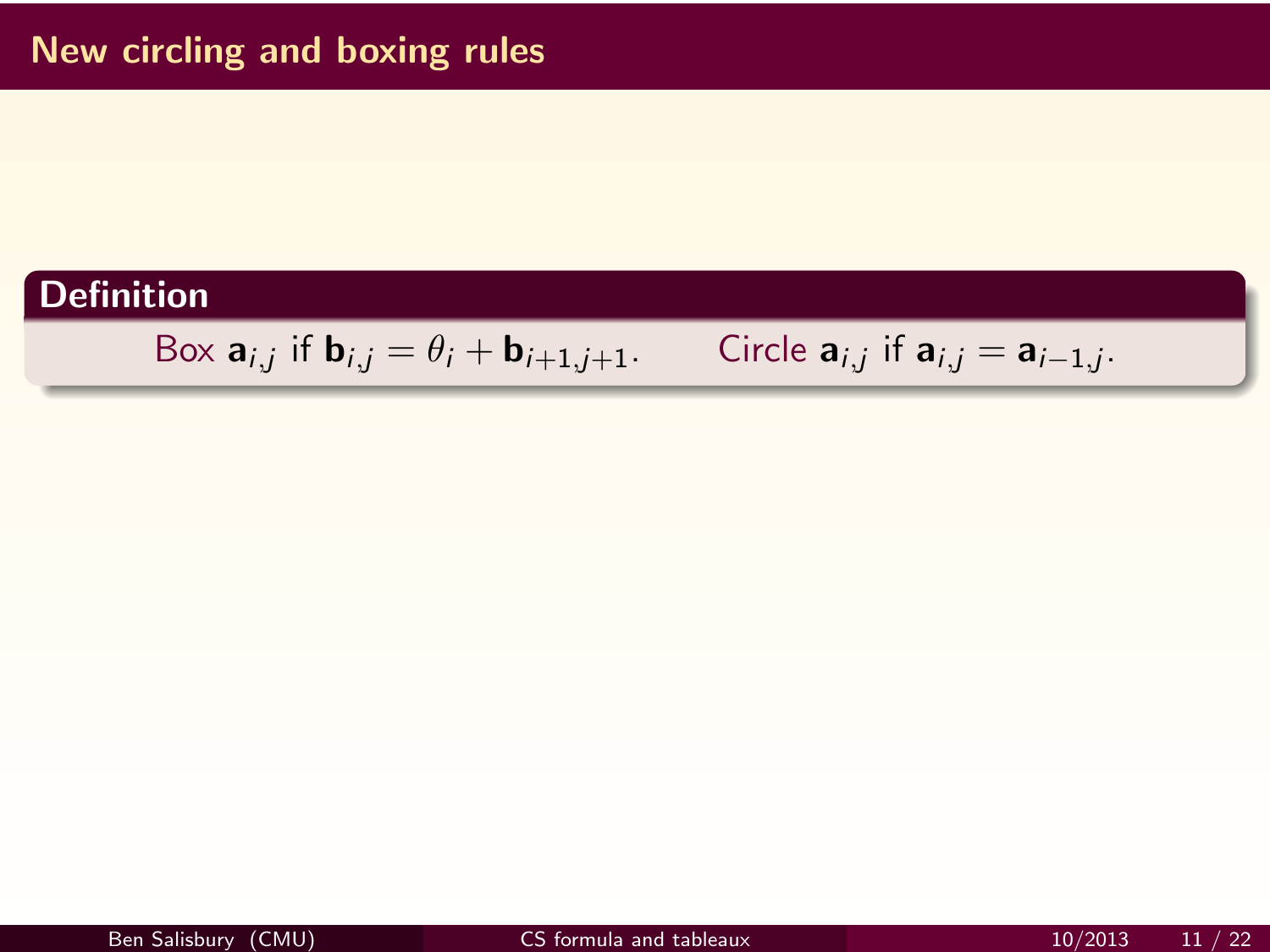Box 
$$
\mathbf{a}_{i,j}
$$
 if  $\mathbf{b}_{i,j} = \theta_i + \mathbf{b}_{i+1,j+1}$ . Circle  $\mathbf{a}_{i,j}$  if  $\mathbf{a}_{i,j} = \mathbf{a}_{i-1,j}$ .

Consider the tableaux

$$
T = \frac{1 \ 1 \ 1 \ 2 \ 2 \ 3}{3 \ 3}
$$

.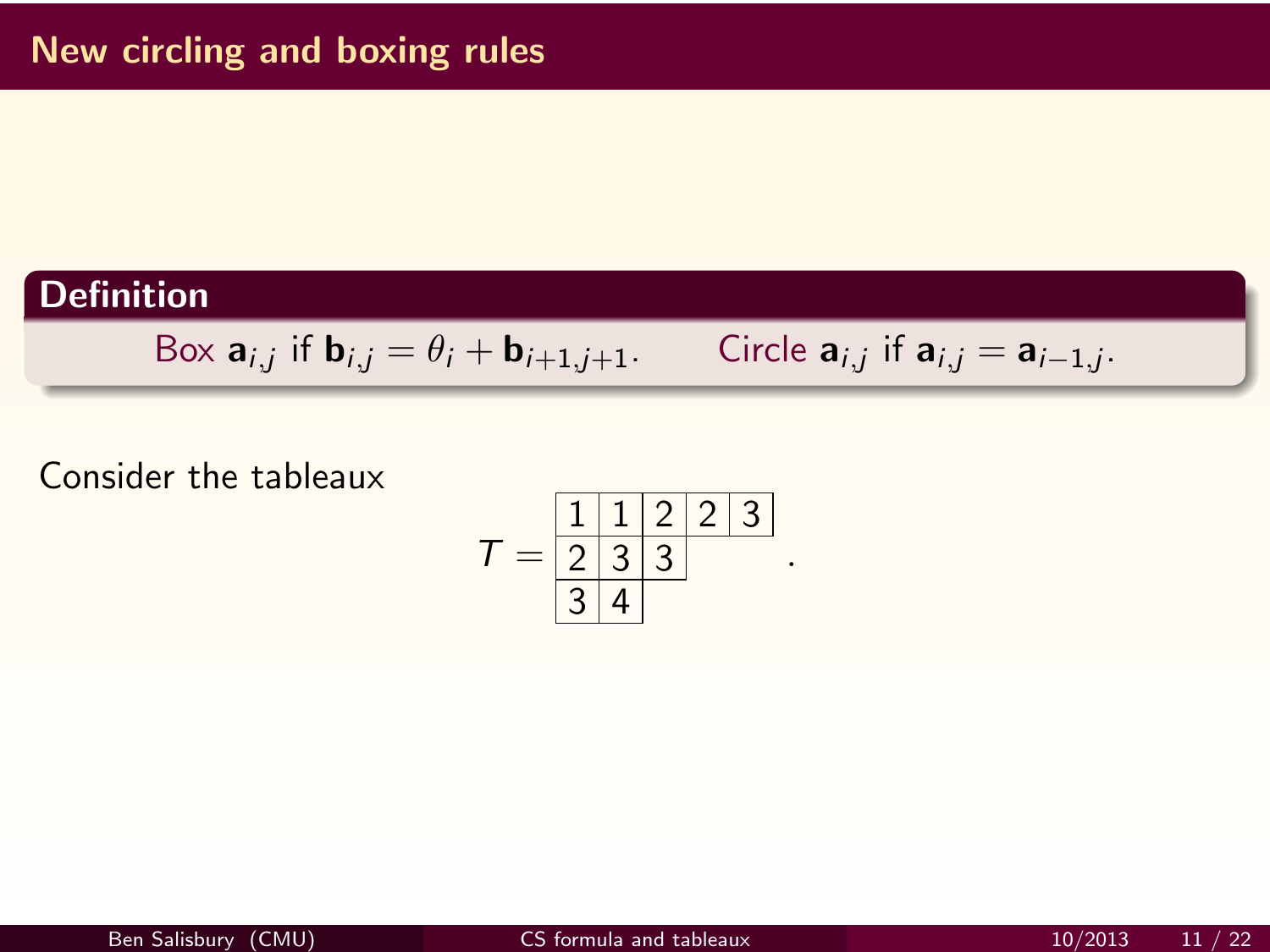Box 
$$
\mathbf{a}_{i,j}
$$
 if  $\mathbf{b}_{i,j} = \theta_i + \mathbf{b}_{i+1,j+1}$ . Circle  $\mathbf{a}_{i,j}$  if  $\mathbf{a}_{i,j} = \mathbf{a}_{i-1,j}$ .

Consider the tableaux

$$
T = \frac{1 \mid 1 \mid 2 \mid 2 \mid 3}{3 \mid 4}
$$

.

Then

$$
\mathbf{a}(\mathcal{T}) = \begin{pmatrix} 2 & 1 & 0 \\ 3 & 0 \\ 1 & 1 \end{pmatrix}, \quad (\mathbf{b}(\mathcal{T}), \theta) = \begin{pmatrix} 3 & 1 & 0 & (2) \\ 2 & 0 & (1) \\ 1 & 1 & (2) \end{pmatrix}.
$$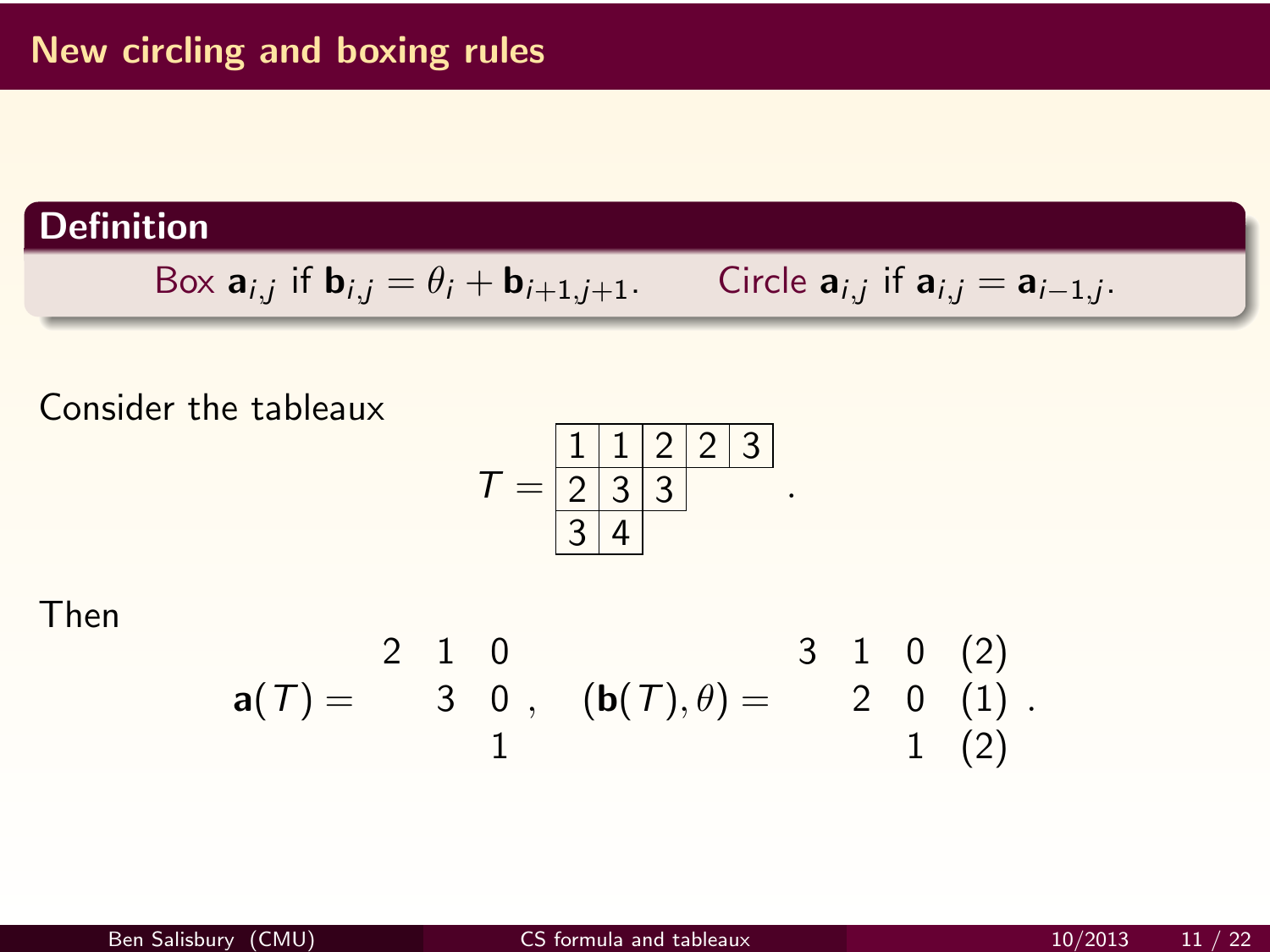Box 
$$
\mathbf{a}_{i,j}
$$
 if  $\mathbf{b}_{i,j} = \theta_i + \mathbf{b}_{i+1,j+1}$ . Circle  $\mathbf{a}_{i,j}$  if  $\mathbf{a}_{i,j} = \mathbf{a}_{i-1,j}$ .

## Consider the tableaux

$$
T = \frac{1 \ 1 \ 1 \ 2 \ 2 \ 3}{3 \ 3}
$$

.

Then

$$
\mathbf{a}(\mathcal{T}) = \begin{pmatrix} 2 & 1 & 0 \\ 3 & 0 \\ 1 & 0 \end{pmatrix}, \quad (\mathbf{b}(\mathcal{T}), \theta) = \begin{pmatrix} 3 & 1 & 0 & (2) \\ 2 & 0 & (1) \\ 1 & (2) & 1 \end{pmatrix}.
$$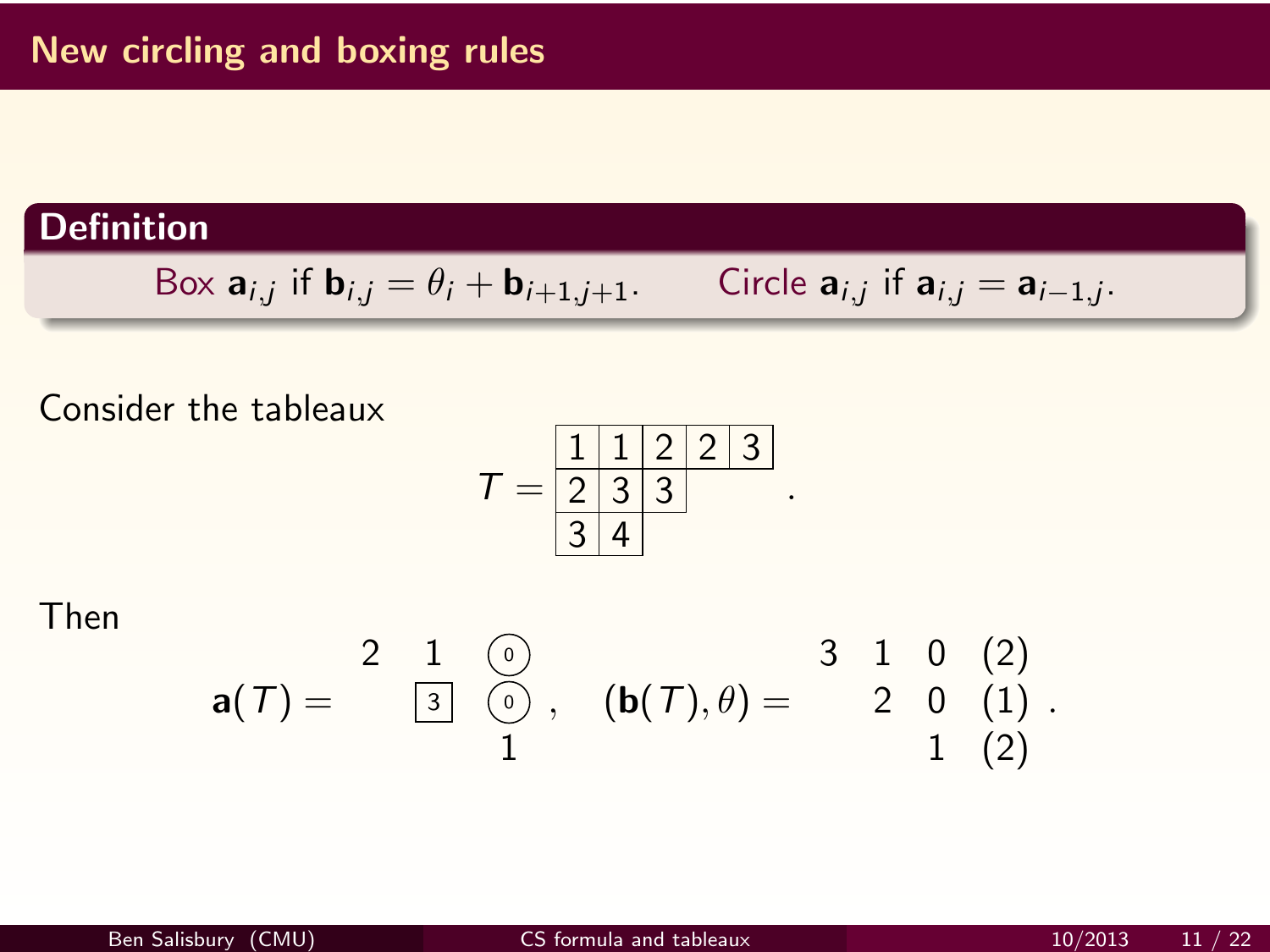Let  $T \in \mathcal{B}(\lambda + \rho)$ . Then the sequences  $\psi_i(T) = (a_{i,j})$  and  $\mathbf{a}(T) = (\mathbf{a}_{i,j})$ are related via the formula a $_{i,j} = \mathsf{a}_{i-j+1,i}.$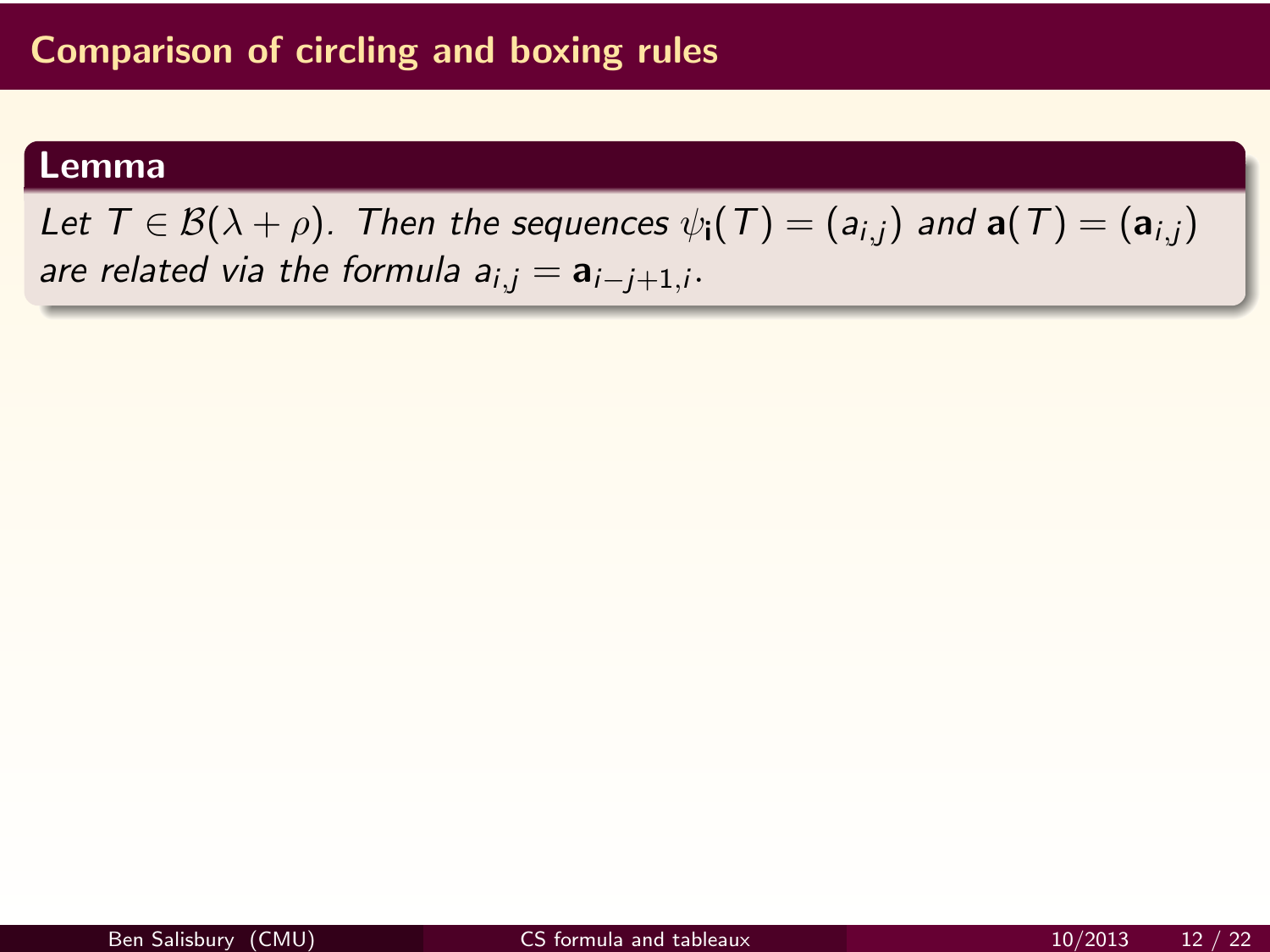Let  $T \in \mathcal{B}(\lambda + \rho)$ . Then the sequences  $\psi_i(T) = (a_{i,i})$  and  $\mathbf{a}(T) = (\mathbf{a}_{i,i})$ are related via the formula a $_{i,j} = \mathsf{a}_{i-j+1,i}.$ 

#### Proposition

An entry a $_{i,j}$  in  $\psi_{\textbf{i}}(\mathcal{\text{T}})$  is circled (by the original rule) if and only if the corresponding entry in  $a(T)$  is circled (by the new rule).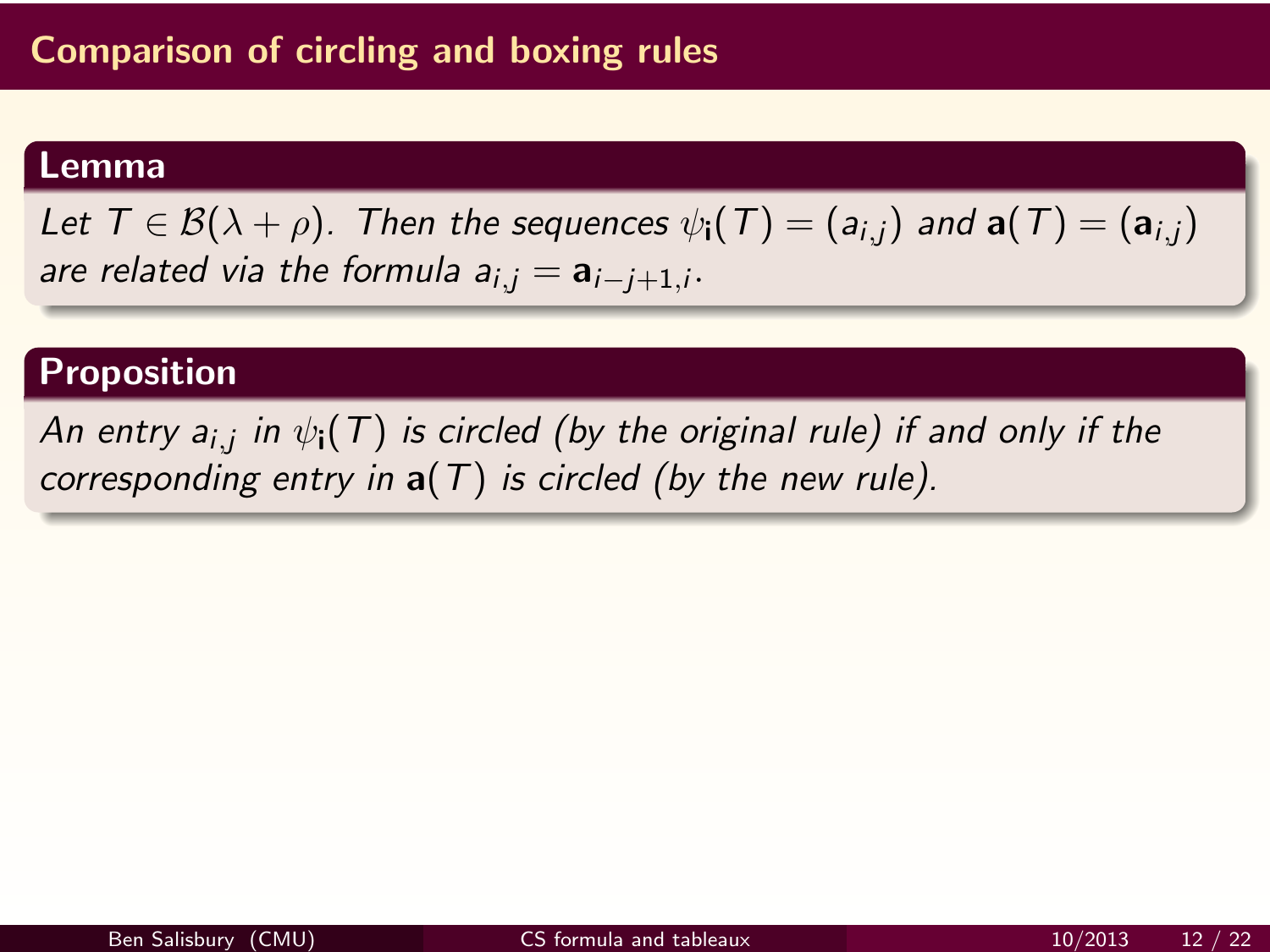Let  $T \in \mathcal{B}(\lambda + \rho)$ . Then the sequences  $\psi_i(T) = (a_{i,i})$  and  $\mathbf{a}(T) = (\mathbf{a}_{i,i})$ are related via the formula a $_{i,j} = \mathsf{a}_{i-j+1,i}.$ 

#### **Proposition**

An entry a $_{i,j}$  in  $\psi_{\textbf{i}}(\mathcal{\text{T}})$  is circled (by the original rule) if and only if the corresponding entry in  $a(T)$  is circled (by the new rule).

#### Proposition

An entry a $_{i,j}$  in  $\psi_{\mathsf{i}}(\mathsf{T})$  is boxed (by the original rule) if and only if the corresponding entry in  $a(T)$  is boxed (by the new rule).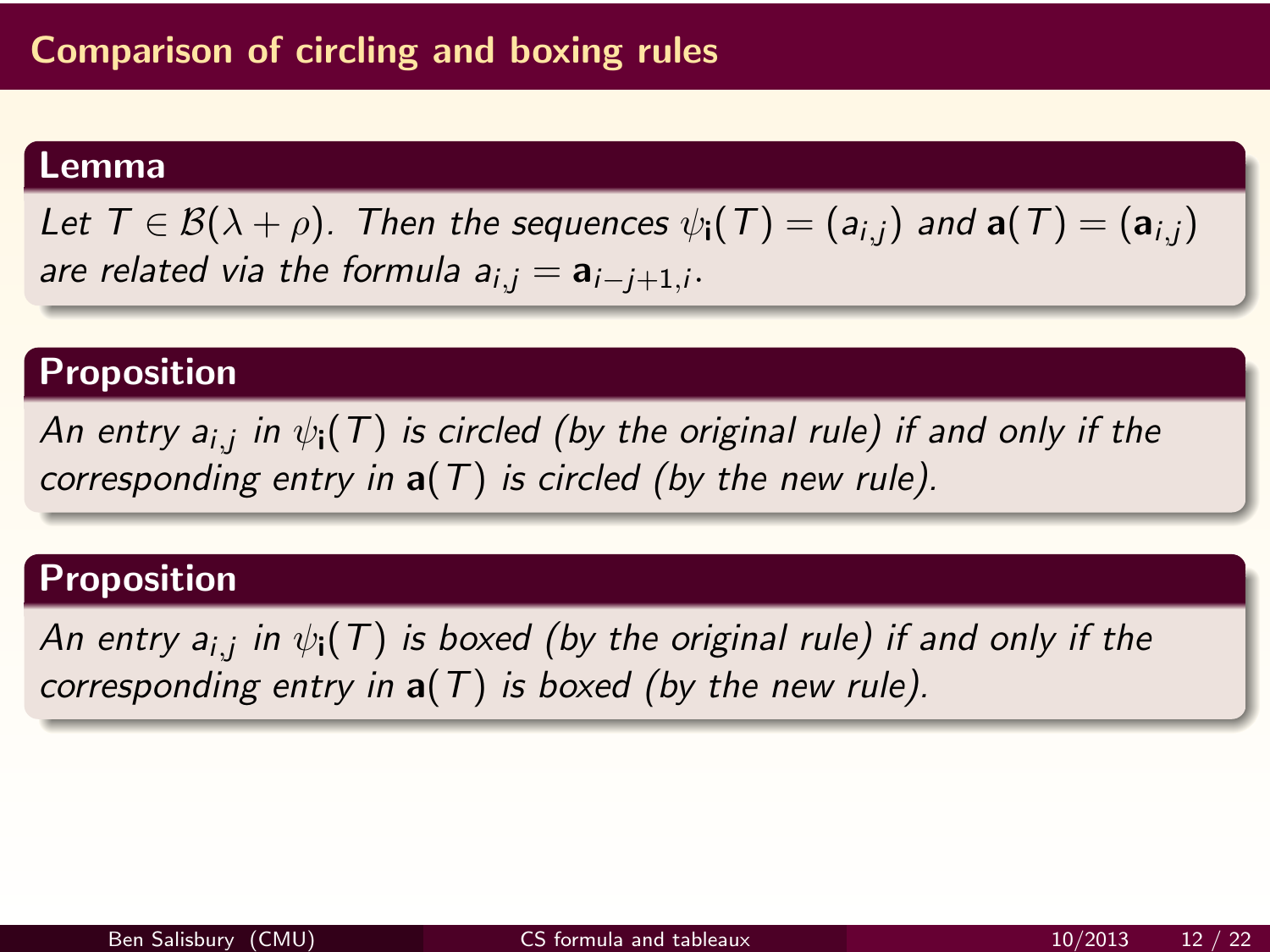Let  $T \in \mathcal{B}(\lambda + \rho)$ . Then the sequences  $\psi_i(T) = (a_{i,i})$  and  $\mathbf{a}(T) = (\mathbf{a}_{i,i})$ are related via the formula a $_{i,j} = \mathsf{a}_{i-j+1,i}.$ 

#### **Proposition**

An entry a $_{i,j}$  in  $\psi_{\textbf{i}}(\mathcal{\text{T}})$  is circled (by the original rule) if and only if the corresponding entry in  $a(T)$  is circled (by the new rule).

#### Proposition

An entry a $_{i,j}$  in  $\psi_{\mathsf{i}}(\mathsf{T})$  is boxed (by the original rule) if and only if the corresponding entry in  $a(T)$  is boxed (by the new rule).

#### Definition

Say  $T \in \mathcal{B}(\lambda + \rho)$  is strict if no entry of  $a(T)$  is both circled and boxed.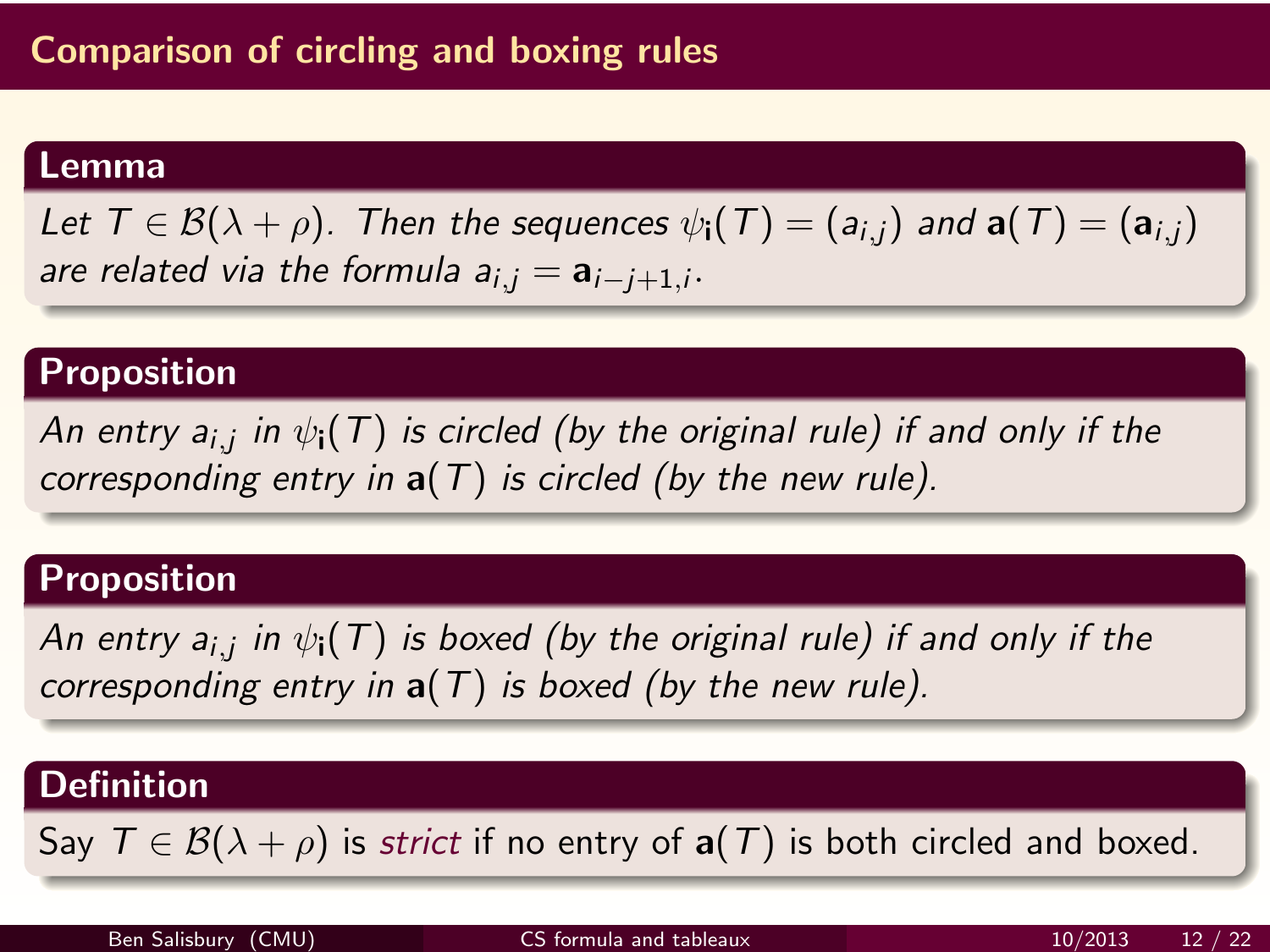Let  $T \in \mathcal{B}(\lambda + \rho)$ .

- non(T) = number of entries in  $a(T)$  which are neither circled nor boxed
- $\triangleright$  box(T) = number of entries in  $a(T)$  which are boxed

Define

$$
C_{\lambda}(\mathcal{T}; q^{-1}) = \left\{ \begin{array}{cc} (-q^{-1})^{\text{box}(\mathcal{T})}(1-q^{-1})^{\text{non}(\mathcal{T})} & \text{if } \mathcal{T} \text{ is strict,} \\ 0 & \text{otherwise.} \end{array} \right.
$$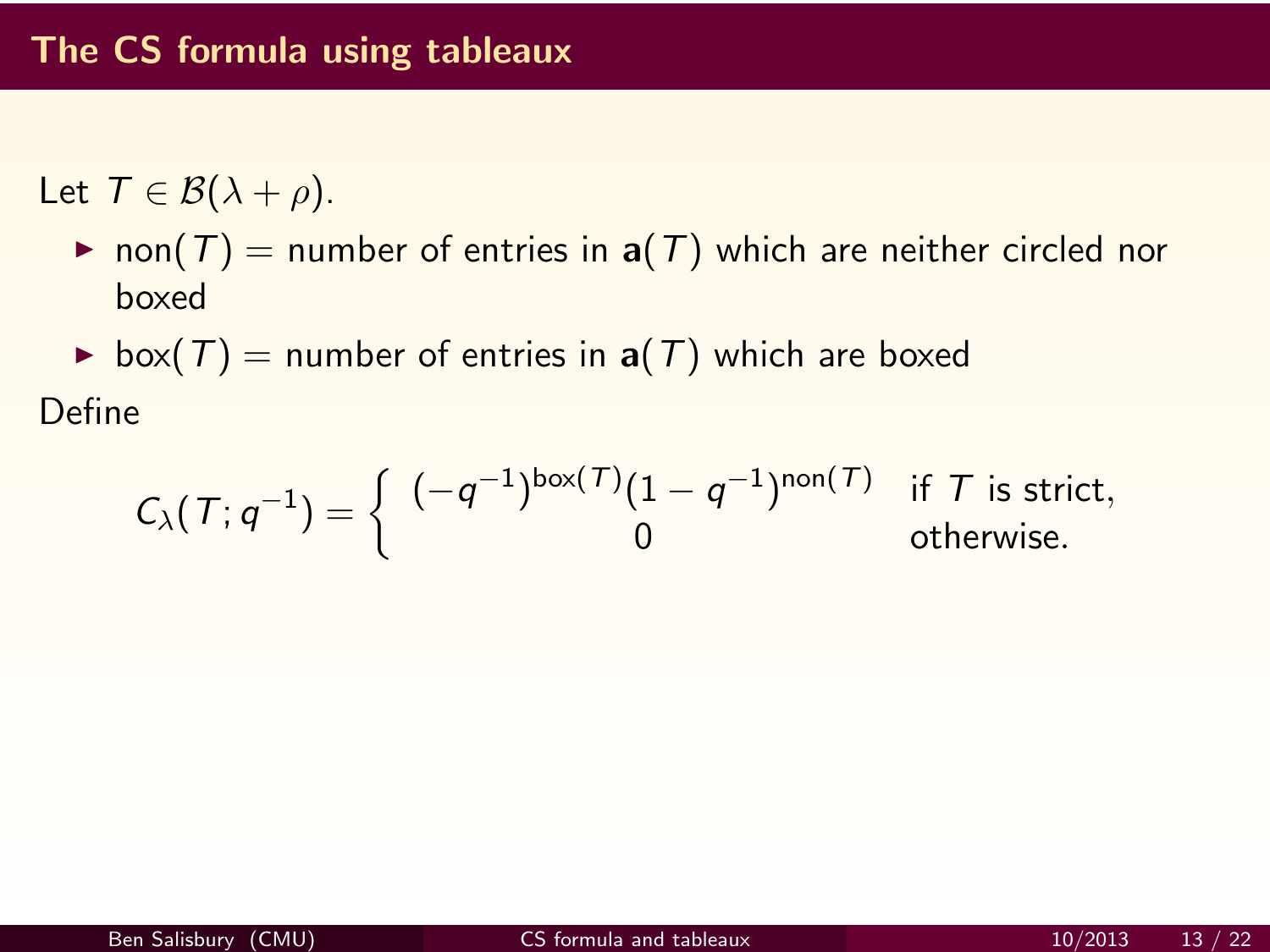Let  $T \in \mathcal{B}(\lambda + \rho)$ .

- non(T) = number of entries in  $a(T)$  which are neither circled nor boxed
- $\triangleright$  box(T) = number of entries in  $a(T)$  which are boxed

Define

$$
C_{\lambda}(\mathcal{T}; q^{-1}) = \left\{ \begin{array}{cc} (-q^{-1})^{\text{box}(\mathcal{T})}(1-q^{-1})^{\text{non}(\mathcal{T})} & \text{if } \mathcal{T} \text{ is strict,} \\ 0 & \text{otherwise.} \end{array} \right.
$$

Theorem (K.-H. Lee, P. Lombardo, and S)

$$
\mathbf{z}^{\rho} \chi_{\lambda}(\mathbf{z}) \prod_{\alpha \in \Delta^{+}} (1 - q^{-1} \mathbf{z}^{-\alpha}) = \sum_{\mathcal{T} \in \mathcal{B}(\lambda + \rho)} C_{\lambda}(\mathcal{T}; q^{-1}) \mathbf{z}^{\mathrm{wt}(\mathcal{T})}.
$$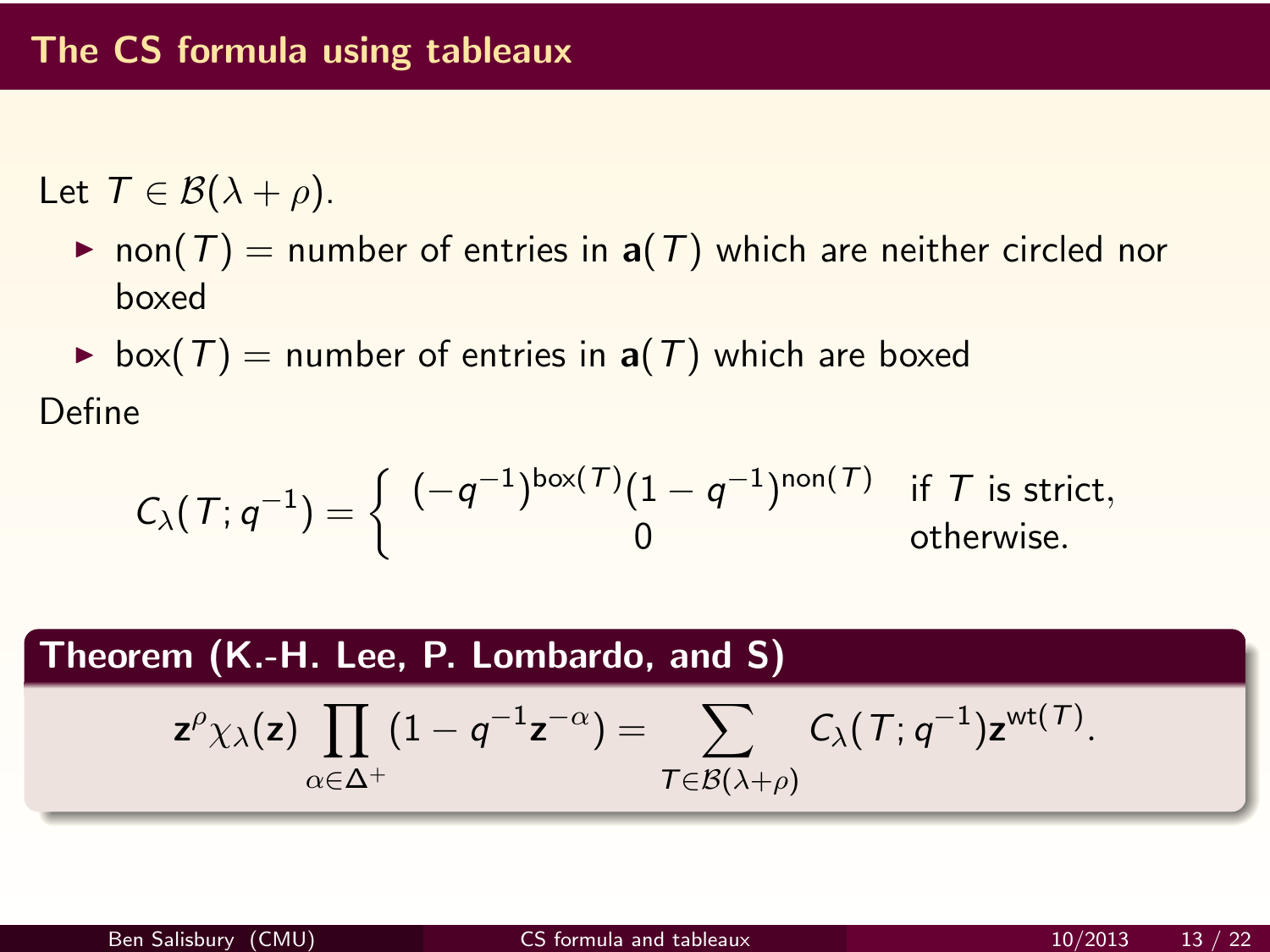## Example (J. Hong and H. Lee, 2008)

r = 3 =⇒ B(∞) = 1 1 · · · 1 1 1 · · · 1 1 · · · 1 1 2 · · · 2 3 · · · 3 4 · · · 4 2 2 · · · 2 2 3 · · · 3 4 · · · 4 3 4 · · · 4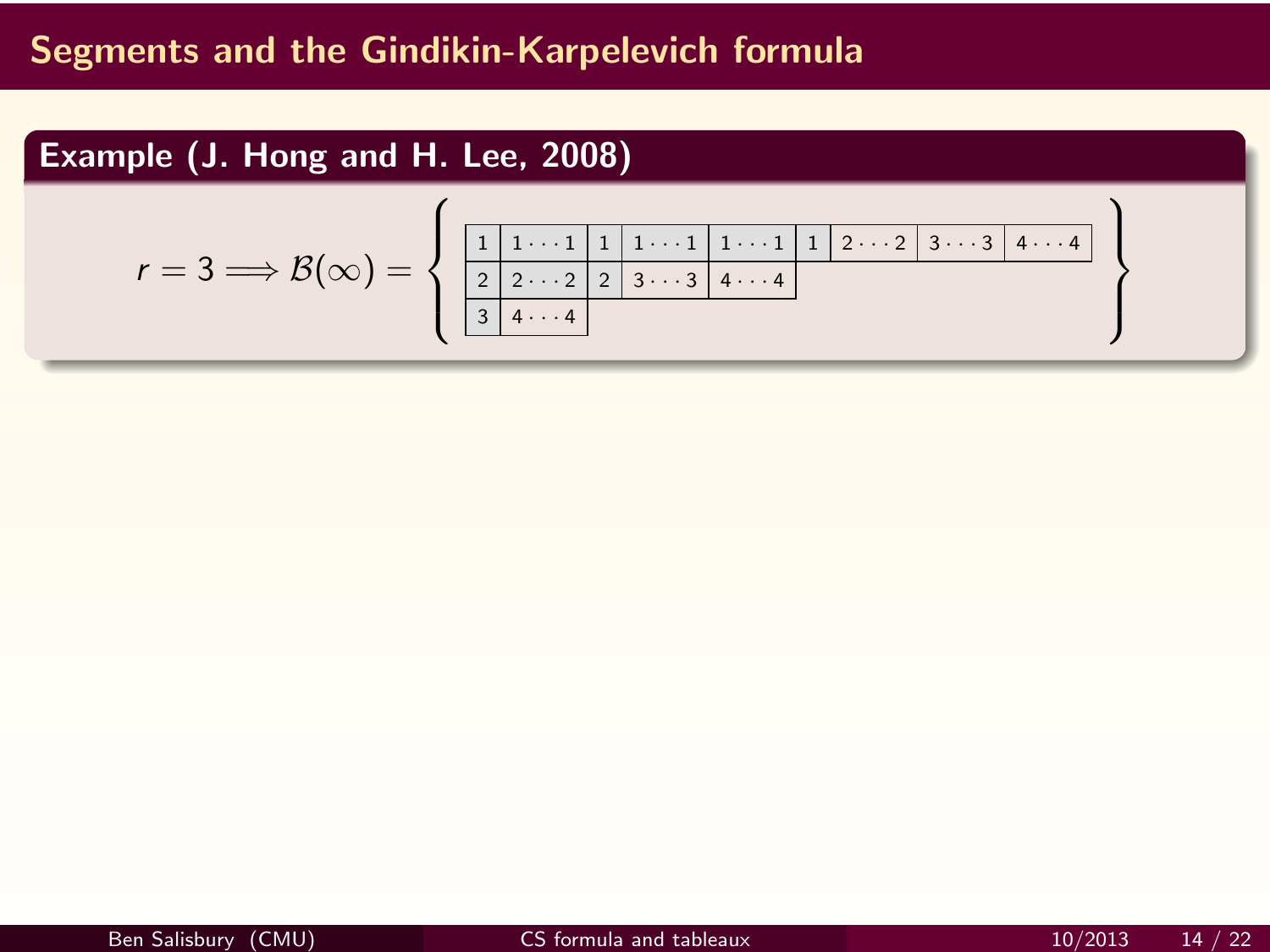### Example (J. Hong and H. Lee, 2008)

$$
r=3\Longrightarrow \mathcal{B}(\infty)=\Bigg\{
$$

 2 2 · · · 2 2 3 · · · 3 4 · · · 4 3 4 · · · 4

#### Theorem (Gindikin-Karpelevich formula)

If  $|\mathsf{z}^\alpha| < 1$  for all  $\alpha \in \Delta^+$ , then

$$
\int_{N(F)} f_{\mathsf{z}}^{\circ}(w_0nt_{\lambda}) dn = \left(\prod_{\alpha \in \Delta^+} \frac{1-q^{-1}\mathsf{z}^{\alpha}}{1-\mathsf{z}^{\alpha}}\right) (\delta^{1/2} \tau_{w_0 \mathsf{z}})(t_{\lambda}).
$$

 $2 \cdots 2 \mid 3 \cdots 3 \mid 4 \cdots 4$ 

 $\mathcal{L}$  $\overline{\mathcal{L}}$ 

 $\int$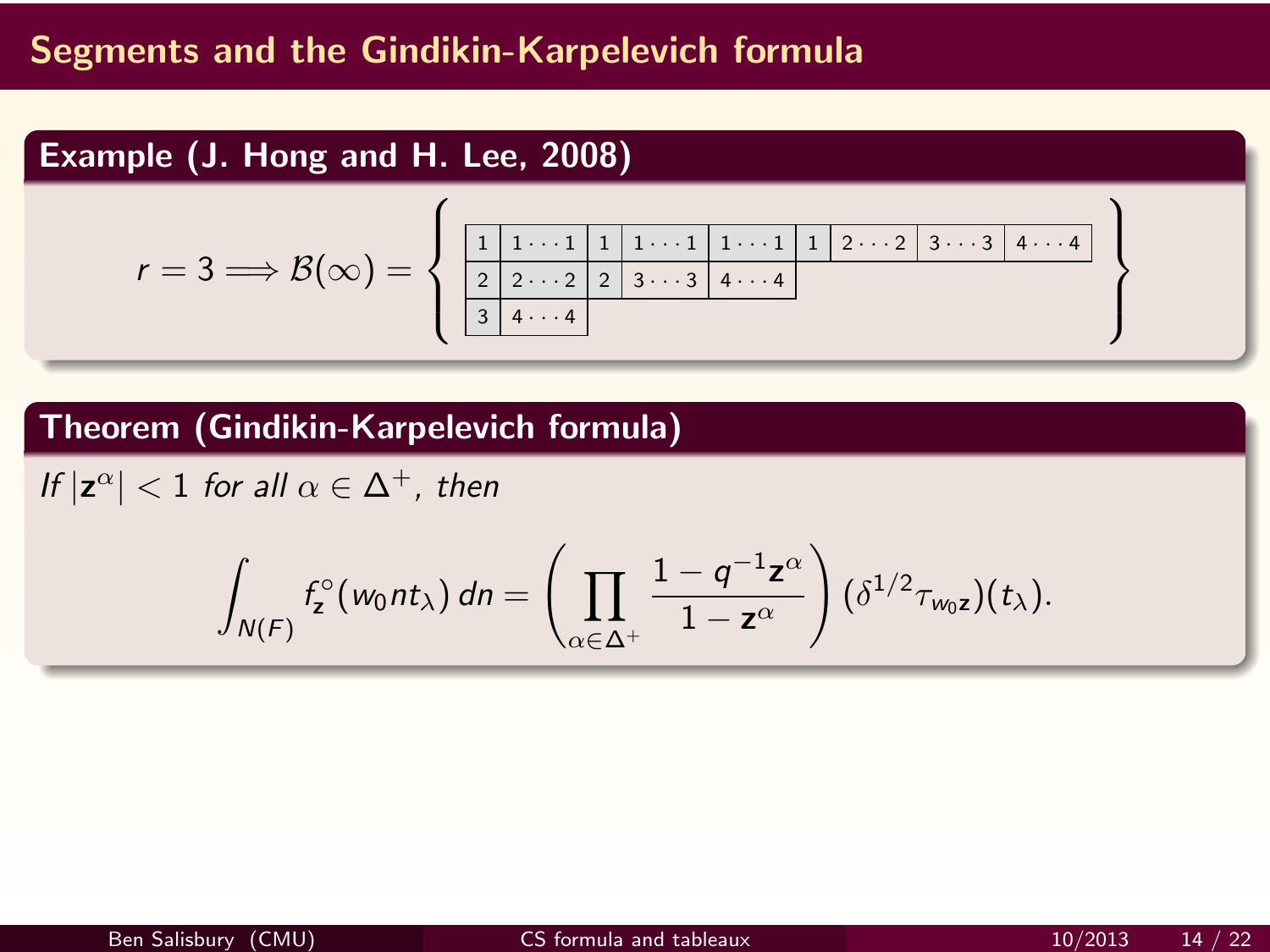### Example (J. Hong and H. Lee, 2008)

$$
r=3\Longrightarrow \mathcal{B}(\infty)=\Bigg\{
$$

 2 2 · · · 2 2 3 · · · 3 4 · · · 4 3 4 · · · 4

### Theorem (Gindikin-Karpelevich formula)

If  $|\mathsf{z}^\alpha| < 1$  for all  $\alpha \in \Delta^+$ , then

$$
\int_{N(F)} f_2^{\circ}(w_0nt_{\lambda})\,dn = \left(\prod_{\alpha\in\Delta^+}\frac{1-q^{-1}\mathbf{z}^{\alpha}}{1-\mathbf{z}^{\alpha}}\right)(\delta^{1/2}\tau_{w_0\mathbf{z}})(t_{\lambda}).
$$

#### Theorem (Lee-S, 2012; Kim-Lee, 2011; Bump-Nakasuji, 2010)

$$
\prod_{\alpha \in \Delta^+} \frac{1 - q^{-1} \mathsf{z}^\alpha}{1 - \mathsf{z}^\alpha} = \sum_{\mathcal{T} \in \mathcal{B}(\infty)} (1 - q^{-1})^{\mathsf{seg}(\mathcal{T})} \mathsf{z}^{-\mathsf{wt}(\mathcal{T})}.
$$

 $\overline{2 \cdots 2 \mid 3 \cdots 3 \mid 4 \cdots 4}$ 

 $\mathcal{L}$  $\overline{\mathcal{L}}$ 

 $\int$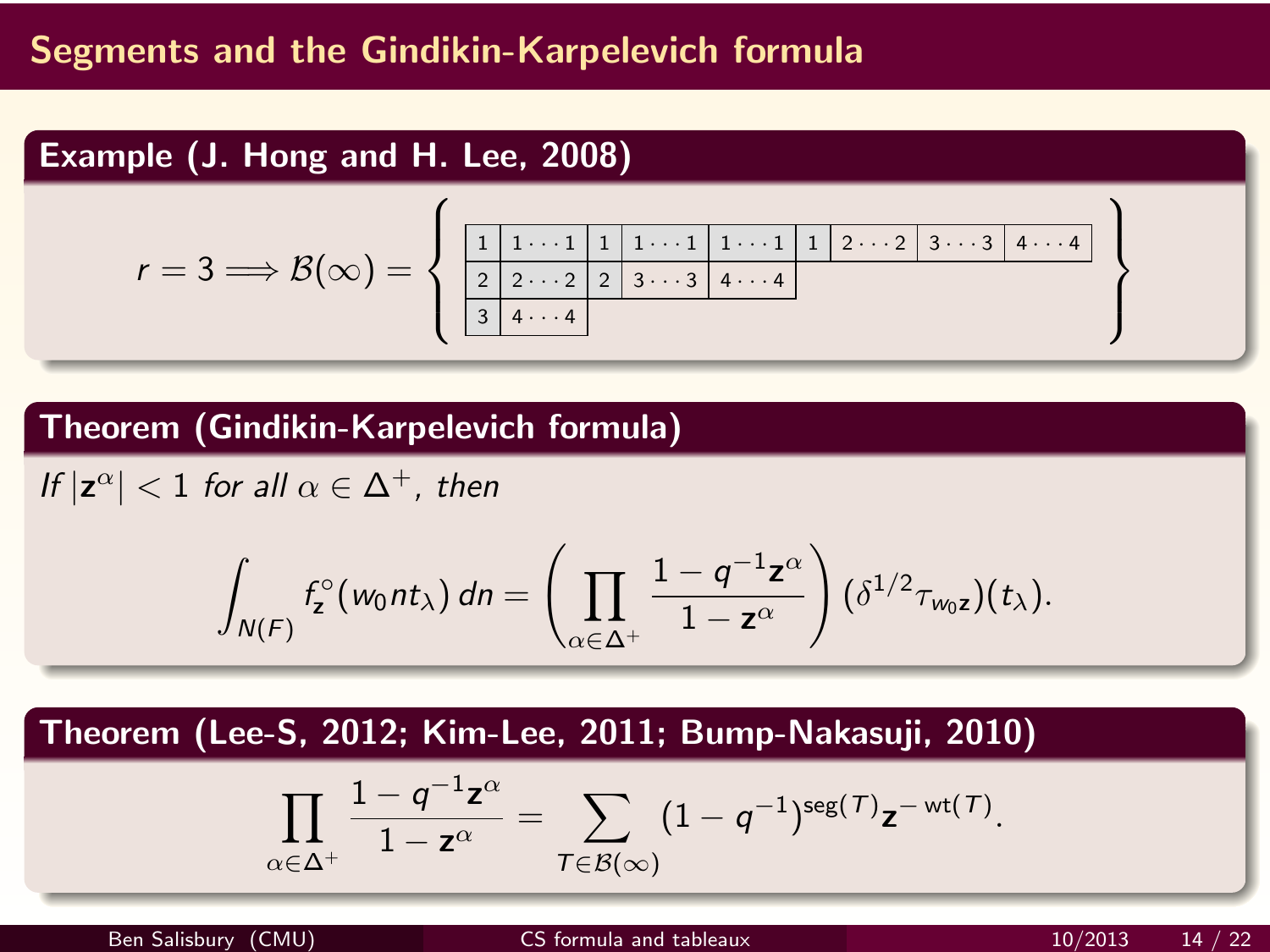There exists an embedding

$$
\Psi_{\lambda+\rho}\colon \mathcal{B}(\lambda+\rho)\longrightarrow \mathcal{B}(\infty)\otimes \mathcal{T}_{\lambda+\rho}
$$

which commutes with each  $\tilde{e}_i$  and is weight-preserving.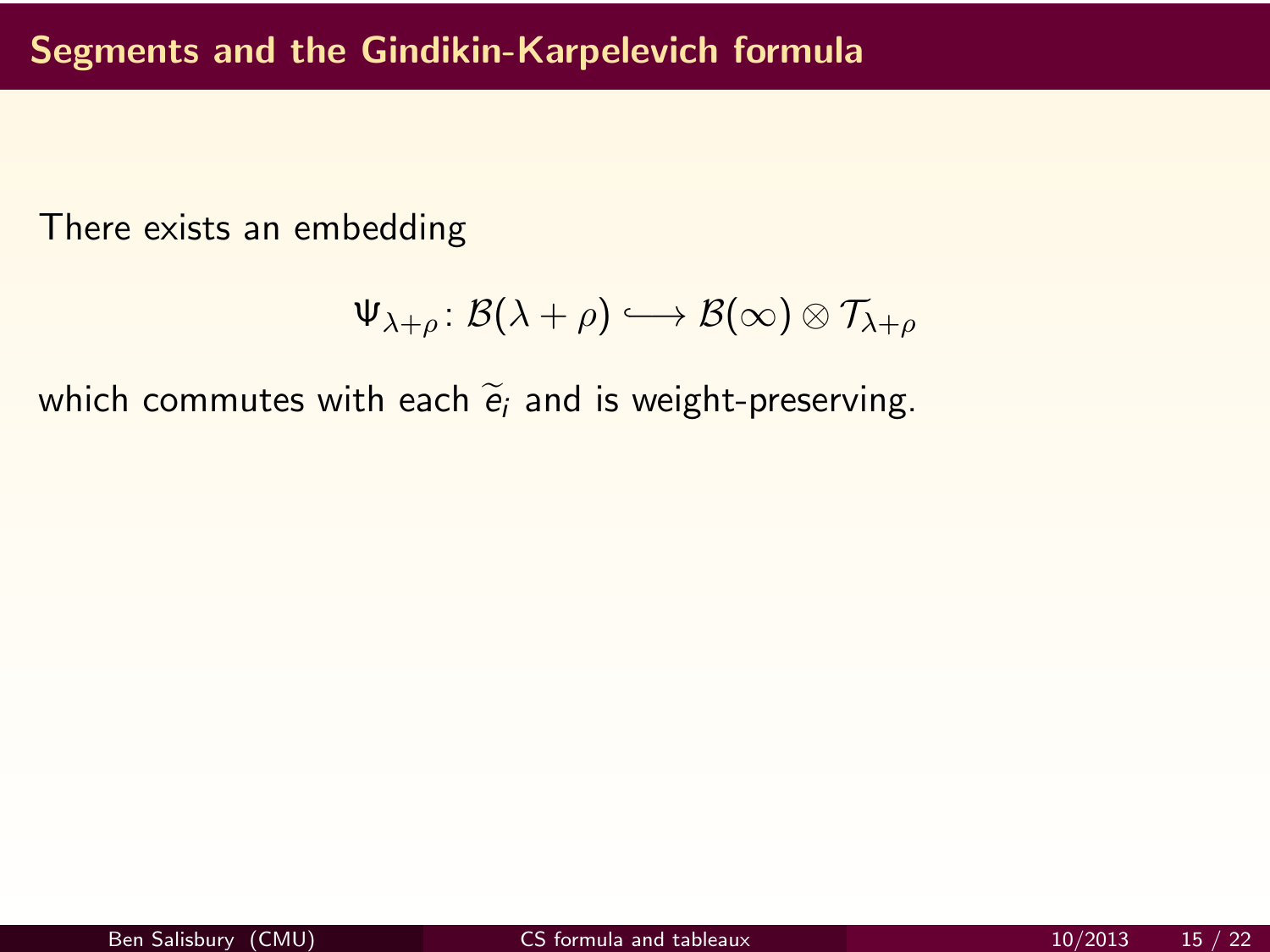There exists an embedding

$$
\Psi_{\lambda+\rho}\colon \mathcal{B}(\lambda+\rho)\longrightarrow \mathcal{B}(\infty)\otimes \mathcal{T}_{\lambda+\rho}
$$

which commutes with each  $\widetilde{e}_i$  and is weight-preserving.

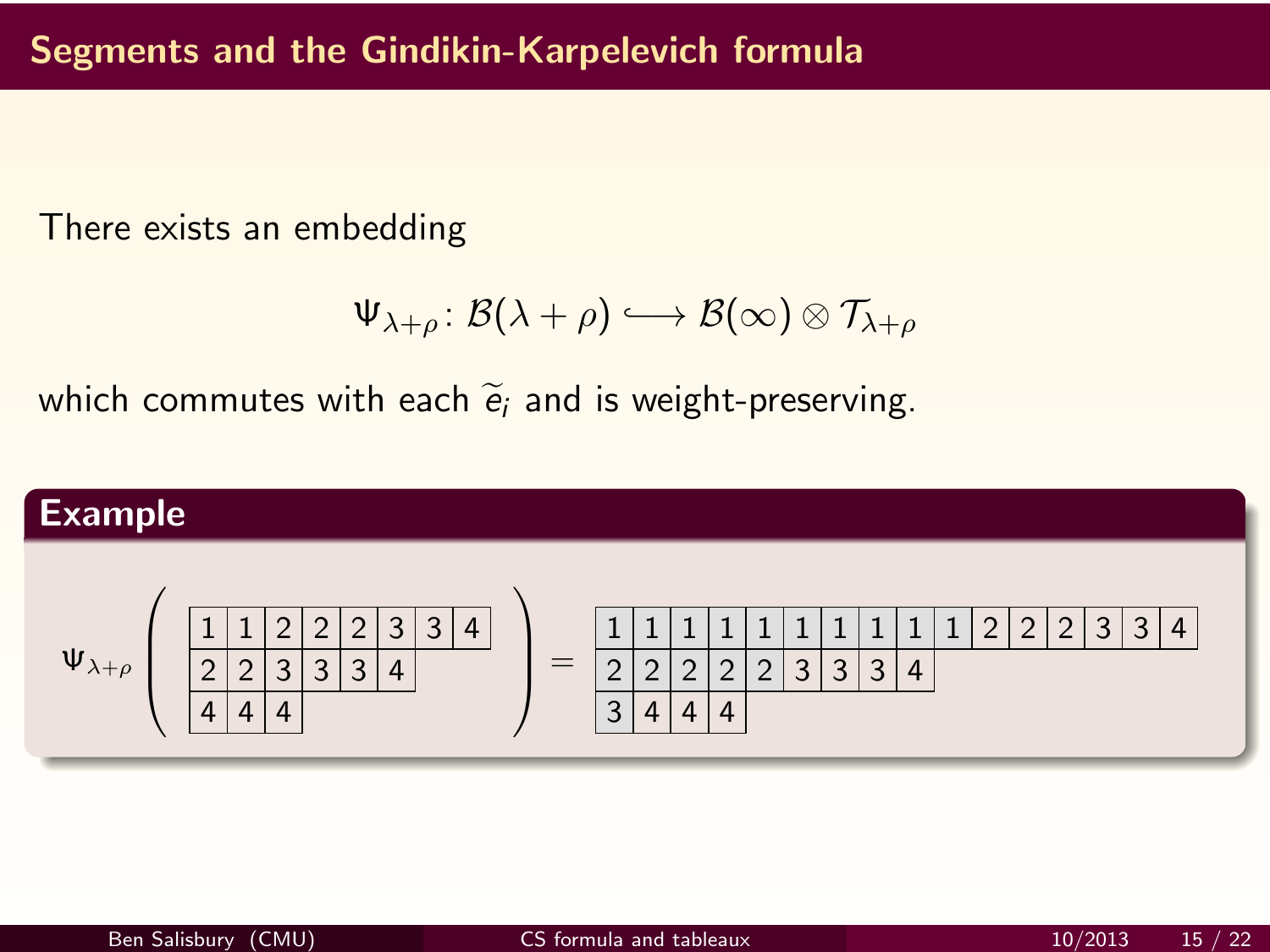Let  $T \in \mathcal{B}(\lambda + \rho)$  be a tableau.

**4** Let  $T \in \mathcal{B}(\lambda + \rho)$  be a tableaux. We define a k-segment of T (in the *ith row)* to be a maximal consecutive sequence of  $k$ -boxes in the *ith* row for any  $i + 1 \leq k \leq r + 1$ . Denote the total number of *k*-segments in T by seg(T).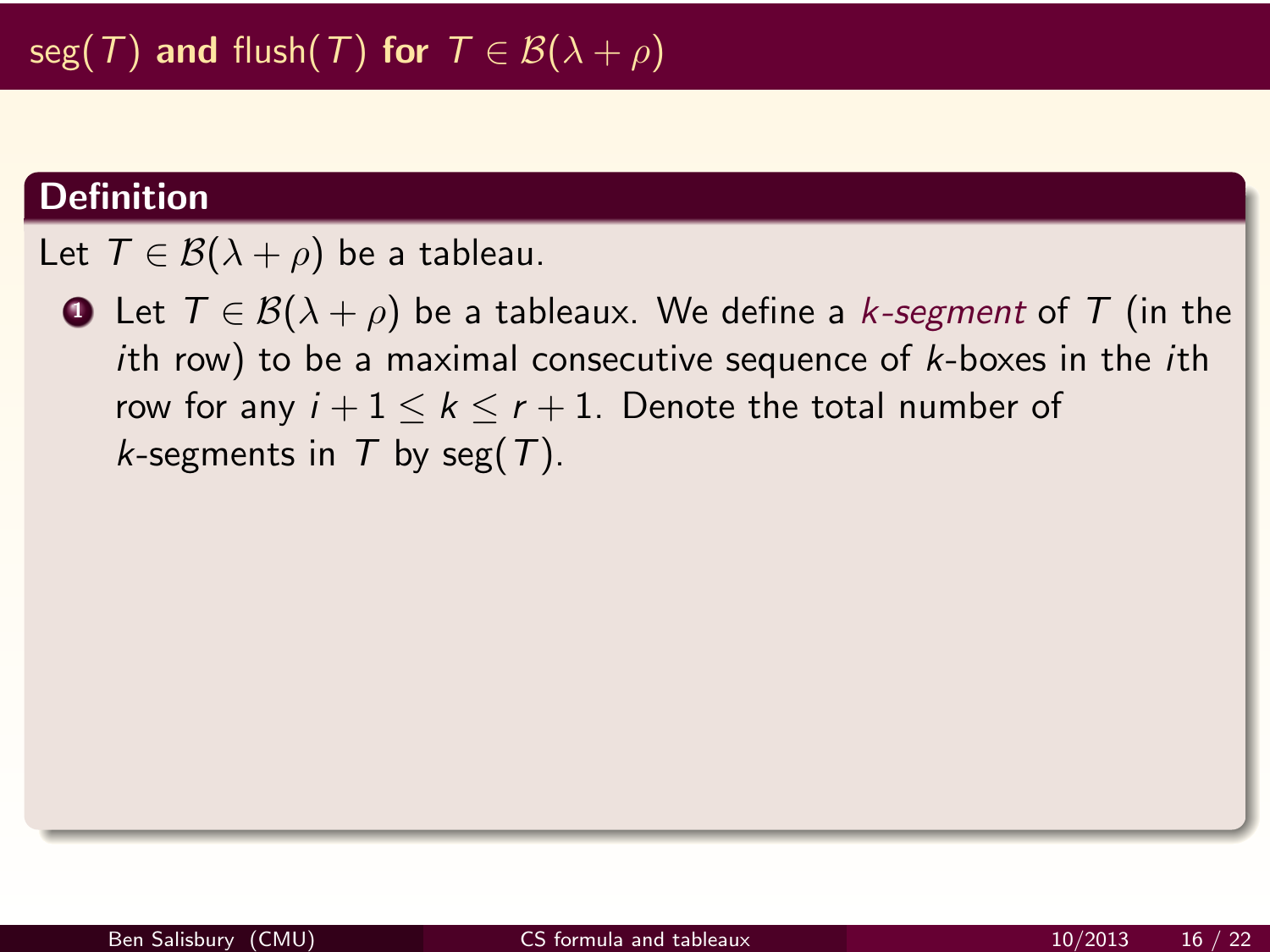Let  $T \in \mathcal{B}(\lambda + \rho)$  be a tableau.

- **1** Let  $T \in \mathcal{B}(\lambda + \rho)$  be a tableaux. We define a k-segment of T (in the *ith row)* to be a maximal consecutive sequence of  $k$ -boxes in the *ith* row for any  $i + 1 \leq k \leq r + 1$ . Denote the total number of *k*-segments in T by seg(T).
- 2 Let  $1 \le i \le k \le r+1$  and suppose  $\ell$  is the smallest integer greater than k such that there exists an  $\ell$ -segment in the  $(i + 1)$ st row of T. A k-segment in the *i*th row of T is called *flush* if the leftmost box in the k-segment and the leftmost box of the  $\ell$ -segment are in the same column of T. If, however, no such  $\ell$  exists, then this k-segment is said to be flush if the number of boxes in the k-segment is equal to  $\theta_i.$  Denote the number of flush  $k$ -segments in  $\mathcal T$  by flush $(\mathcal T).$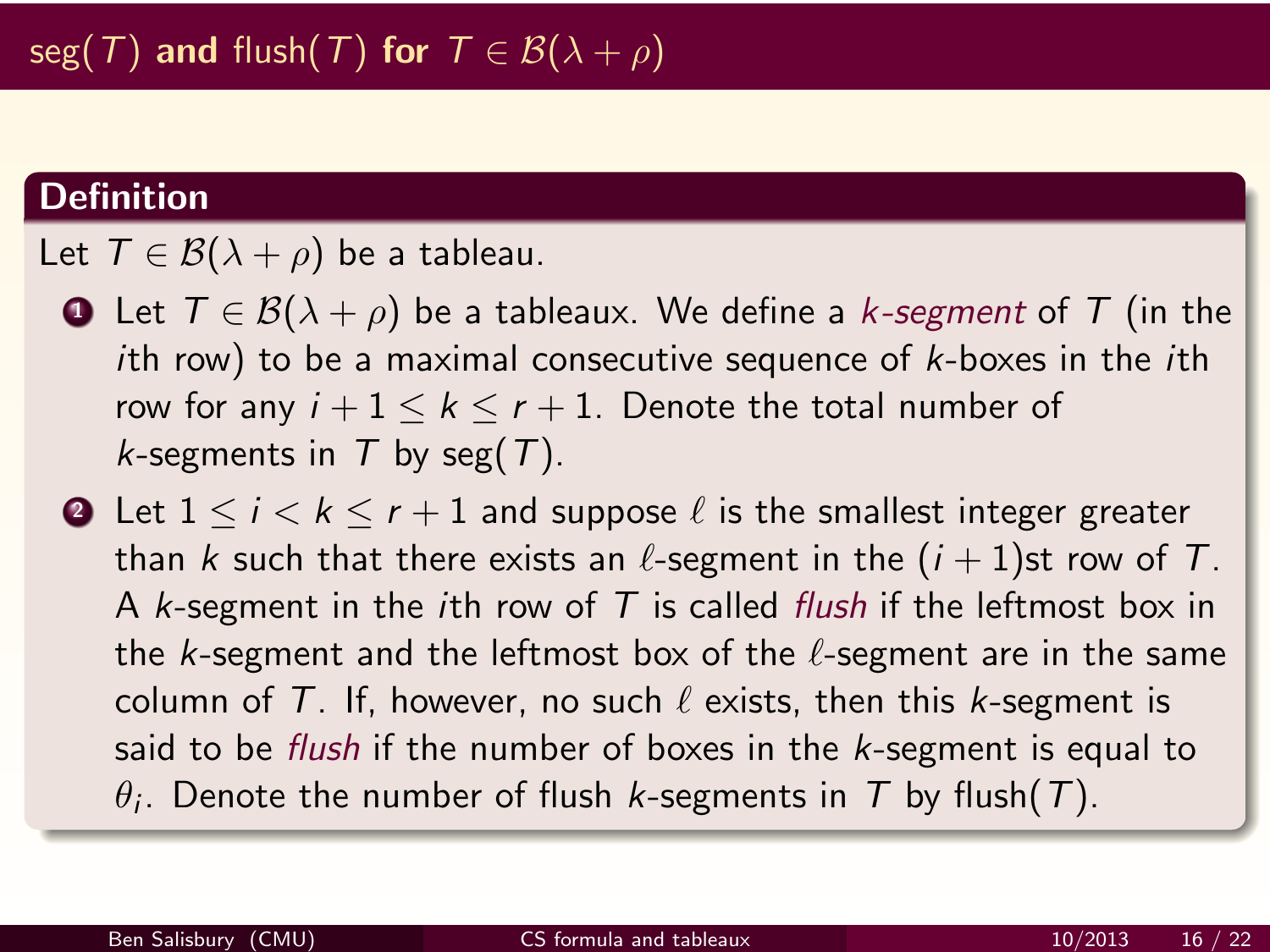#### **Corollary**

Let  $T \in \mathcal{B}(\lambda + \rho)$  be a tableau.

<span id="page-37-0"></span>**1** Let  $1 \le i \le k \le r$ . Suppose the following two conditions hold.

(a) There is no k-segment in the ith row of  $T$ .

<span id="page-37-1"></span>(b) Let  $\ell$  be the smallest integer greater than k such that there exist an l-segment in the ith row. There is no p-segment in the  $(i + 1)$ st row, for  $k + 1 \le p \le \ell$ , and the  $\ell$ -segment is flush.<sup>a</sup> Then  $C_{\lambda}(T; q^{-1}) = 0$ .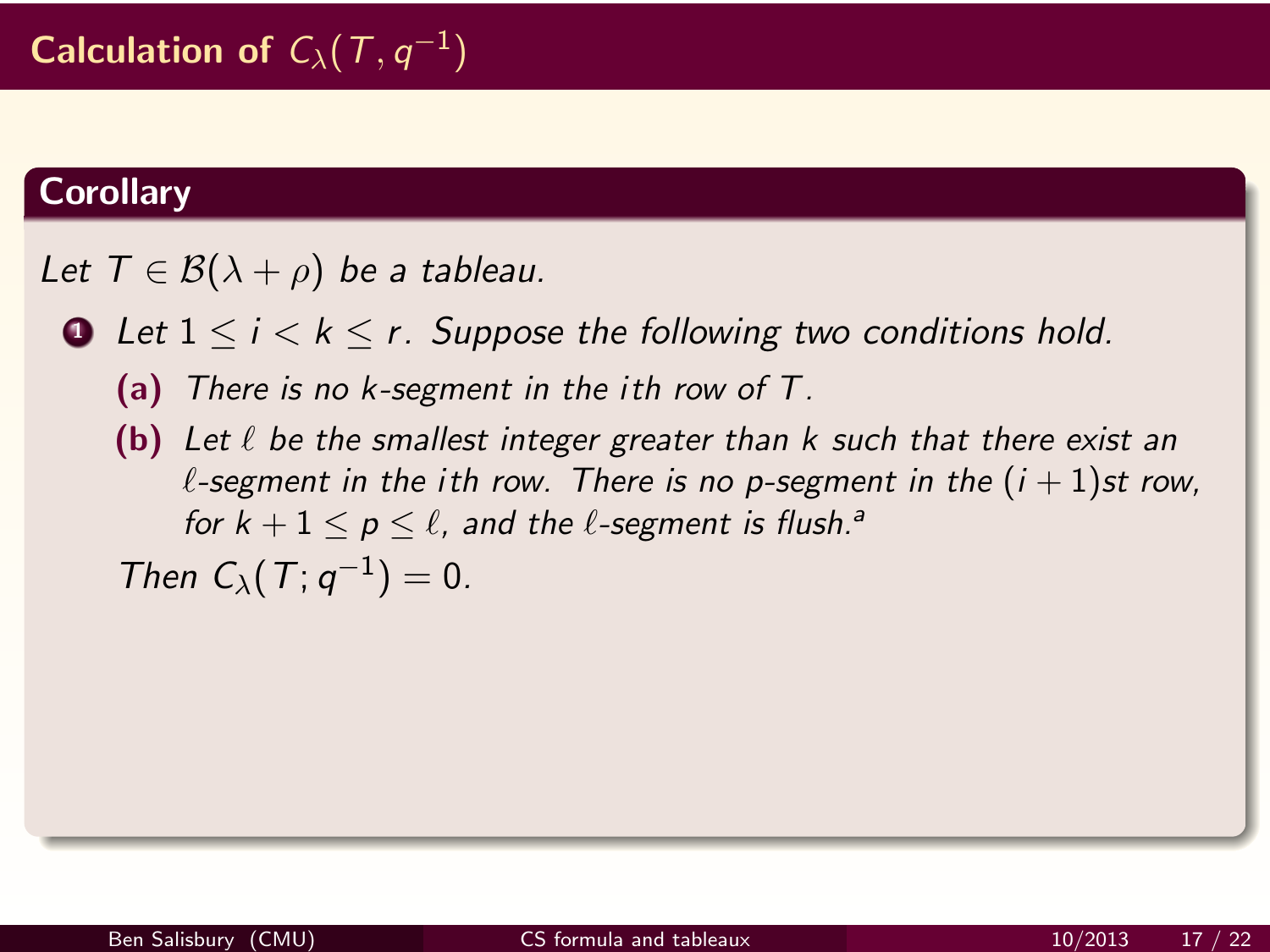#### **Corollary**

Let  $T \in \mathcal{B}(\lambda + \rho)$  be a tableau.

**1** Let  $1 \le i \le k \le r$ . Suppose the following two conditions hold.

(a) There is no k-segment in the ith row of  $T$ .

(b) Let  $\ell$  be the smallest integer greater than k such that there exist an l-segment in the ith row. There is no p-segment in the  $(i + 1)$ st row, for  $k + 1 \le p \le \ell$ , and the  $\ell$ -segment is flush.<sup>a</sup> Then  $C_{\lambda}(T; q^{-1}) = 0$ .

**2** If condition [\(1\)](#page-37-0) is not satisfied, then

$$
C_{\lambda}(\mathcal{T};q^{-1})=(-q^{-1})^{\mathsf{flush}(\mathcal{T})}(1-q^{-1})^{\mathsf{seg}(\mathcal{T})-\mathsf{flush}(\mathcal{T})}.
$$

<sup>a</sup>By convention, if no such  $\ell$  exists, then condition [\(b\)](#page-37-1) is not satisfied.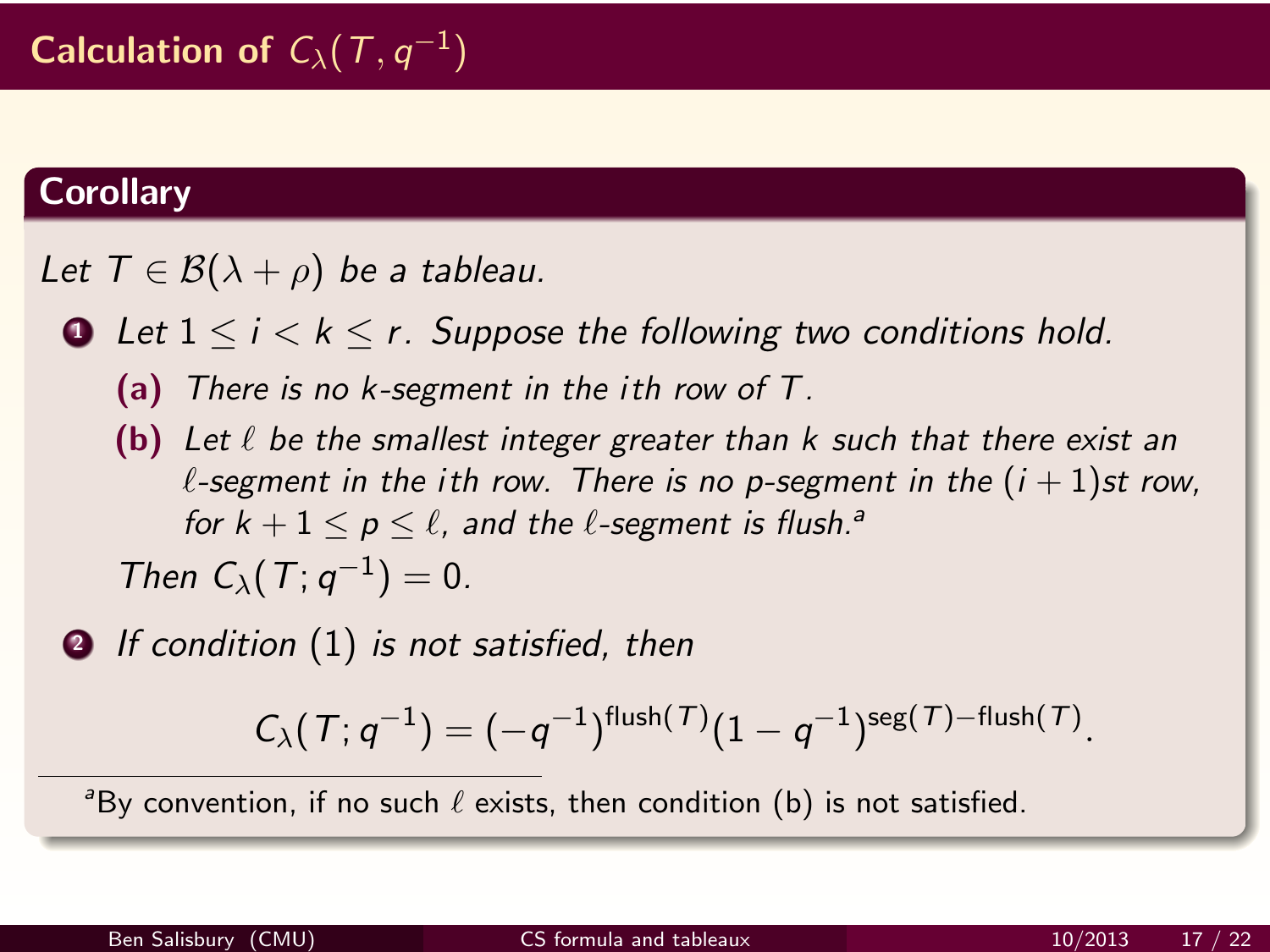Let 
$$
\lambda = \omega_2 + \omega_3
$$
,  $r = 3$ , and

$$
T = \frac{\begin{array}{|c|c|c|c|c|}\n\hline\n1 & 1 & 1 & 3 & 4 \\
\hline\n2 & 2 & 2 & 4 & \\
\hline\n3 & 4 & & \\
\hline\n\end{array}
$$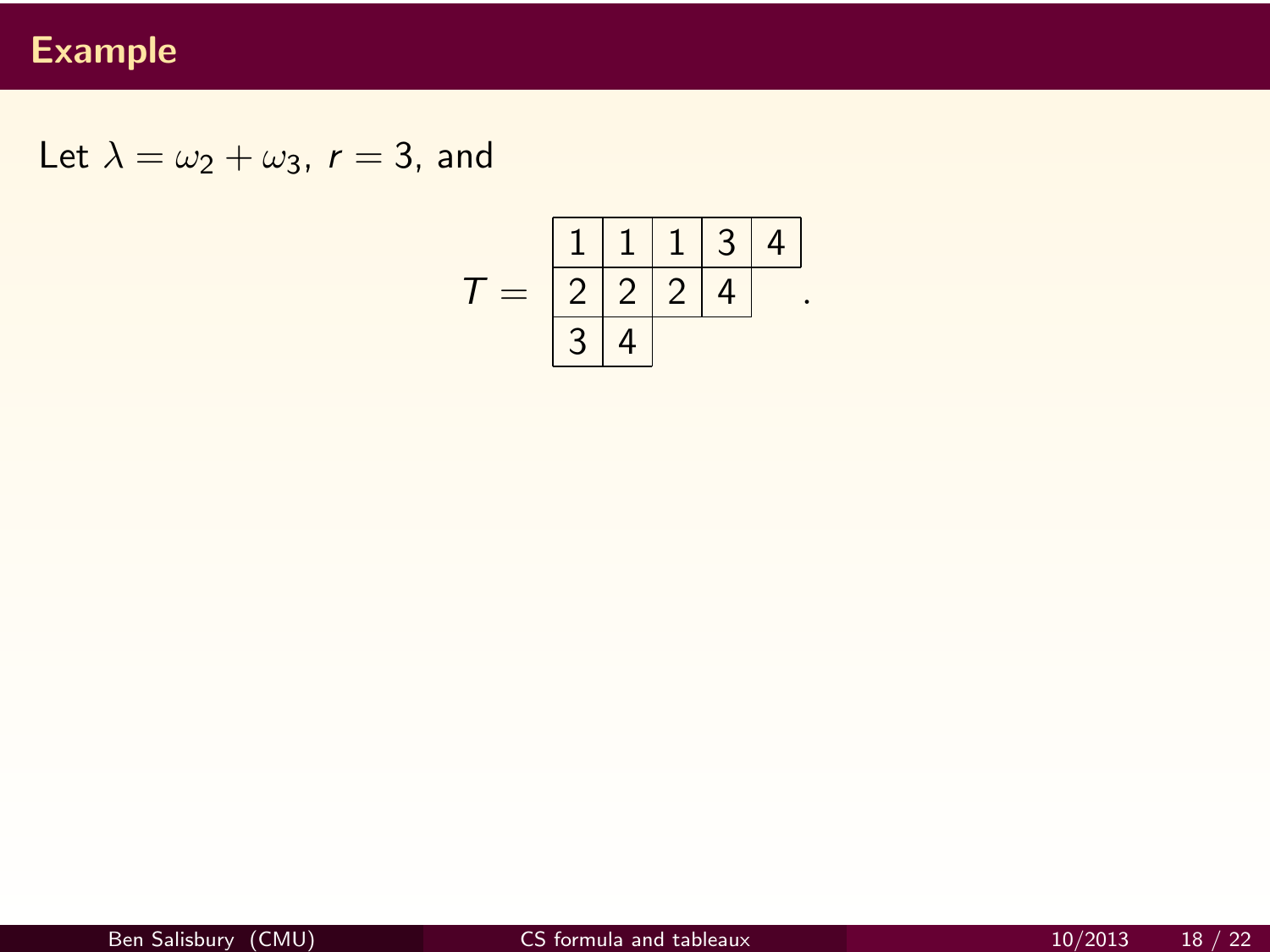Let  $\lambda = \omega_2 + \omega_3$ ,  $r = 3$ , and

$$
T = \frac{1 \ 1 \ 1 \ 1 \ 3 \ 4}{2 \ 2 \ 2 \ 4}
$$

.

 $\triangleright$  There is no 2-segment in the first row nor is there a 3-segment in the second row.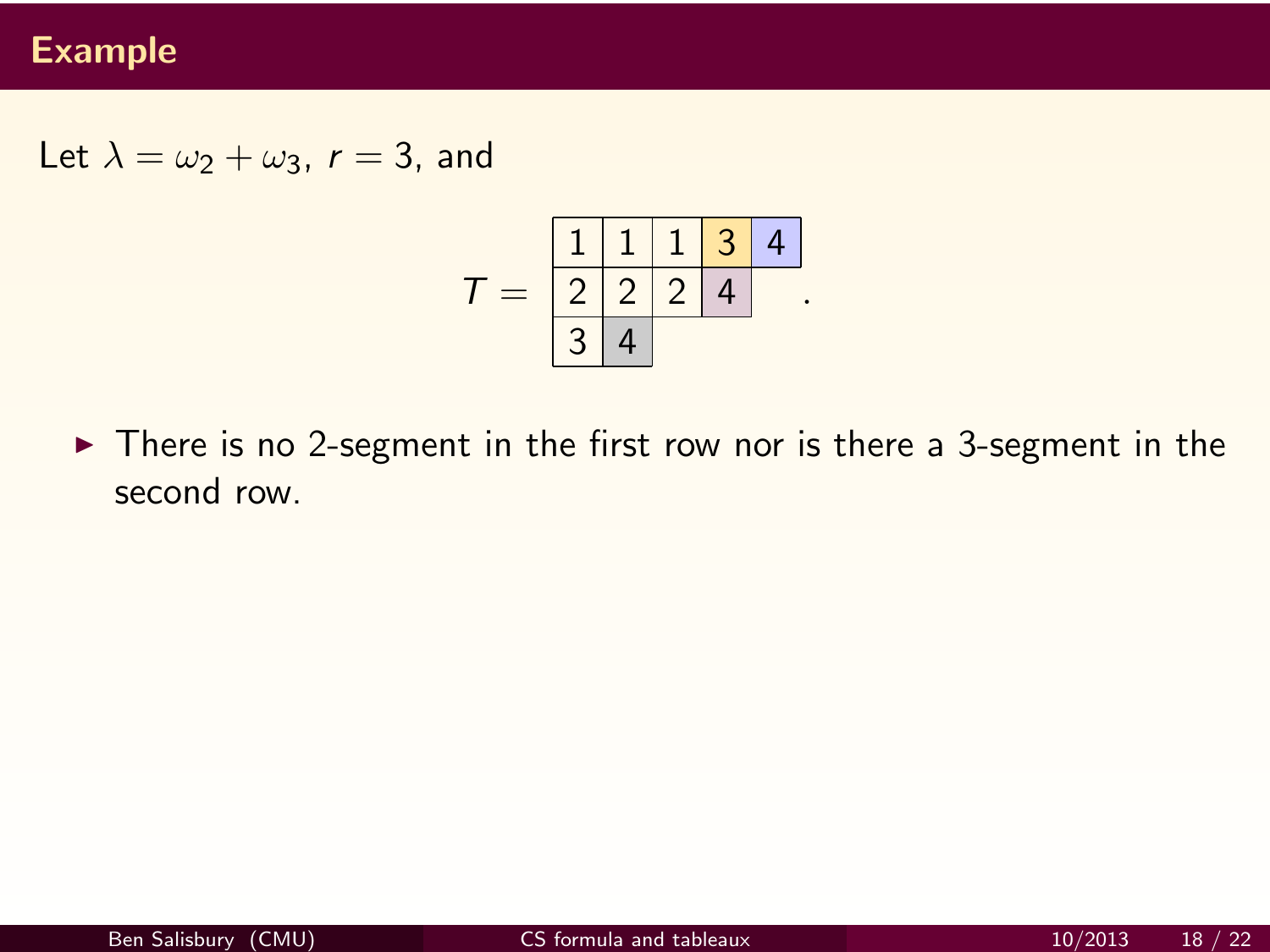Let 
$$
\lambda = \omega_2 + \omega_3
$$
,  $r = 3$ , and

$$
T = \frac{\begin{array}{|c|c|c|c|}\n\hline\n1 & 1 & 1 & 3 & 4 \\
\hline\n2 & 2 & 2 & 4 & \\
\hline\n3 & 4 & & \\
\hline\n\end{array}
$$

.

- $\triangleright$  There is no 2-segment in the first row nor is there a 3-segment in the second row.
- ► The 3-segment in the first row is flush, so  $\mathcal{C}_\lambda(\mathcal{T};q^{-1})=0.$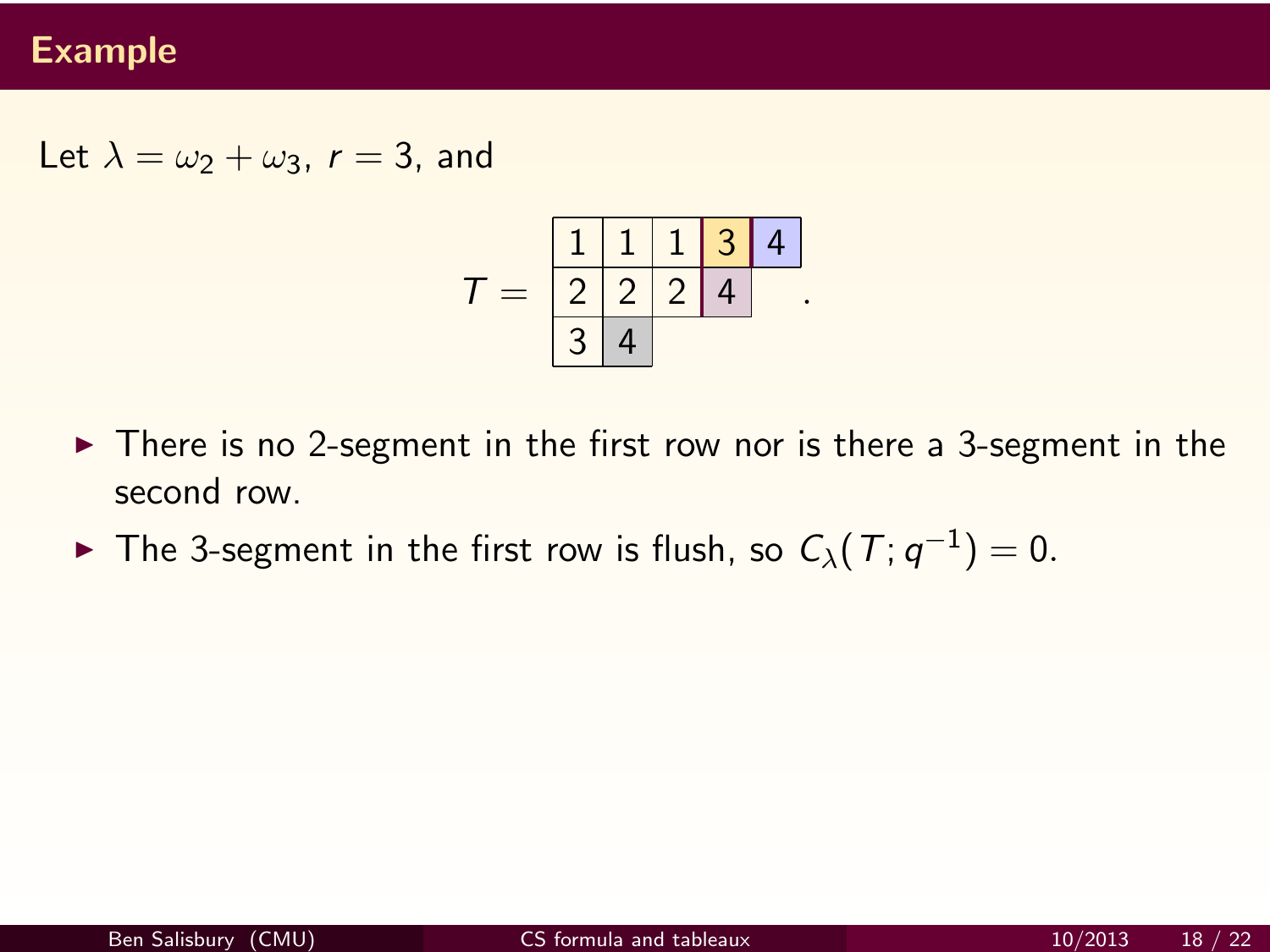Let 
$$
\lambda = \omega_2 + \omega_3
$$
,  $r = 3$ , and

$$
T = \begin{array}{|c|c|c|c|c|}\n\hline\n1 & 1 & 1 & 3 & 4 \\
\hline\n2 & 2 & 2 & 4 & 3 \\
\hline\n3 & 4 & & & \\
\hline\n\end{array}
$$

- $\triangleright$  There is no 2-segment in the first row nor is there a 3-segment in the second row.
- ► The 3-segment in the first row is flush, so  $\mathcal{C}_\lambda(\mathcal{T};q^{-1})=0.$

As a check, we have

$$
\mathbf{a}(\mathcal{T}) = \begin{array}{c} \boxed{0} & \boxed{1} & \boxed{1} \\ \boxed{0} & 2 \\ \boxed{3} & \end{array}, \quad (\mathbf{b}(\mathcal{T}), \theta) = \begin{array}{c} 2 & 2 & 1 & (1) \\ 1 & 1 & (2) \\ 1 & (1) \end{array}.
$$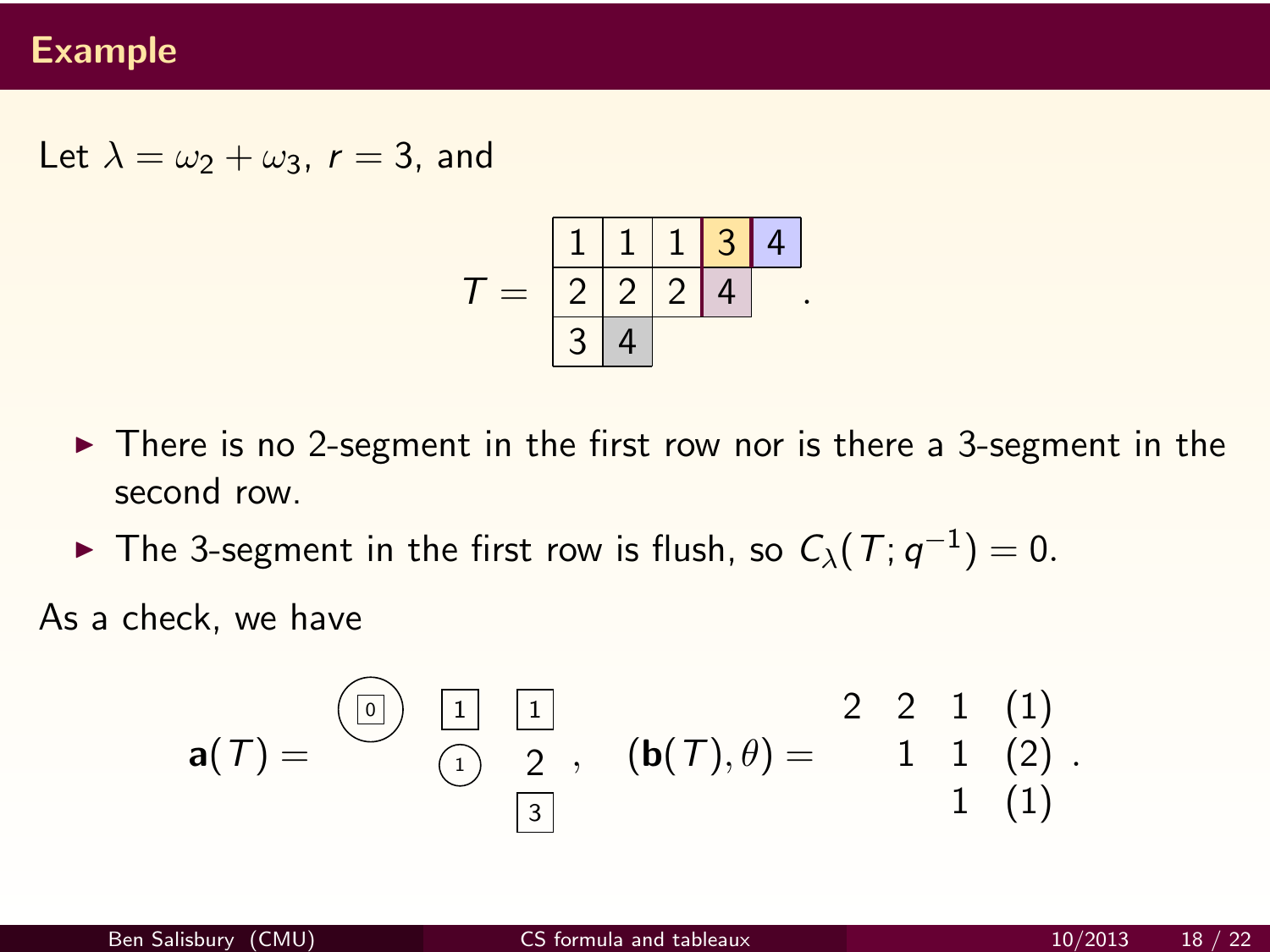## Let  $\lambda = \omega_1 + 2\omega_2 + 2\omega_3$ ,  $r = 3$ , and

$$
T = \begin{array}{|c|c|c|c|c|c|c|} \hline 1 & 1 & 2 & 2 & 2 & 3 & 3 & 4 \\ \hline 2 & 2 & 3 & 3 & 3 & 4 & 4 & 4 & 4 & 4 & 4 \\ \hline 4 & 4 & 4 & 4 & 5 & 6 & 6 & 6 & 6 \\ \hline \end{array}
$$

.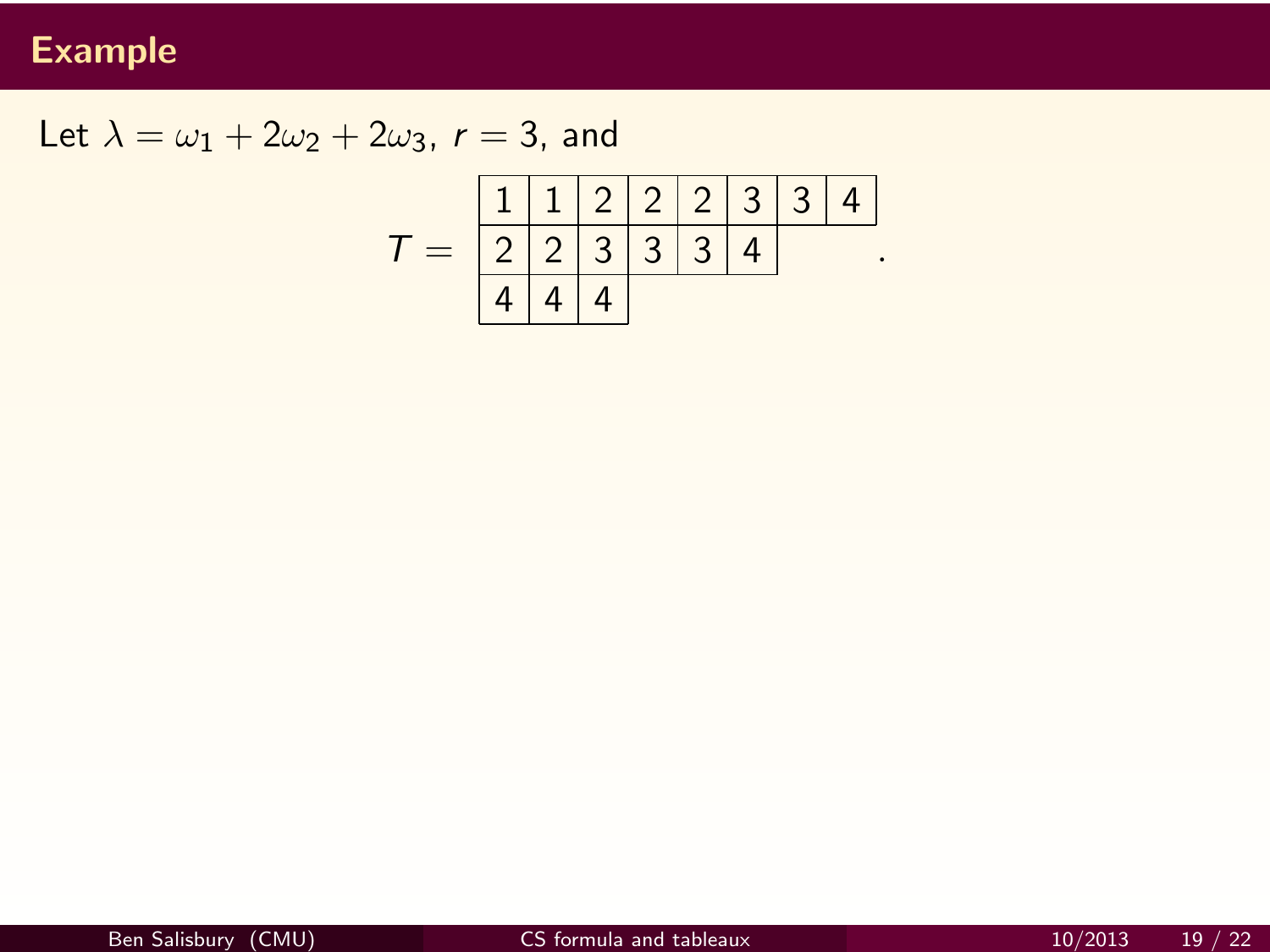Let 
$$
\lambda = \omega_1 + 2\omega_2 + 2\omega_3
$$
,  $r = 3$ , and

$$
T = \begin{array}{c|cccc} 1 & 1 & 2 & 2 & 2 & 3 & 3 & 4 \\ 2 & 2 & 3 & 3 & 3 & 4 \\ 4 & 4 & 4 & & & \end{array}.
$$

### Then

 $\blacktriangleright$  all possible segments are included in  $|{\mathcal T}|$ , so  $\mathcal{C}_\lambda({\mathcal T};q^{-1})\neq 0$  and  $seg(T) = 6$ , and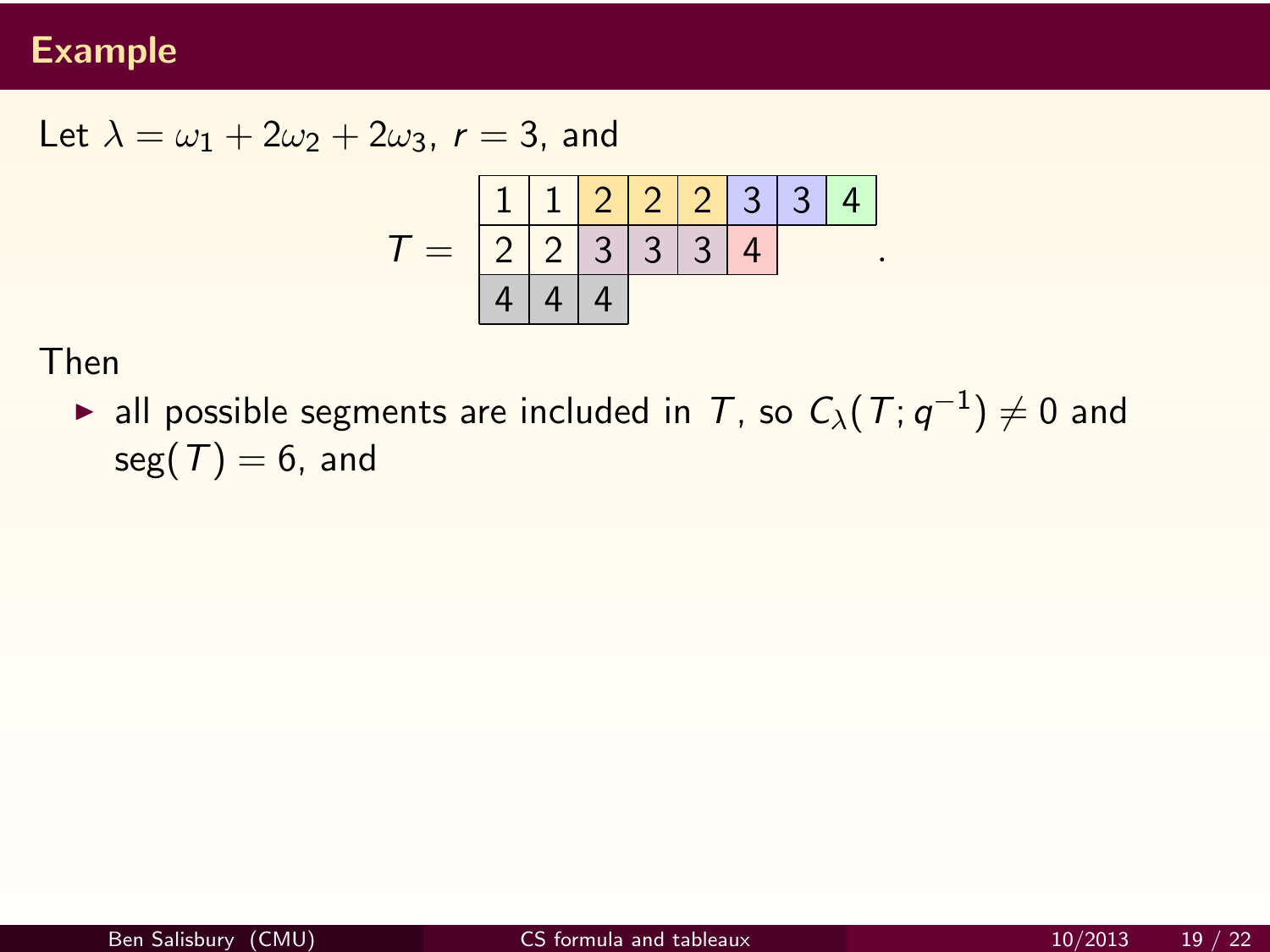Let 
$$
\lambda = \omega_1 + 2\omega_2 + 2\omega_3
$$
,  $r = 3$ , and

$$
T = \begin{array}{|c|c|c|c|c|c|c|} \hline 1 & 1 & 2 & 2 & 2 & 3 & 3 & 4 \\ \hline 2 & 2 & 3 & 3 & 3 & 4 & \\ \hline 4 & 4 & 4 & & & \end{array}.
$$

### Then

- $\blacktriangleright$  all possible segments are included in  $|{\mathcal T}|$ , so  $\mathcal{C}_\lambda({\mathcal T};q^{-1})\neq 0$  and  $seg(T) = 6$ , and
- In flush  $(T) = 3$ .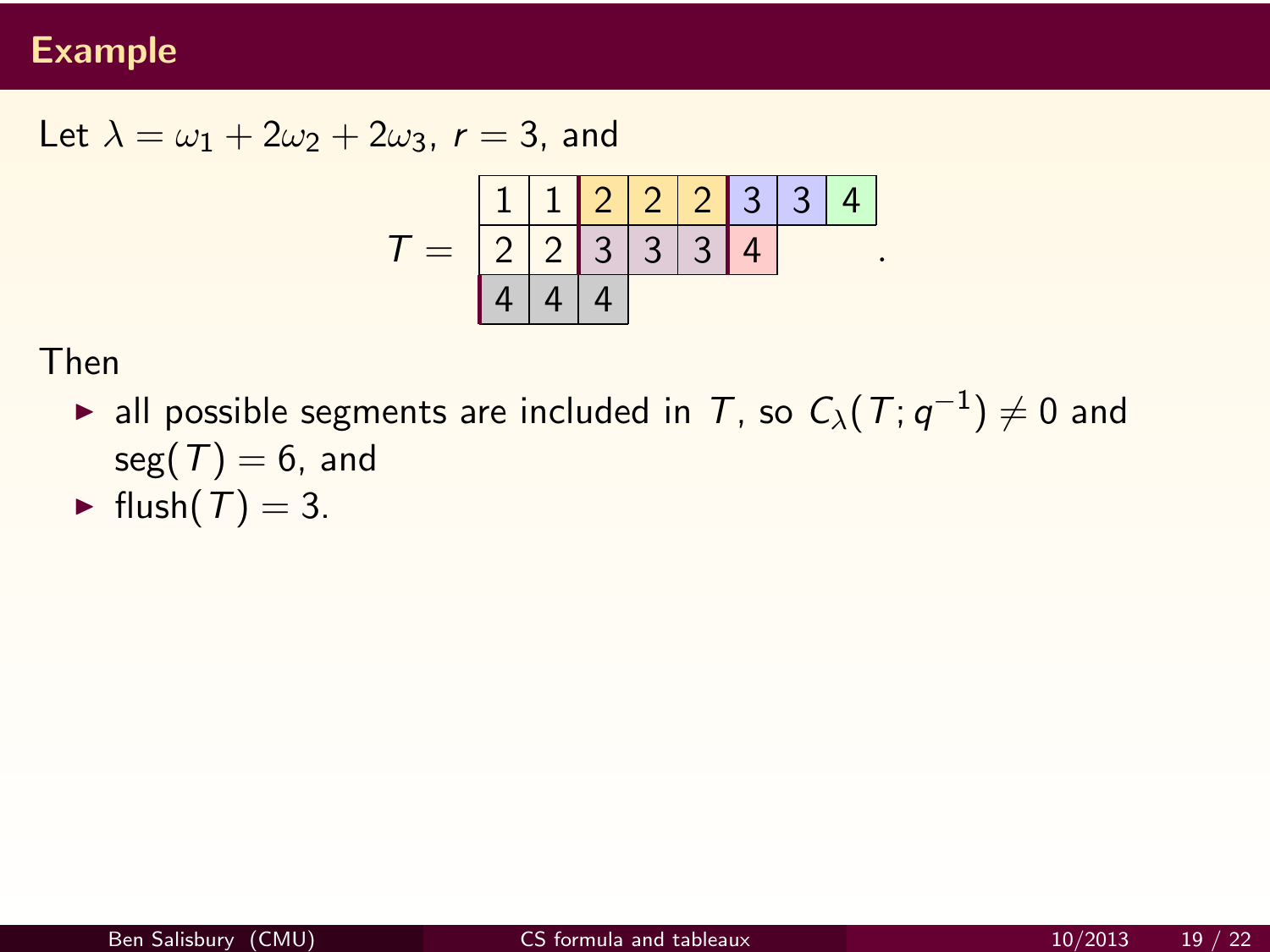Let 
$$
\lambda = \omega_1 + 2\omega_2 + 2\omega_3
$$
,  $r = 3$ , and

$$
T = \begin{array}{|c|c|c|c|c|c|c|} \hline 1 & 1 & 2 & 2 & 2 & 3 & 3 & 4 \\ \hline 2 & 2 & 3 & 3 & 3 & 4 & \\ \hline 4 & 4 & 4 & & & \end{array}.
$$

### Then

- $\blacktriangleright$  all possible segments are included in  $|{\mathcal T}|$ , so  $\mathcal{C}_\lambda({\mathcal T};q^{-1})\neq 0$  and  $seg(T) = 6$ , and
- In flush  $(T) = 3$ .

Hence

$$
C_{\lambda}(T;q^{-1})=(-q^{-1})^3(1-q^{-1})^3.
$$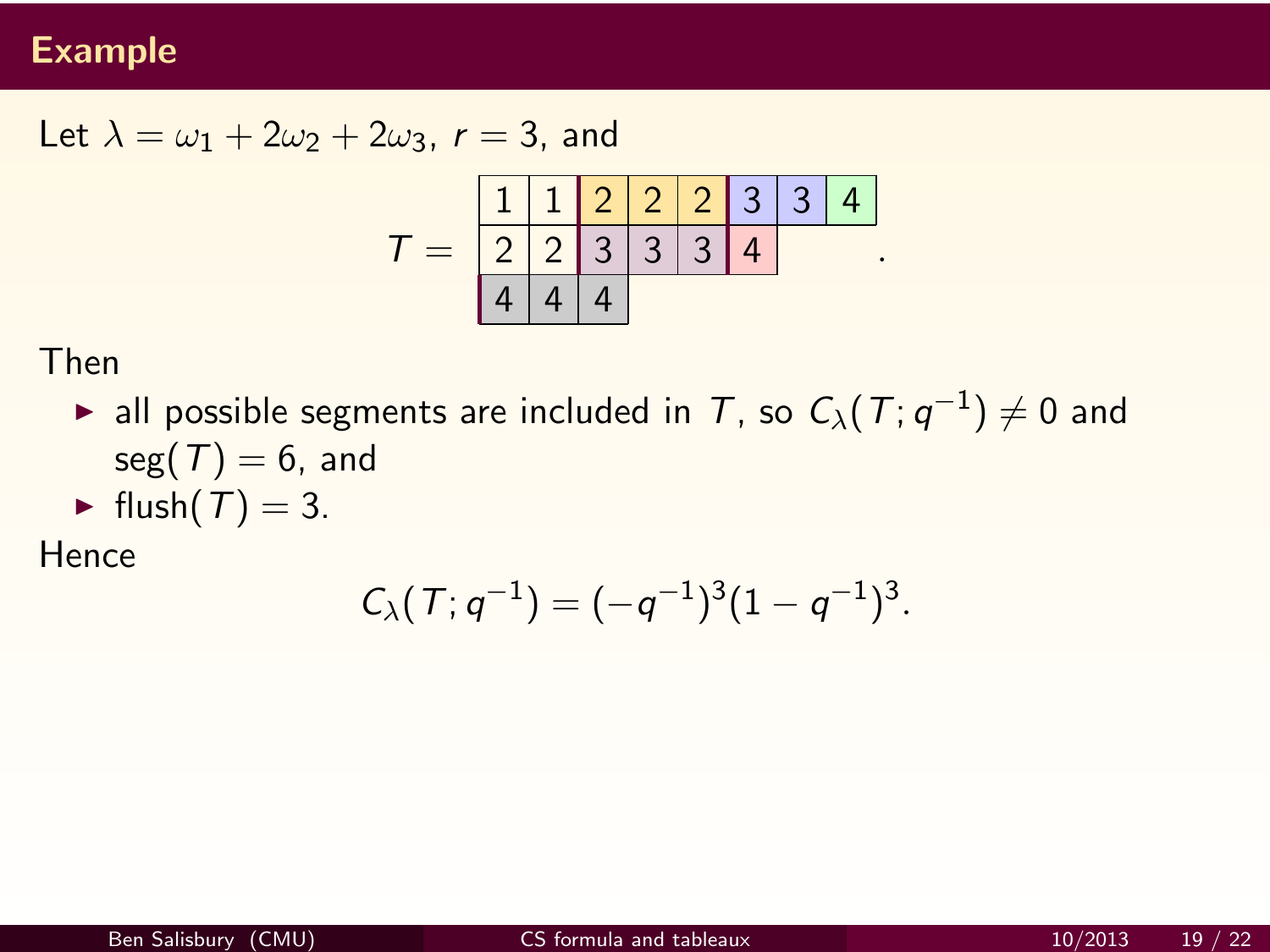Let 
$$
\lambda = \omega_1 + 2\omega_2 + 2\omega_3
$$
,  $r = 3$ , and

$$
T = \begin{array}{|c|c|c|c|c|c|c|} \hline 1 & 1 & 2 & 2 & 2 & 3 & 3 & 4 \\ \hline 2 & 2 & 3 & 3 & 3 & 4 & \\ \hline 4 & 4 & 4 & & & \end{array}.
$$

### Then

- $\blacktriangleright$  all possible segments are included in  $|{\mathcal T}|$ , so  $\mathcal{C}_\lambda({\mathcal T};q^{-1})\neq 0$  and  $seg(T) = 6$ , and
- In flush  $(T) = 3$ .

Hence

$$
C_{\lambda}(T;q^{-1})=(-q^{-1})^3(1-q^{-1})^3.
$$

As a check,

$$
\mathbf{a}(\mathcal{T}) = \begin{bmatrix} 3 & 2 & 1 \\ 5 & 2 & 0 \\ 5 & 5 & 5 \end{bmatrix}, \quad (\mathbf{b}(\mathcal{T}), \theta) = \begin{bmatrix} 6 & 3 & 1 & (2) \\ 4 & 1 & (3) \\ 3 & (3) & 5 \end{bmatrix}.
$$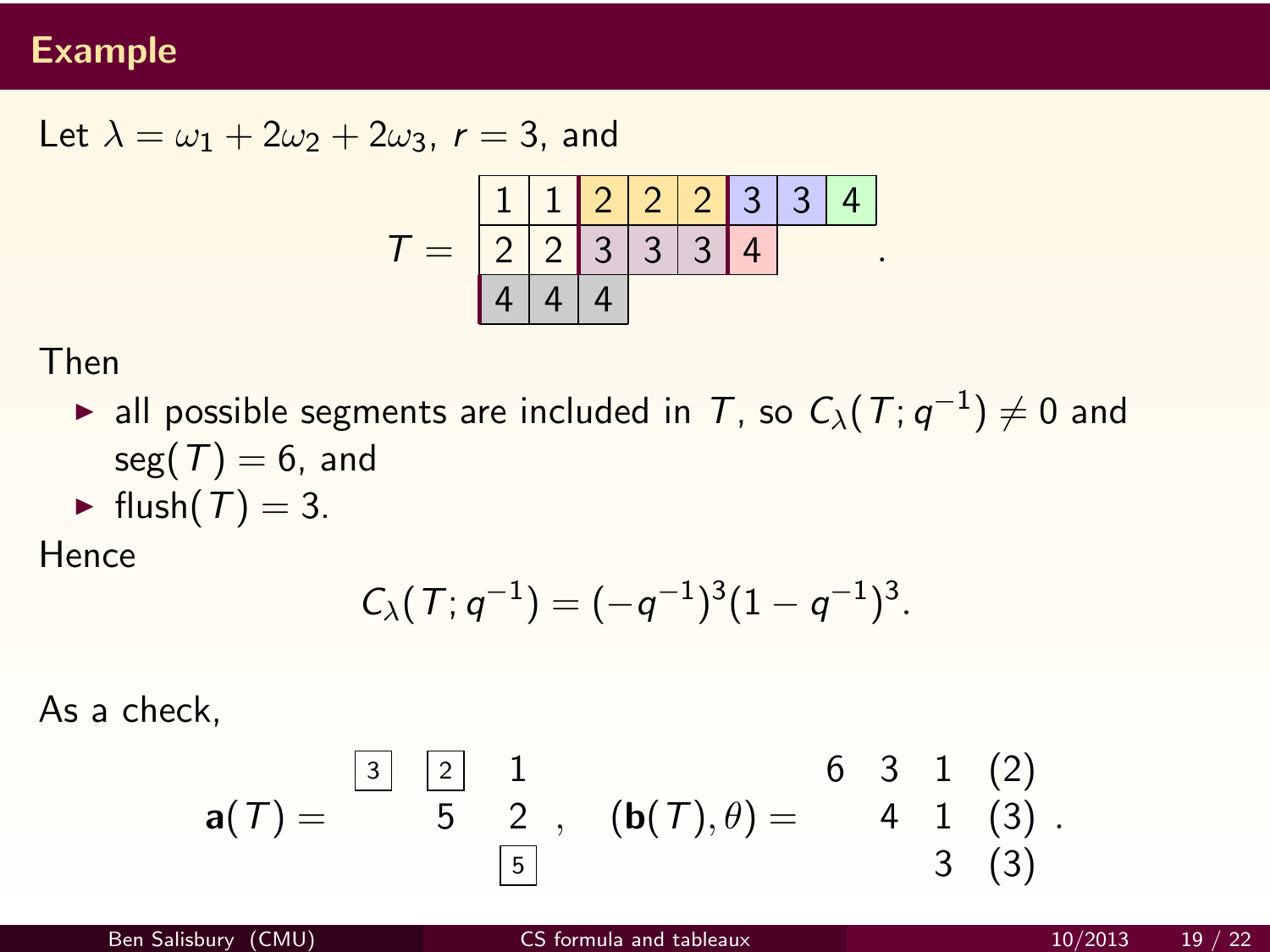Application of the  $C_\lambda(-; q^{-1})$ 

For  $\beta\in\mathsf{Q}^{+}$ , define a polynomial  $H_{\lambda}(\beta;q^{-1})\in\mathbb{Z}[q^{-1}]$  by

$$
H_{\lambda}(\beta;q^{-1}) = \sum_{\substack{T \in \mathcal{B}(\lambda+\rho) \\ \text{wt}(T)=\lambda+\rho-\beta}} C_{\lambda}(T,q^{-1}).
$$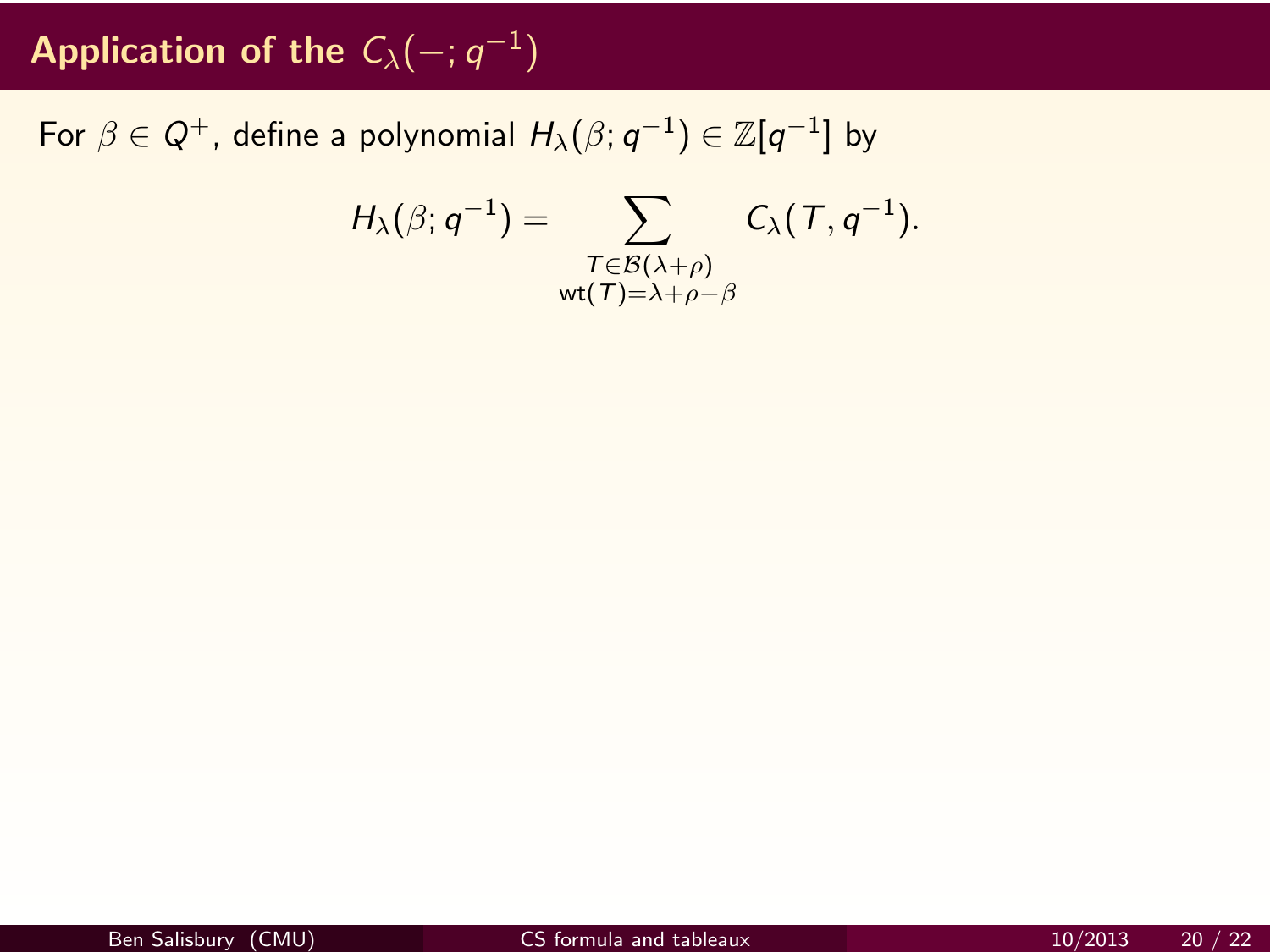Application of the  $C_\lambda(-; q^{-1})$ 

For  $\beta\in\mathsf{Q}^{+}$ , define a polynomial  $H_{\lambda}(\beta;q^{-1})\in\mathbb{Z}[q^{-1}]$  by

$$
H_{\lambda}(\beta;q^{-1}) = \sum_{\substack{T \in \mathcal{B}(\lambda+\rho) \\ \text{wt}(T)=\lambda+\rho-\beta}} C_{\lambda}(T,q^{-1}).
$$

#### Theorem (Brubaker, Bump, and Friedberg, 2011)

The function  $H_{\lambda}(\beta; q^{-1})$  is the p-part of a nonmetaplectic Weyl group multiple Dirichlet series of type  $A_r$ .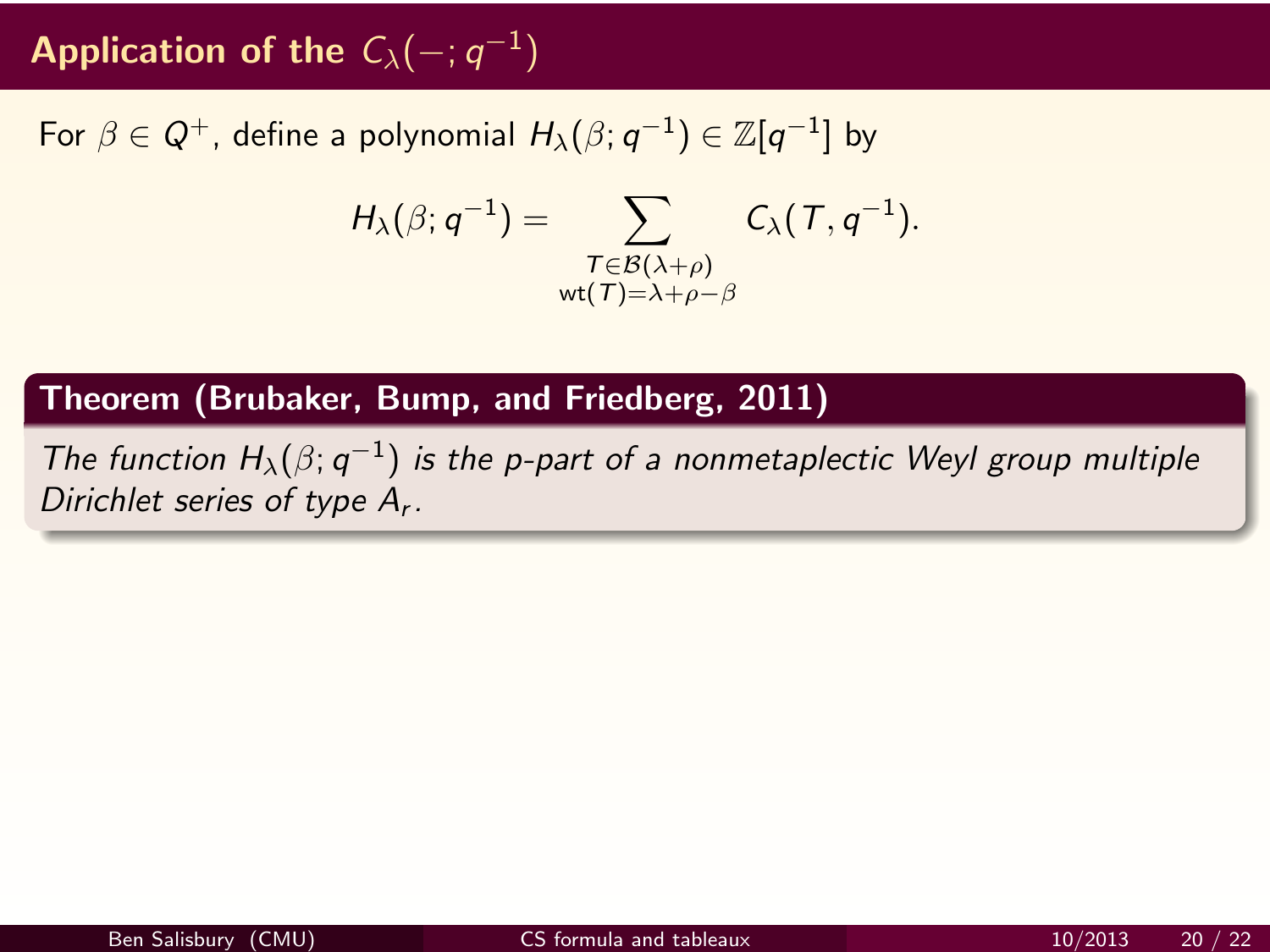Application of the  $C_\lambda(-; q^{-1})$ 

For  $\beta\in\mathsf{Q}^{+}$ , define a polynomial  $H_{\lambda}(\beta;q^{-1})\in\mathbb{Z}[q^{-1}]$  by

$$
H_{\lambda}(\beta;q^{-1}) = \sum_{\substack{T \in \mathcal{B}(\lambda+\rho) \\ \text{wt}(T)=\lambda+\rho-\beta}} C_{\lambda}(T,q^{-1}).
$$

#### Theorem (Brubaker, Bump, and Friedberg, 2011)

The function  $H_{\lambda}(\beta; q^{-1})$  is the p-part of a nonmetaplectic Weyl group multiple Dirichlet series of type  $A_r$ .

#### Proposition (H. Kim and K.-H. Lee, 2012)

$$
\blacktriangleright H_{\lambda}(\beta;0) \text{ is the multiplicity of } \lambda - \beta \text{ in } V(\lambda);
$$

$$
\blacktriangleright H_{\lambda}(\beta;-1) \text{ is the multiplicity of } \lambda + \rho - \beta \text{ in } V(\lambda) \otimes V(\mu);
$$

$$
\blacktriangleright H_{\lambda}(\beta;1) = \begin{cases} (-1)^{\ell(w)} & w(\lambda + \rho) - \rho = \lambda - \beta \text{ for some } w \in W, \\ 0 & \text{otherwise.} \end{cases}
$$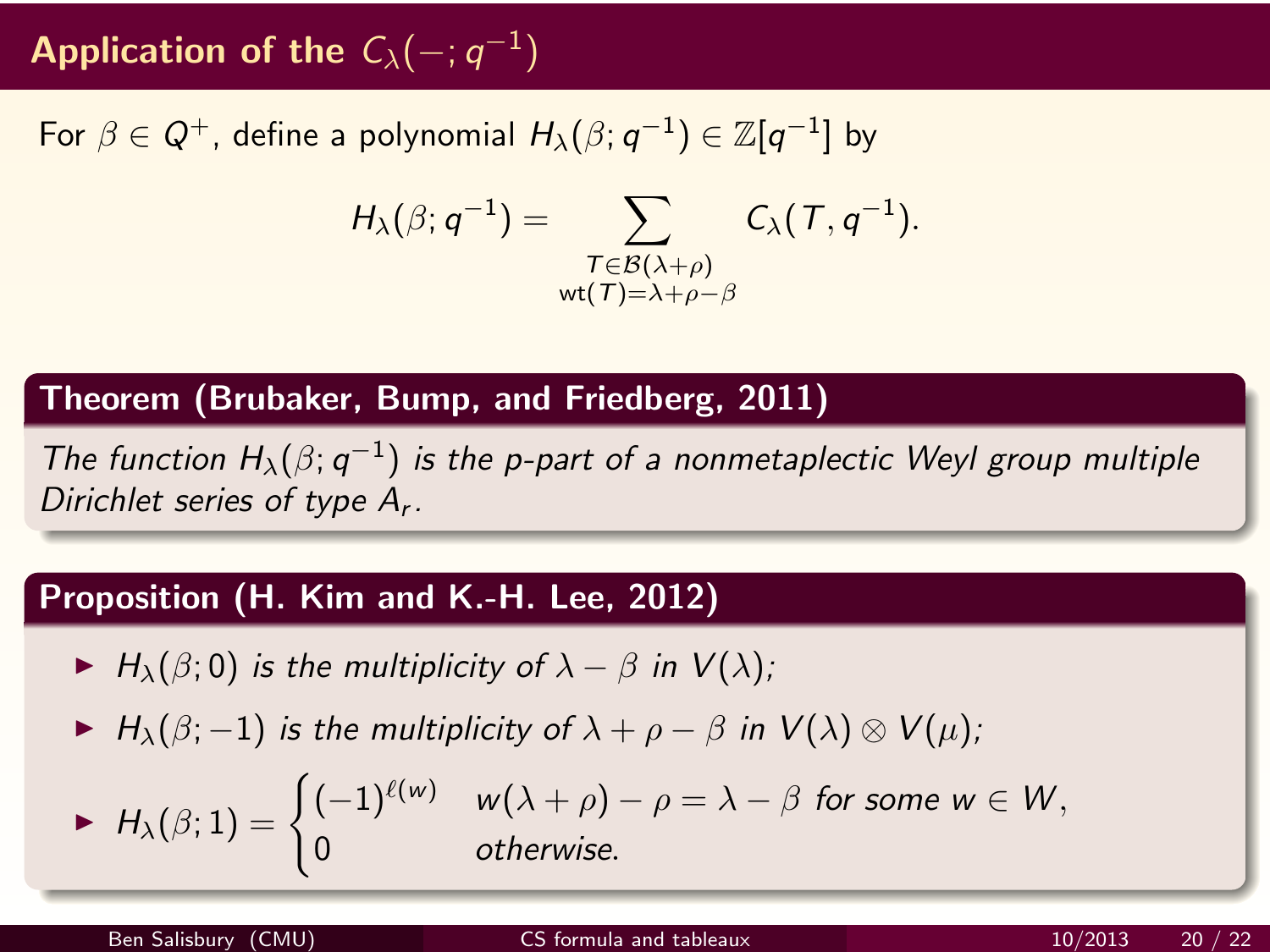- $\blacktriangleright$  Casselman-Shalika formula in types  $B_r,$   $C_r,$   $D_r,$  and  $G_2$  (in progress with P. Lombardo)
	- Metaplectic version?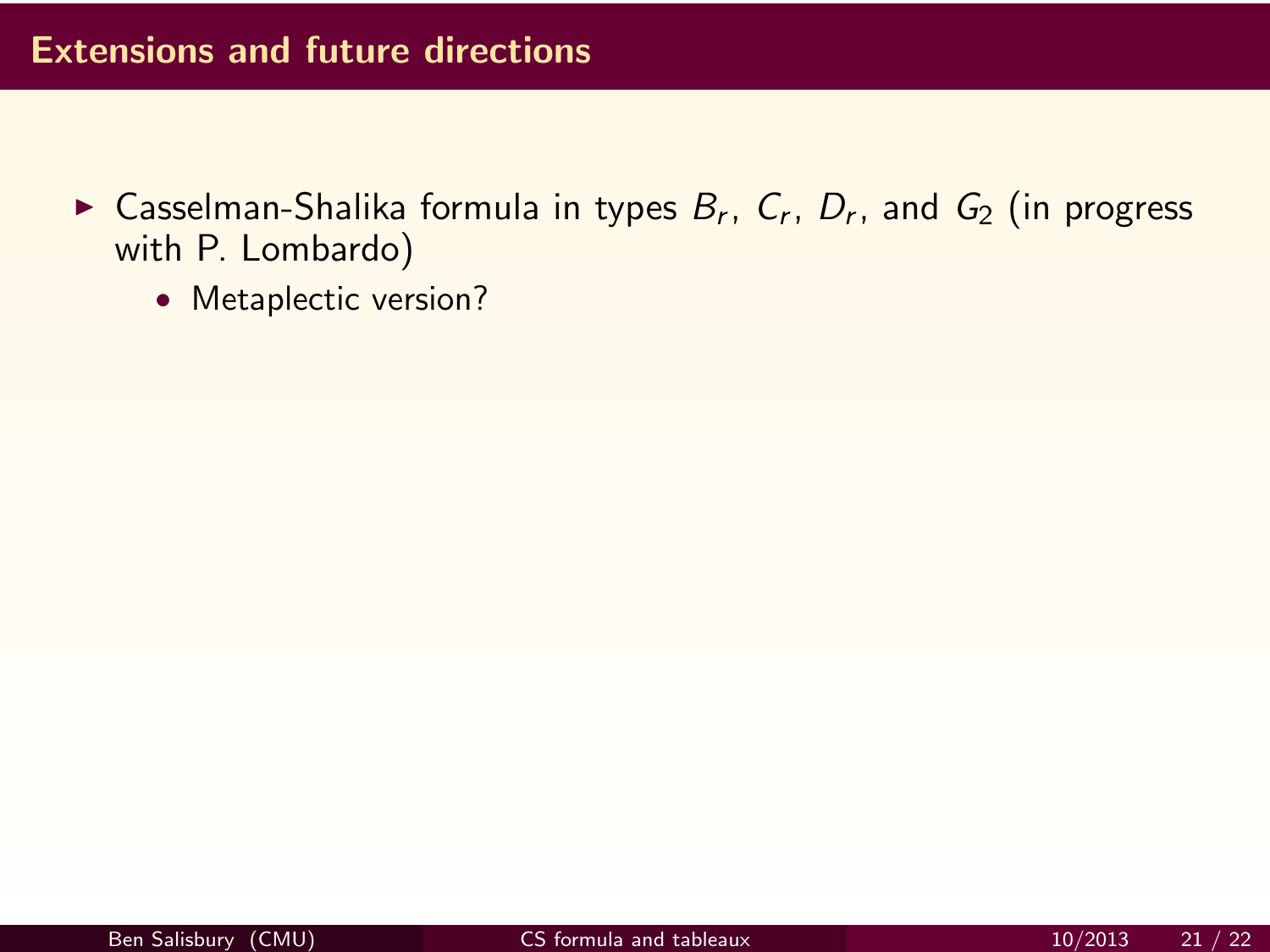- $\blacktriangleright$  Casselman-Shalika formula in types  $B_r,$   $C_r,$   $D_r,$  and  $G_2$  (in progress with P. Lombardo)
	- Metaplectic version?
- $\blacktriangleright$  Gindikin-Karpelevich formula in types  $A_r$ ,  $B_r$ ,  $C_r$ ,  $D_r$ , and  $G_2$ . (Lee and S: <http://dx.doi.org/10.1016/j.jcta.2012.01.011> and arXiv:1205.6006)
	- Does (some version of) seg apply to types  $E$  and  $F$ ?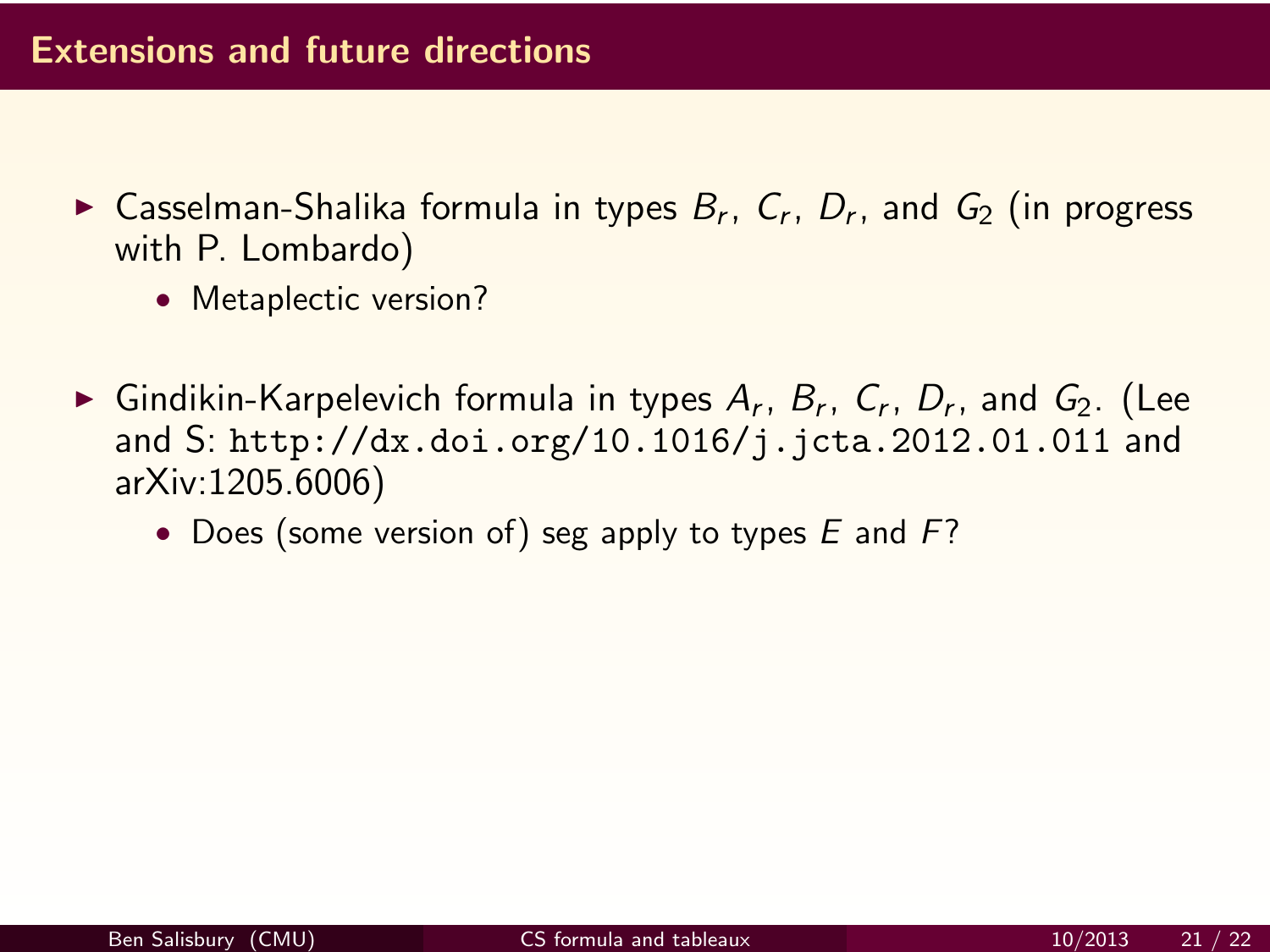- $\blacktriangleright$  Casselman-Shalika formula in types  $B_r,$   $C_r,$   $D_r,$  and  $G_2$  (in progress with P. Lombardo)
	- Metaplectic version?
- $\blacktriangleright$  Gindikin-Karpelevich formula in types  $A_r$ ,  $B_r$ ,  $C_r$ ,  $D_r$ , and  $G_2$ . (Lee and S: <http://dx.doi.org/10.1016/j.jcta.2012.01.011> and arXiv:1205.6006)
	- Does (some version of) seg apply to types  $E$  and  $F$ ?
- $\triangleright$  Gindikin-Karpelevich formula in affine types (Kang, Lee, Ryu, and S: arXiv:1203.1640)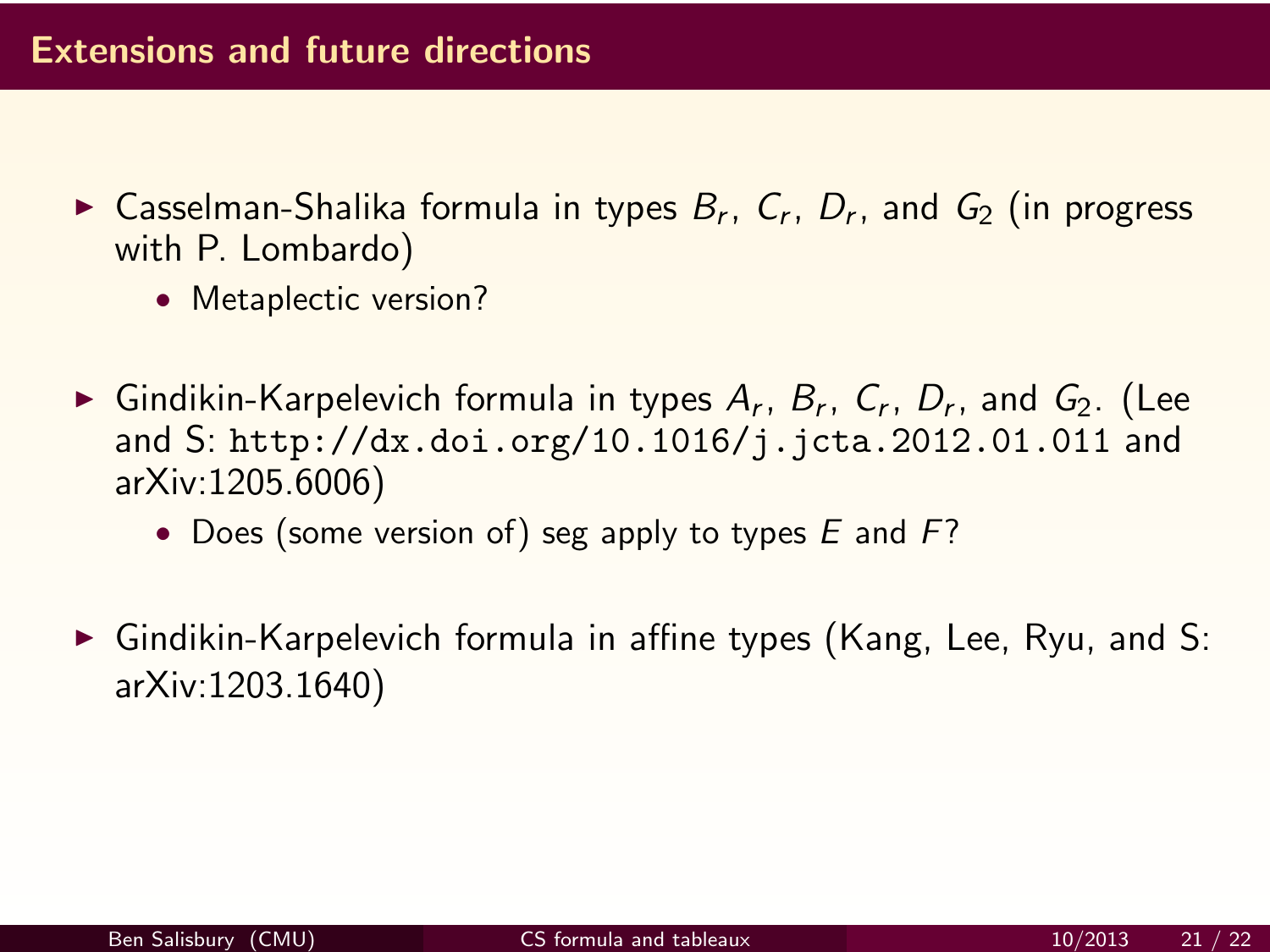- $\blacktriangleright$  Casselman-Shalika formula in types  $B_r,$   $C_r,$   $D_r,$  and  $G_2$  (in progress with P. Lombardo)
	- Metaplectic version?
- $\blacktriangleright$  Gindikin-Karpelevich formula in types  $A_r$ ,  $B_r$ ,  $C_r$ ,  $D_r$ , and  $G_2$ . (Lee and S: <http://dx.doi.org/10.1016/j.jcta.2012.01.011> and arXiv:1205.6006)
	- Does (some version of) seg apply to types  $E$  and  $F$ ?
- $\triangleright$  Gindikin-Karpelevich formula in affine types (Kang, Lee, Ryu, and S: arXiv:1203.1640)
- $\triangleright$  Are seg and flush useful elsewhere in combinatorics?